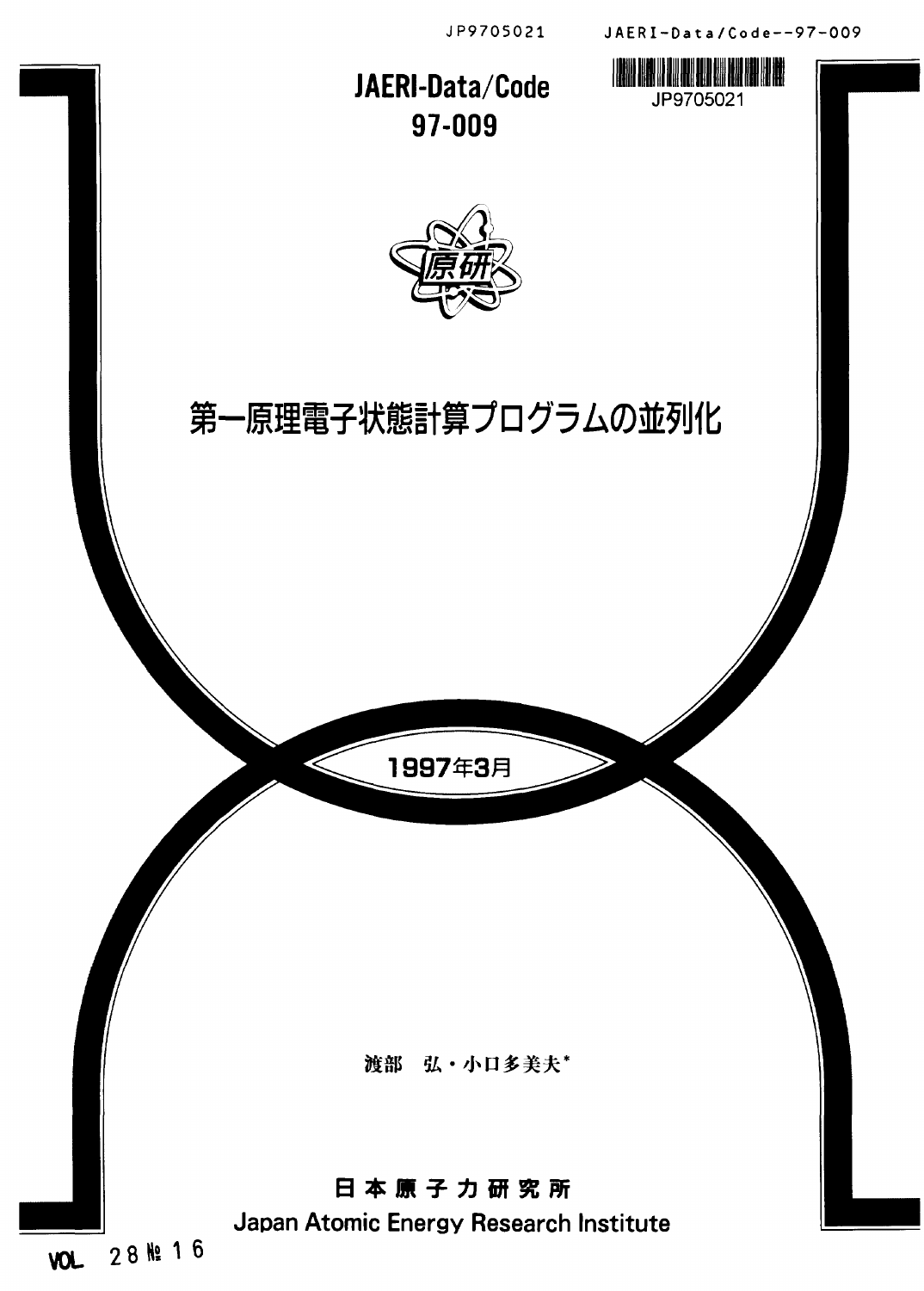本レポートは、日本原子力研究所が不定期に公刊している研究報告書です。

入手の問合わせは、日本原子力研究所研究情報部研究情報課(〒319-11 茨城県那珂郡東 海村)あて、お申し越しください。なお、このほかに財団法人原子力弘済会資料センター (〒319-11 茨城県那珂郡東海村日本原子力研究所内)で複写による実費頒布をおこなって おります。

This report is issued irregularly.

 $\lambda$  inquiries about availability of the reports should be addressed to Research Information Division, Department of Intellectual Resources, Japan Atomic Energy Research Institute, Tokai-mura, Naka-gun, Ibaraki ken 319-11, Japan.

 $O$  Japan Atomic Energy Research Institute, 1997

編集兼発行 日本原子力研究所 印 刷 (料原子力資料サービス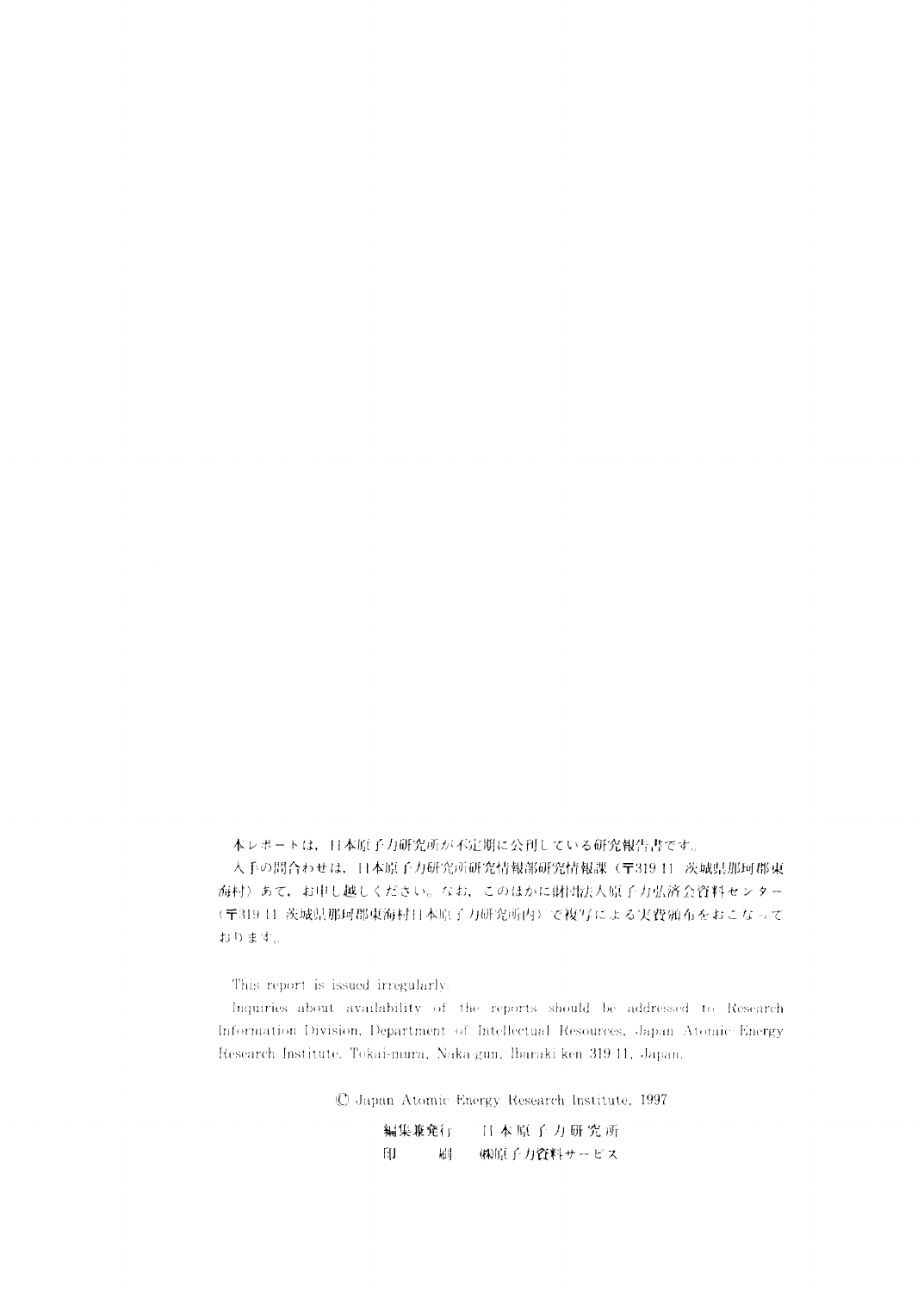$JAERI-Data/Code$  97-009

### 第一原理電子状態計算プログラムの並列化

# 日本原子力研究所計算科学技術推進センター 渡部 弘·小口多美夫\*

(1997年2月10日受理)

第一原理電子状態計算プログラムの並列化について報告する。ターゲットマシンは共有メモリ 型マシンに NEC SX-4, 分散メモリ型マシンに富士通 VPP300 を採用した。各々のマシンの特 徴について概観した後、各々の特性を生かした並列化を行った。その結果, SX-4 では2並列で 1.60 倍の加速率が、VPP300 では 12 並列で最大 4.97 倍の加速率が得られた。

日本原子力研究所: 〒153 東京都目黒区中目黒2-2-54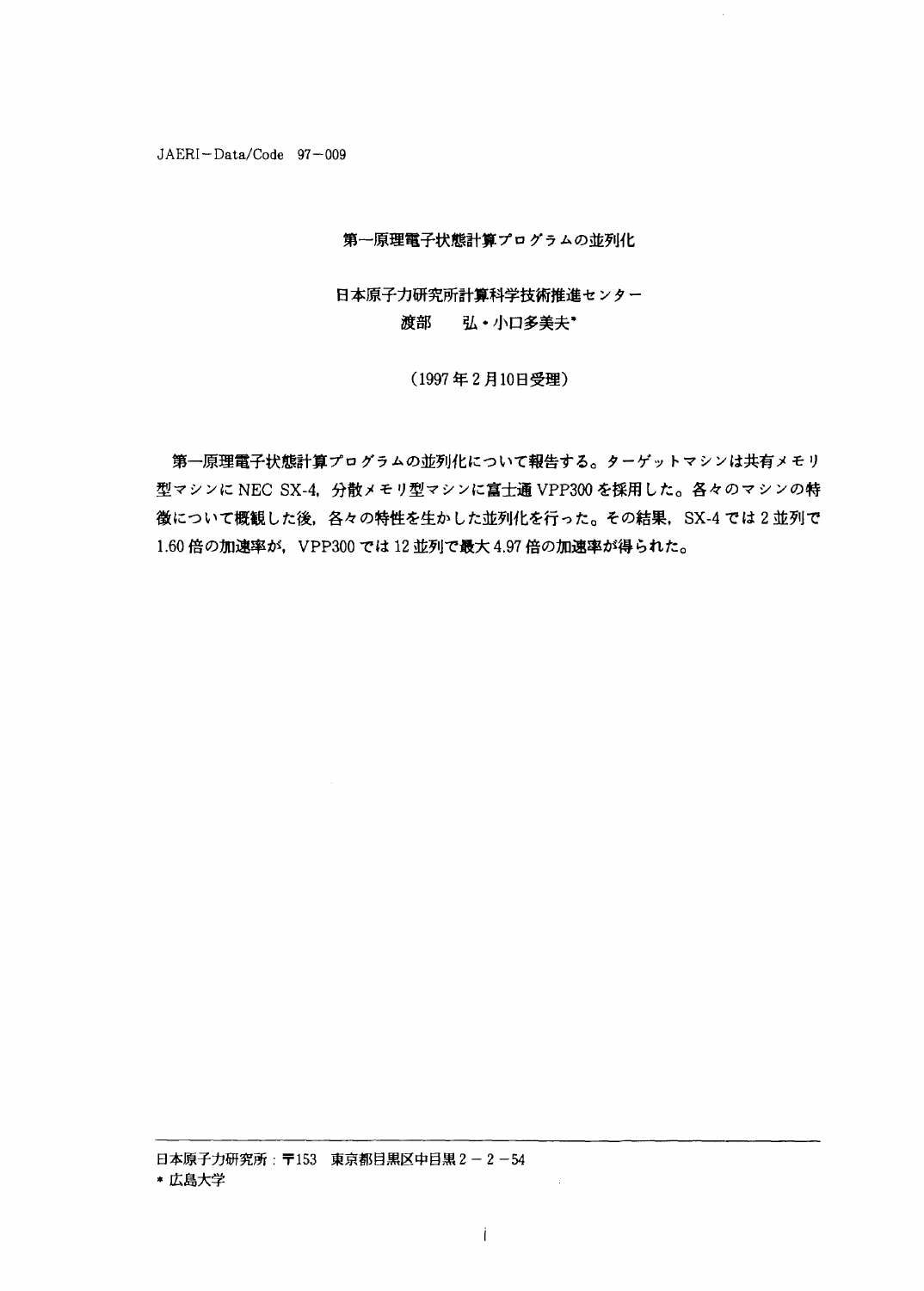JAERI-Data/Code 97-009

Parallelization for First Principles Electronic State Calculation Program

Hiroshi WATANABE and Tamio OGUCHI\*

Center for Promotion of Computational Science Japan Atomic Energy Research Institute Nakameguro, Meguro-ku, Tokyo-to

(Received February 10, 1997)

In this report we study the parallelization for First principles electronic state calculation program. The target machines are NEC SX-4 for shared memory type parallelization and FUJITSU VPP300 for distributed memory type parallelization. The features of each parallel machine are surveyed, and the parallelization methods suitable for each are proposed. It is shown that 1.60 times acceleration is achieved with 2 CPU parallelization by SX-4 and 4.97 times acceleration is achieved with 12 PE parallelization by VPP 300.

Keywords: First Principles, Electronic State, Parallelization, SX-4, VPP300

<sup>\*</sup> Hiroshima University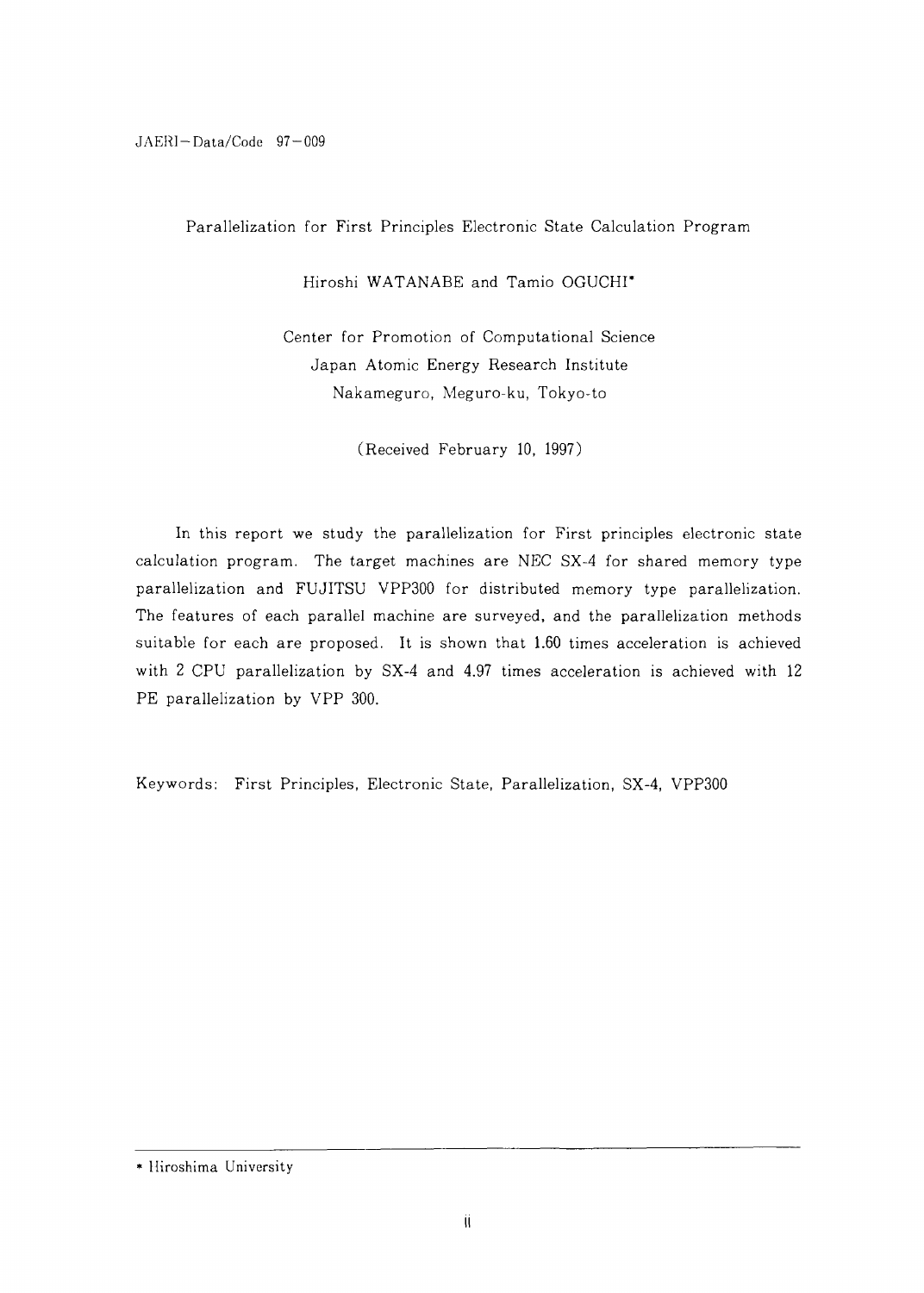$\boxminus$ 

次

| 1. |      | はじめに   |                                         |                                         |                                                                                                                                                                                                                                                                                                                                                                                                                          |  |  |  |  |  |  |  |  |  |    |
|----|------|--------|-----------------------------------------|-----------------------------------------|--------------------------------------------------------------------------------------------------------------------------------------------------------------------------------------------------------------------------------------------------------------------------------------------------------------------------------------------------------------------------------------------------------------------------|--|--|--|--|--|--|--|--|--|----|
| 2. |      |        | FLAPW 法                                 |                                         | $\begin{minipage}{0.9\linewidth} \begin{tabular}{l} \textbf{1} & \textbf{2} & \textbf{3} & \textbf{4} & \textbf{5} & \textbf{6} & \textbf{6} & \textbf{7} & \textbf{8} & \textbf{9} & \textbf{10} & \textbf{10} & \textbf{10} & \textbf{10} & \textbf{10} & \textbf{10} & \textbf{10} & \textbf{10} & \textbf{10} & \textbf{10} & \textbf{10} & \textbf{10} & \textbf{10} & \textbf{10} & \textbf{10} & \textbf{10} & \$ |  |  |  |  |  |  |  |  |  | 2  |
| 3. |      |        | 計算コスト調査 ………………………………………………………………………………  |                                         |                                                                                                                                                                                                                                                                                                                                                                                                                          |  |  |  |  |  |  |  |  |  | 3  |
| 4. |      |        | 並列化方針                                   |                                         |                                                                                                                                                                                                                                                                                                                                                                                                                          |  |  |  |  |  |  |  |  |  | 5  |
|    |      |        |                                         |                                         |                                                                                                                                                                                                                                                                                                                                                                                                                          |  |  |  |  |  |  |  |  |  | 7  |
|    | 5.1  |        | SX-4 の特徴                                |                                         |                                                                                                                                                                                                                                                                                                                                                                                                                          |  |  |  |  |  |  |  |  |  | 7  |
|    | 5.2  |        | 並列化方法 ……………………………………………………………………………………  |                                         |                                                                                                                                                                                                                                                                                                                                                                                                                          |  |  |  |  |  |  |  |  |  | 7  |
|    | 5.3  |        |                                         |                                         |                                                                                                                                                                                                                                                                                                                                                                                                                          |  |  |  |  |  |  |  |  |  | 10 |
|    | 5.4  | 考      |                                         | <u>蔡 ………………………………………………………………………………</u> |                                                                                                                                                                                                                                                                                                                                                                                                                          |  |  |  |  |  |  |  |  |  | 11 |
|    |      |        |                                         |                                         |                                                                                                                                                                                                                                                                                                                                                                                                                          |  |  |  |  |  |  |  |  |  | 12 |
|    | 6.1  |        |                                         |                                         |                                                                                                                                                                                                                                                                                                                                                                                                                          |  |  |  |  |  |  |  |  |  | 12 |
|    | 6.2  |        |                                         |                                         |                                                                                                                                                                                                                                                                                                                                                                                                                          |  |  |  |  |  |  |  |  |  | 12 |
|    | 6.3  |        | 並列化方法 ……………………………………………………………………………………… |                                         |                                                                                                                                                                                                                                                                                                                                                                                                                          |  |  |  |  |  |  |  |  |  | 14 |
|    | 6.4  |        | 性能測定結果 ………………………………………………………………………………   |                                         |                                                                                                                                                                                                                                                                                                                                                                                                                          |  |  |  |  |  |  |  |  |  | 16 |
|    | 6.5  | 考      |                                         |                                         |                                                                                                                                                                                                                                                                                                                                                                                                                          |  |  |  |  |  |  |  |  |  | 18 |
|    |      | 7. まとめ |                                         |                                         |                                                                                                                                                                                                                                                                                                                                                                                                                          |  |  |  |  |  |  |  |  |  | 20 |
| 謝  |      | 枉      |                                         |                                         |                                                                                                                                                                                                                                                                                                                                                                                                                          |  |  |  |  |  |  |  |  |  | 20 |
|    | 参考文献 |        |                                         |                                         |                                                                                                                                                                                                                                                                                                                                                                                                                          |  |  |  |  |  |  |  |  |  | 20 |
| 付  |      | 録      |                                         |                                         |                                                                                                                                                                                                                                                                                                                                                                                                                          |  |  |  |  |  |  |  |  |  | 21 |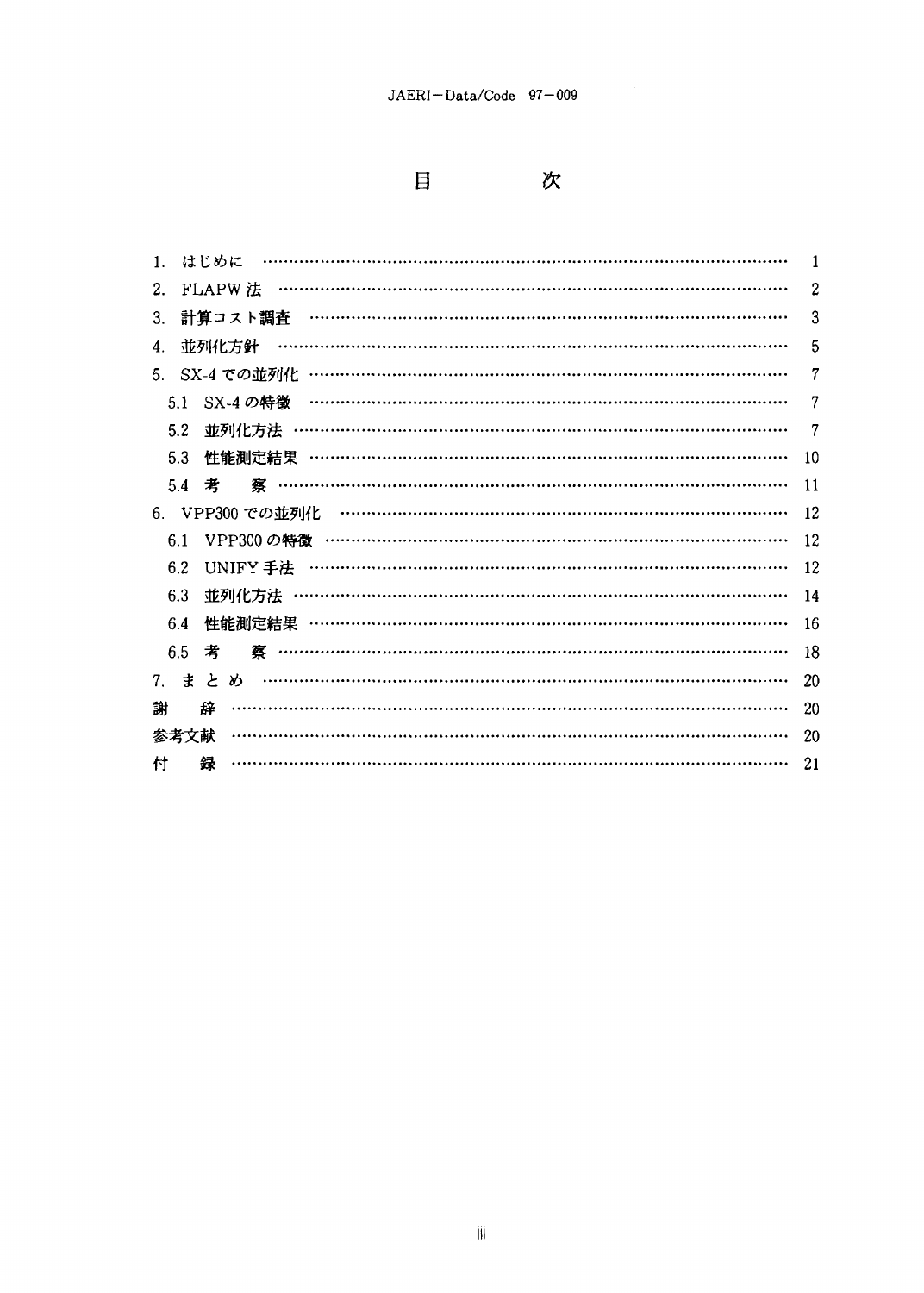# Contents

| 1. |     | Introduction |    |
|----|-----|--------------|----|
| 2. |     | FLAPW Method | 2  |
| 3. |     |              | 3  |
| 4. |     |              | 5  |
| 5. |     |              |    |
|    | 5.1 |              | 7  |
|    | 5.2 |              | 7  |
|    | 5.3 |              | 10 |
|    | 5.4 |              | 11 |
| 6. |     |              | 12 |
|    | 6.1 |              | 12 |
|    | 6.2 |              | 12 |
|    | 6.3 |              | 14 |
|    | 6.4 |              | 16 |
|    | 6.5 |              | 18 |
| 7. |     | Conclusion   | 20 |
|    |     |              | 20 |
|    |     | References   | 20 |
|    |     |              | 21 |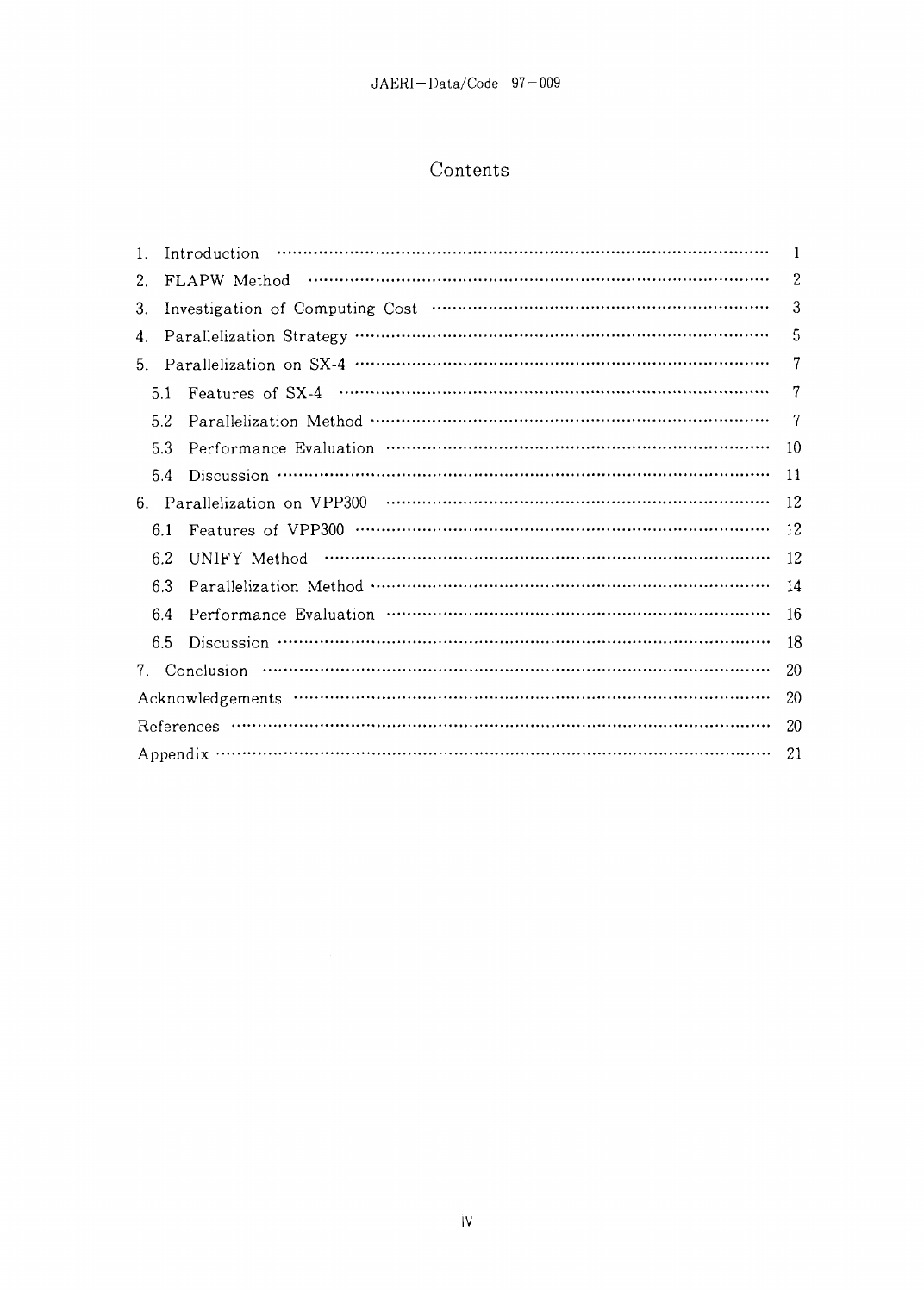### はじめに  $\mathbf{1}$

固体中の電子状態計算は、物性研究や各種新物質、新材料開発にとって非常に重要である。特に密度汎関 数理論に基づく雷子状熊計算は、調整可能なパラメータを含まないという非経験性のゆえに、第一原理計 算として発展しており、多くの信頼性の高い結果を与えている[1]。

しかし一方、必要な計算リソースは計算時間、記憶容量ともに膨大であり、現時点でのパーソナルコン ピュータやワークステーションで実用的な計算を行うには多大な困難が伴う。従ってスーパーコンピュータ の利用が不可欠なのだが、従来のベクトル型スーパーコンピュータではやはり荷が重い。たとえば本報告書 で説明している FLAPW 法による第一原理計算を従来のベクトル型スーパーコンピュータで計算すると、 妥当な結果が得られるまでに約 12 時間の CPU 時間を要する。このことはセンターマシンのような多人数 で共用する状態では、結果を得るまでにより多くの経過時間 (elapse time) が必要ということであり (多く の場合 CPU 時間の2倍以上)、研究現場および設計現場で頻繁に行われる trial and error に重大な支障を きたす。そこでより高速な第一原理計算プログラムの開発は急務といえる。

以上のような背景のもと、我々は FLAPW (Full potential Linear Augmented Plane Wave) 法による第 一原理電子状態計算プログラムの並列化を行った。単一 CPUによる性能向上が頭打ちになっている今日、 並列化による高速化は唯一の解決策といえる。幸い本プログラムは原理的に高粒度の並列性を有しており、 かなりの高速化が期待できる。

並列マシンはそのメモリ実装方式の違いにより、共有メモリ型と分散メモリ型に分類される。共有メモリ 型は1つの大容量のメモリを複数個の CPUが共有しているのに対し、分散メモリ型は各々の CPUが固有 のメモリを所有している。各々の方式には一長一短があり、どちらが優れているとは一概には言えない。並 列化手法も共有メモリ型と分散メモリ型では大幅に異なる。本研究ではできるだけ多くの並列機をサポー トするという観点から、両方式に対して別々の並列化を試みた。ターゲットマシンとしては共有メモリ型並 列マシンとして NEC SX-4、分散メモリ型並列マシンとして富士通 VPP300 を採用した。両マシンとも日 本原子力研究所 計算科学技術推進センター (以下 当センターと略す) が所有するマシンである。

本報告書の構成は以下の通りである。第2章は本研究で並列化される第一原理電子状態計算プログラム の原理となる FLAPW 法について簡単に説明する。第3章では FLAPW 法プログラムを非並列で実行する ことにより計算時間コスト解析を行い、並列化すべきルーチンを抽出する。第4章ではそれらのルーチン に対する原理的な並列化方針について記述する。第5章と第6章では、第4章の並列化方針に従って SX-4 及び VPP300 上でプログラムを並列化し、並列化プログラムの性能を測定する。

並列計算の現状を省みるに、残念ながら並列化プログラミングがエンドユーザに十分に浸透していると は言い難い。その理由はいろいろ考えられるが、プログラムの並列化技術がベクトル化技術等に比べ格段 に髙度かつ困難であるにも関わらず、あるいはそうであるからこそ、プログラマをサポートする技術 (たと えば自動並列化コンパイラや各種並列化ツール) がいまだ未熟であることに起因すると思われる。もちろん これらの技術は着実に進展しており多大な成果も出ているのであるが、ここ当面はプログラマ自身の"人手 による"並列化は避けられない状況が続くであろう。このような状況下で重要なのは、種々のプログラムを 実際に並列化することによって得られる具体的な手法やノウハウの蓄積であり、その普及のための地道な努 力である。そのため本報告書では、第5章及び第6章で共有メモリ型並列マシン及び分散メモリ型並列マ シンでのプログラム並列化について詳しく述べた。本報告書がこれから並列化を行おうとする多くの第一 線で活躍されている研究者の一助となるならば、筆者のこれに過ぎる喜びはない。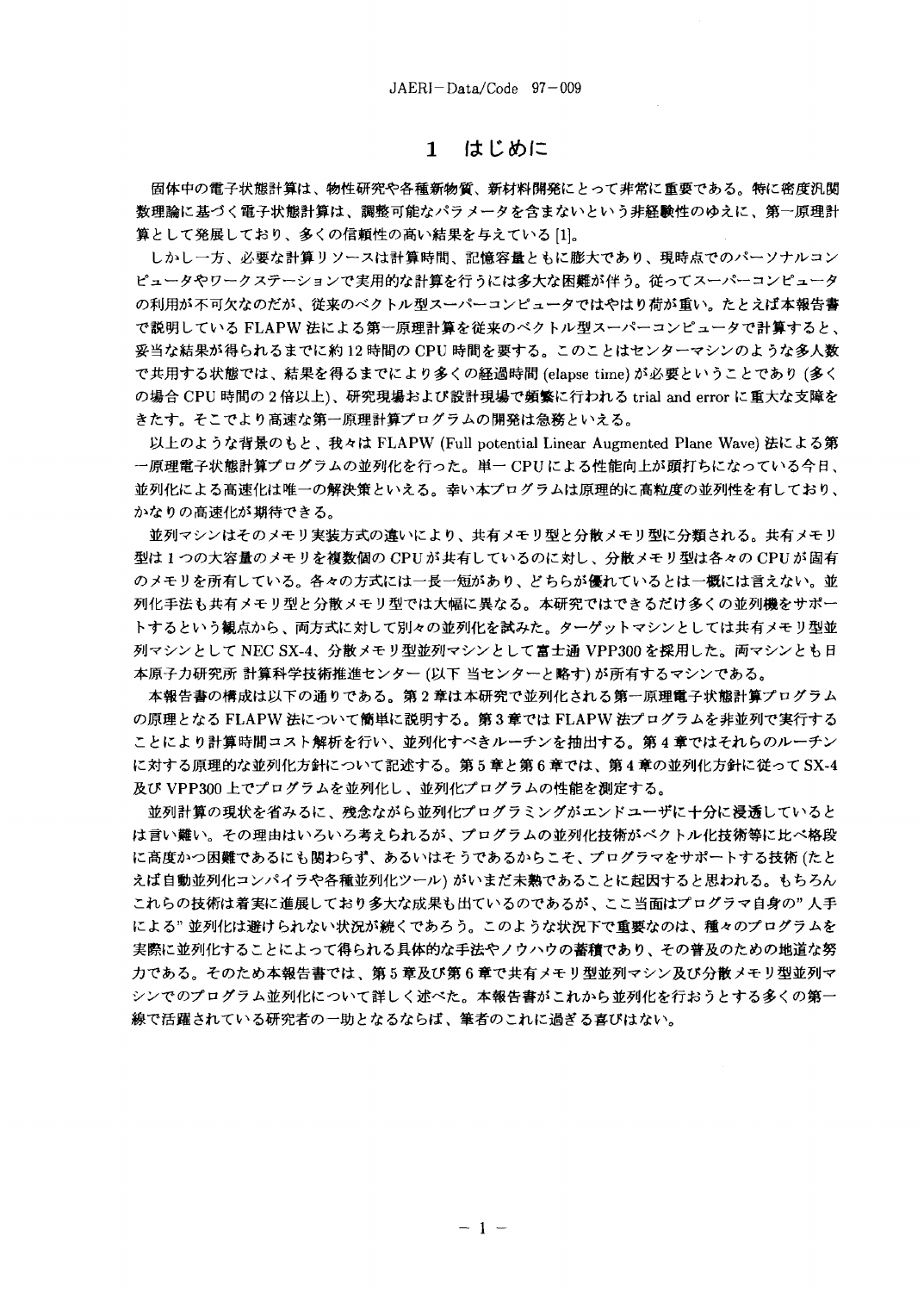### $FLAPW$  法  $2<sup>1</sup>$

FLAPW(Full potential Linear Augmented Plane Wave) 法 [2] は Krakauer 等により 1979 年に提案され た。この手法は密度汎関数理論にその基礎を置いており、以下の(Rydberg 原子単位による)Kohn-Sham 方 程式を局所密度近似のもとで、セルフコンシステントに解を求める手法である。

$$
\left[ -\nabla^2 + v_{eff}(\mathbf{r}) \right] \psi_i(\mathbf{r}) = \varepsilon_i \psi_i(\mathbf{r}) \tag{1}
$$

 $v_{eff}$ は有効ポテンシャルと呼ばれ、注目している一電子が結晶内で感じるポテンシャルである。ε;, ψ,は 各々、エネルギーと波動関数である。本来、対象とする系には相互作用しあう多くの電子が含まれ (多電子 系) 厳密な取り扱いが困難である。しかしながら、局所密度近似の導入によりこの有効ポテンシャル中での 相互作用のない一体の問題に帰着され、解法が可能となる。

有効ポテンシャル vetf(r)は各原子核の電荷 (+eZ) によるポテンシャル vnucleus(r)、電子密度

$$
n(\mathbf{r}) = \sum_{i} |\psi_i(\mathbf{r})|^2
$$
 (2)

による静電的なポテンシャル  $v_{electron}(\mathbf{r})$ 、および局所密度近似により表現された  $n(\mathbf{r})$ を含む交換相関ポテ ンシャルHrc(r)の和として表わされる。

$$
v_{eff}(\mathbf{r}) = v_{nucleus}(\mathbf{r}) + v_{electron}(\mathbf{r}) + \mu_{xc}(\mathbf{r})
$$
\n(3)

これらの式は、密度汎関数理論により与えられた電子密度の汎関数としての電子系の全エネルギーの密 度に関する変分原理から導かれたものである。

このことにより、固体結晶系内部の電子状態は原理的には図1のアルゴリズムで計算できる。

·般に固有値問題には大きく分けて、行列を陽に対角化する方法とレイリー商を最小化する方法の2種 類の解法がある。本研究では必要なメモリが少ないこと、並列化が容易なことからレイリー商を最小化す る方法を採用している。従って Kohn-Sham 方程式 (1) は反復法で解かれており、その反復と区別するため に、前図のセルフコンシステントな解を得るための反復を外部反復と呼ぶことにする。

Kohn-Sham 方程式(1)を数値的に解くために波動関数かるを適当な基底関数で展開する。

FLAPW 法では、各原子 $\alpha$ の周りに muffin-tin 球とよばれる球(半径  $s_{\alpha}$ ) を仮定し、その球内領域では球 面波を用いて平面波関数を補強 (augment) する基底関数を採用する。具体的には球面波  $\phi_{\alpha\ell m}(r;E)$  を用 いて次式のように書ける。

$$
\phi_n(\mathbf{r}) = \tilde{\phi}_n(\mathbf{r}) + \sum_{\alpha} \Theta(s_{\alpha} - r_{\alpha}) \Big[ \sum_{\ell m}^{\ell_{max}} \phi_{\alpha \ell m n}(\mathbf{r}_{\alpha}) - \sum_{\ell m}^{\ell'_{max}} \tilde{\phi}_{\alpha \ell m n}(\mathbf{r}_{\alpha}) \Big]
$$
(4)

ここで、r<sub>a</sub> = r - R<sub>a</sub>で、R<sub>a</sub>は原子aの位置座標ベクトルである。また lm に関する和の記号として、  $\sum_{i=1}^{t_{max}} = \sum_{i=1}^{t_{max}} \sum_{i=1}^{t}$ と略記した。式(4)の第1項は平面波関数で次の様に与えられる。

$$
\tilde{\phi}_n(\mathbf{r}) = \Omega^{-1/2} \exp(i\mathbf{k}_n \cdot \mathbf{r}).\tag{5}
$$

ここで、k<sub>n</sub> = k - K<sub>n</sub>で、K<sub>n</sub>は n 番目の逆格子ベクトルである。また式 (4) の第2項において、 $\Theta(x)$ は ヘビサイドステップ関数である。

Kohn-Sham 方程式 (1) に課される境界条件は、結晶中の状態を区別する波数 k により異なる周期境界条 件となる。kの値は通常10から100の間である。各々の方程式は独立に解くことができ、このことがプロ グラムの効率的な並列化を可能にしている。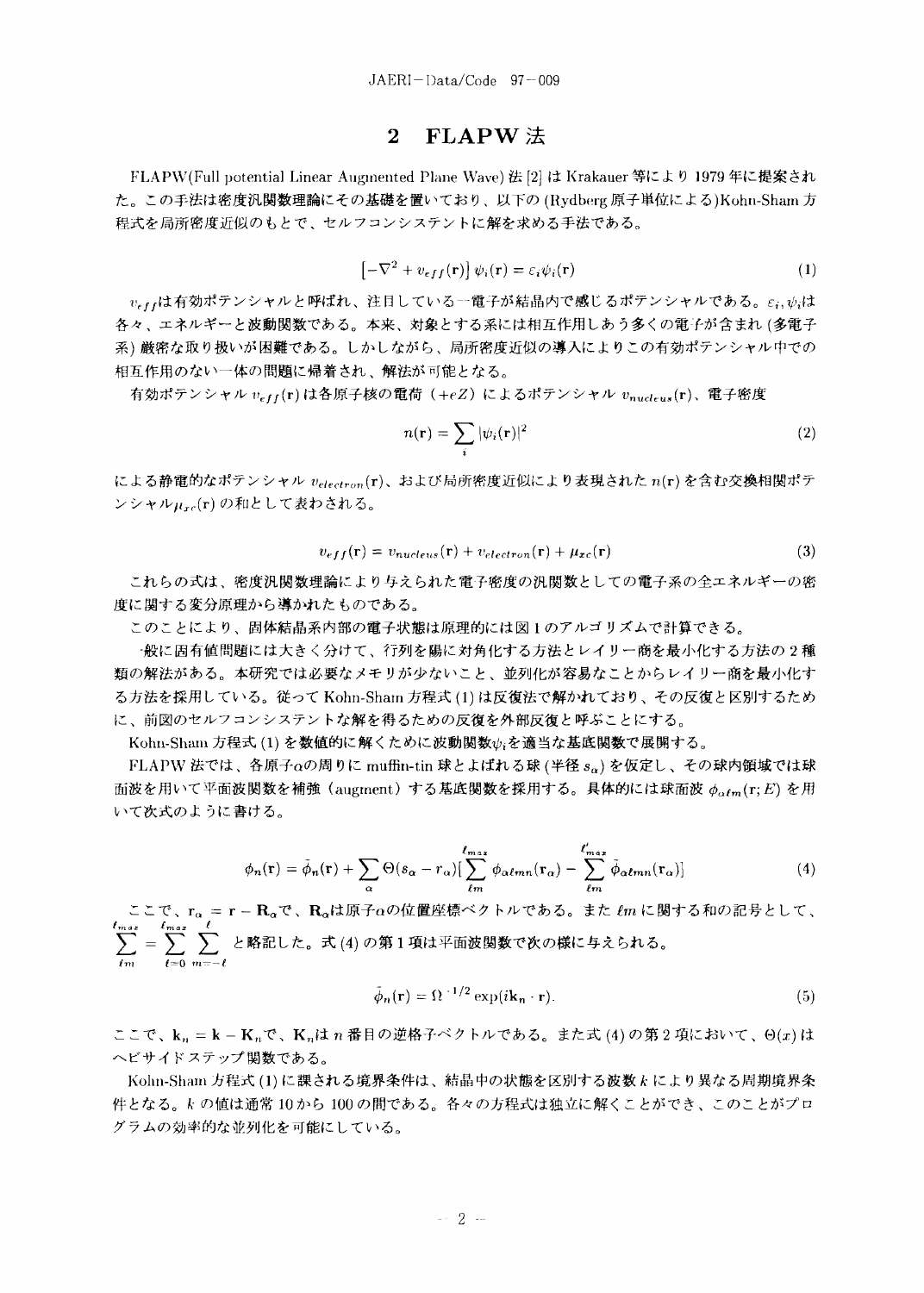![](_page_8_Figure_0.jpeg)

![](_page_8_Figure_1.jpeg)

図 1: 第一原理電子状態計算のアルゴリズム

### 計算コスト調査  $3<sup>1</sup>$

はじめに本プログラムのベクトル化状況調査および高コストルーチン切り出しのために、簡単なテスト 用データを入力データとして、NEC SX-4 でベクトル化率および各ルーチンの CPU TIME を測定した。テ スト用計算としては、タングステン表面に酸素を吸着させた場合の結晶構造と電子状態を解析するための データを用い、本来50~100回反復させる計算を1回に制限して行った。

SX-4にはプログラムの性能を落とすことなくプログラム性能情報を出力する機能がサポートされており、 プログラム全体のベクトル化率や FLOPS 値を非常に容易に求めることができる。この機能を用いて本プロ グラムの性能を占有状態で計測した。(プログラム性能情報参照)

この情報によるとベクトル化率は 97%以上なので、さらに手動でループにベクトル化を施すことによる高 速化は期待できないことがわかる。また占有状態での計測では本来、Real Time = User Time + Sys Time が成立するはずであるが、上記データでは 261 秒程度のオーバーヘッドがある。この大部分はディスクへ の入出力のための時間である。従って高速な入出力デバイスが存在するならば、それを積極的に利用すべき である。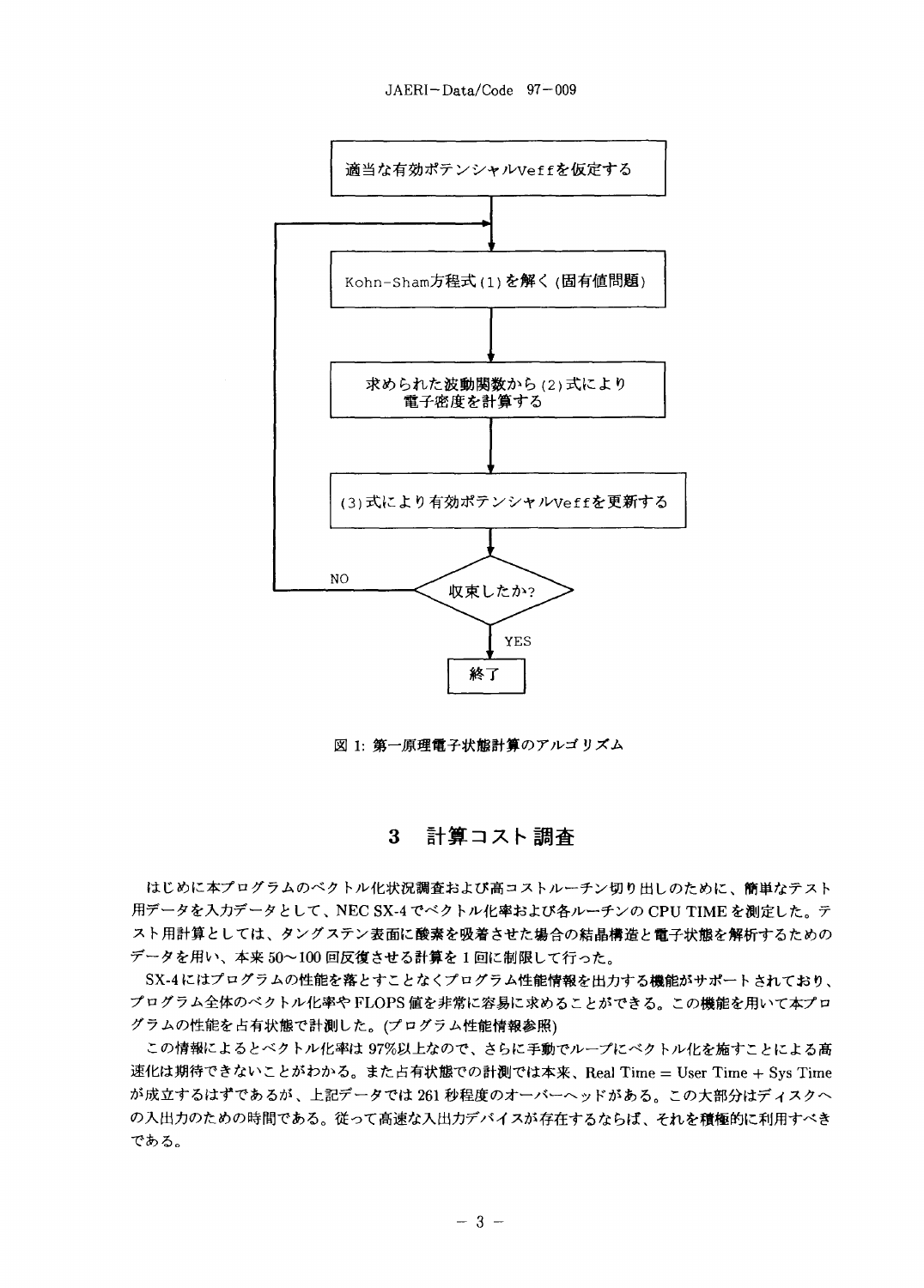| ****** Program Information ****** |                                                                                          |                      |                     |
|-----------------------------------|------------------------------------------------------------------------------------------|----------------------|---------------------|
| Real Time (sec) :                 |                                                                                          | 811.997482           |                     |
| User Time (sec) :                 |                                                                                          | 520.957229           |                     |
| Sys Time (sec) :                  |                                                                                          | 31.546543            |                     |
| $Vector Time (sec)$ : 402.622795  |                                                                                          |                      |                     |
| Inst. Count                       | <b>Contract Contract Contract</b>                                                        | 23340755295.         |                     |
| V. Inst. Count :                  |                                                                                          | 6309408601.          |                     |
| V. Element Count : 685586805858.  |                                                                                          |                      |                     |
| FLOP Count                        |                                                                                          | 297551253693.        |                     |
| MOPS                              |                                                                                          | 1348.706023          |                     |
| MFLOPS                            |                                                                                          | 571.162539 ← FLOPS 値 |                     |
| VLEN                              | $\ddot{\cdot}$                                                                           | 108,661025           |                     |
| $V.$ Op. Ratio $(\%)$             | $\mathcal{L}(\mathcal{L})$ and $\mathcal{L}(\mathcal{L})$ and $\mathcal{L}(\mathcal{L})$ |                      | 97.576017 ← ベクトル化率  |
| Memory Size (MB)                  | <b>Contract Contract Contract</b>                                                        |                      | 197.031250 ← メモリサイズ |
| MIPS                              | $\ddot{\cdot}$                                                                           | 44.803592            |                     |
| I-Cache (sec)                     | $\ddot{\cdot}$                                                                           | 9.428870             |                     |
| 0-Cache (sec)                     |                                                                                          | 9.218893             |                     |
| Bank (sec)                        |                                                                                          | 56.692155            |                     |

プログラム性能情報

次にサブルーチンの前後に CPU TIME 計測システム関数を挿入し、サブルーチンに費やされている CPU TIMEを計測した。その結果、上位3ルーチンで全体の78.9%の計算時間が消費されていることが判明し た。(表1参照)

| ルーチン名        | cpu time (sec) | 全体に占める比率 (%) |
|--------------|----------------|--------------|
| <b>TOTAL</b> | 524.7          | 100.0        |
| charsw       | 173.3          | 33.0         |
| forcex       | 166.0          | 31.6         |
| orthon       | 74.5           | 14.2         |

表 1: 主要ルーチンの時間コスト

ここで、charswは球面波における電荷計算、forcexはエネルギー汎関数の波動関数による微分計算、orthon は計算で得られた波動関数の正規直交化をそれぞれ行っている部分である。これらは外部反復内の計算で あり、テスト用例題では1回限りの計算であるが、本来は50回以上繰り返されるべきものである。従って 上記の78.9%という値は実用データではより大きな値になるはずであり、上記3ルーチンの並列化に注力す ればよいことが予想される。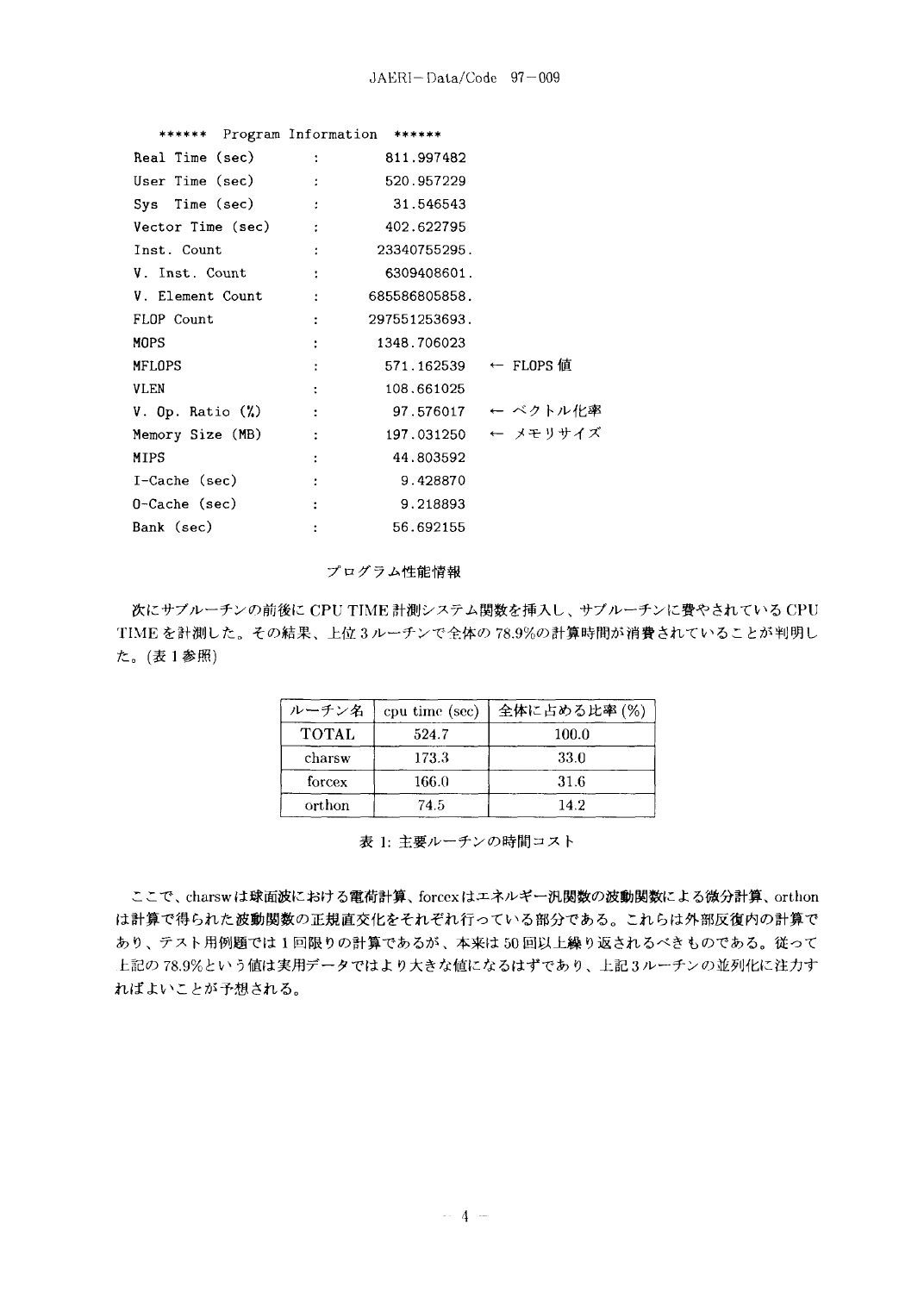### 並列化方針  $\overline{\mathbf{4}}$

第2章で述べた計算時間コストの高い上位3ルーチンのソースコードを付録に掲載する。注目すべきは全 てのルーチンが do 20 k = 1,nkpt という粒度の大きい最外側ループを有することである。このループは第 1章で述べたように、結晶中の状態を区別する波数 k に関するループであり、Kohn-Sham 方程式 (1) を異 なる周期境界条件で解くことに由来する。この方程式は独立に解くことができ、従って do 20 k = 1,nkpt は原理的に並列化が可能なループである。そこで本研究では上記3ルーチンの do 20 k = 1,nkpt ループの 並列化を中心に行い、他のルーチンにはできるだけ変更を加えないようにする。なぜなら後で述べるよう にこのルーチンを並列化するだけで十分な性能向上が見込める上、必要以上のソース変更は予期せぬ精度 低下やバグの混入を招きかねないためである。

nkpt は通常 10以上 100以下の値であり、またループ内の計算密度が高いことを考えると、CPU 数は比 較的少数でも 1CPUの性能の高い並列ベクトルマシンがターゲットマシンとして有望である。このような 観点から、共有メモリ型並列マシンに NEC SX-4を、分散メモリ型並列マシンに富士通 VPP300をター ゲットマシンに採用した。

理想的に並列化された場合の性能を見積もると次のようになる。並列化率(プログラムの全 CPU TIME における並列化可能部分の CPU TIME の比率)をRpとおくと、プロセッサ数 Npの時の加速率 P は次 式で予測できる。

$$
P = \frac{1}{1 - Rp + Rp/Np} \tag{6}
$$

本プログラムでは Rp = 0.789 なので、理想的には図2のような高速化がなされる。

![](_page_10_Figure_7.jpeg)

図 2: CPU 台数と加速率の関係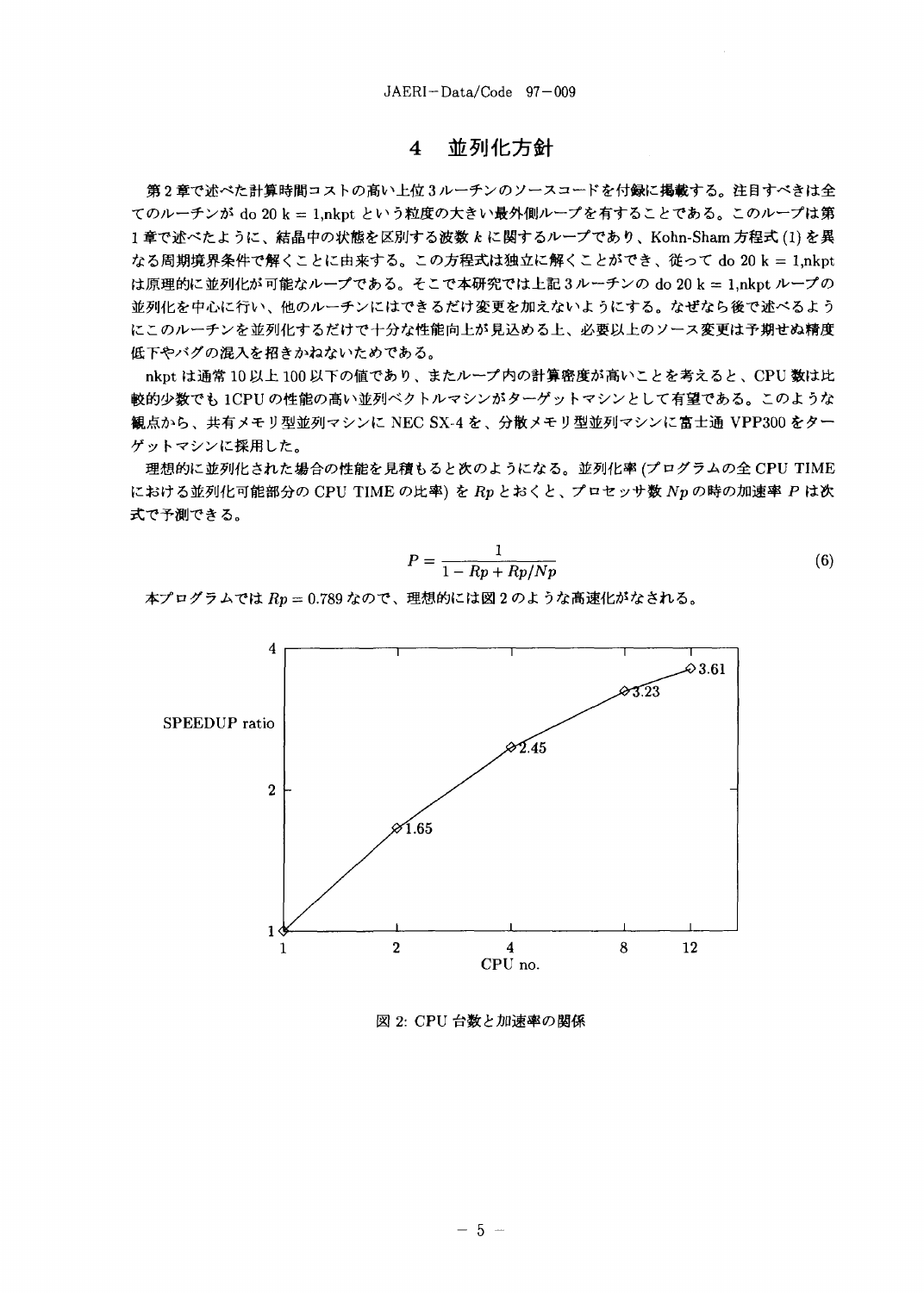原理的に並列化可能とはいえ、実際にプログラムを並列化するのは困難かつデリケートな作業である。ま た性能の良い並列化プログラムを開発するには、必然的に必要となる通信を如何に効率よく行うかが課題と なる。それらはマシンの特性に大きく依存するので、詳細は第5章と第6章でそれぞれ述べることにする。

最後に今回並列化される3ルーチン以外について、若干のコメントを加える。それらのルーチンは次の ように分類される。

1. 外部ループ外にあるルーチン

2. 外部ループ内にある原理的に並列化が可能なルーチン

3. 外部ループ内にある原理的に並列化が不可能なルーチン

1.にはファイル入出力ルーチンや波動関数および有効ポテンシャルの初期状態を作成するルーチンがあ る。これらのルーチンは1回しか呼ばれないので、余程計算時間を消費しない限り無理に並列化する必要 はない。外部反復を1回に制限したテスト用データで、この部分の消費時間は全計算時間の20%以下だっ たので、本研究では並列化しなかった。

2. についてはまだ議論の余地がある。たとえば charpw という平面波における電荷計算ルーチンがある が、charsw とほぼ同様な手法で並列化が可能なはずである。しかし charpw の計算時間は 14sec と charpw の1/10以下であり、今回は並列化しなかった。

本プログラムは全体で約1万6千行あり、そのうち上記3ルーチンは合計で約700行である。つまり全体 の5%に満たない部分が計算時間の80%近くを消費している。従ってコストパフォーマンスの面からみて、 まず3ルーチンの並列化に集中すべきであると判断した。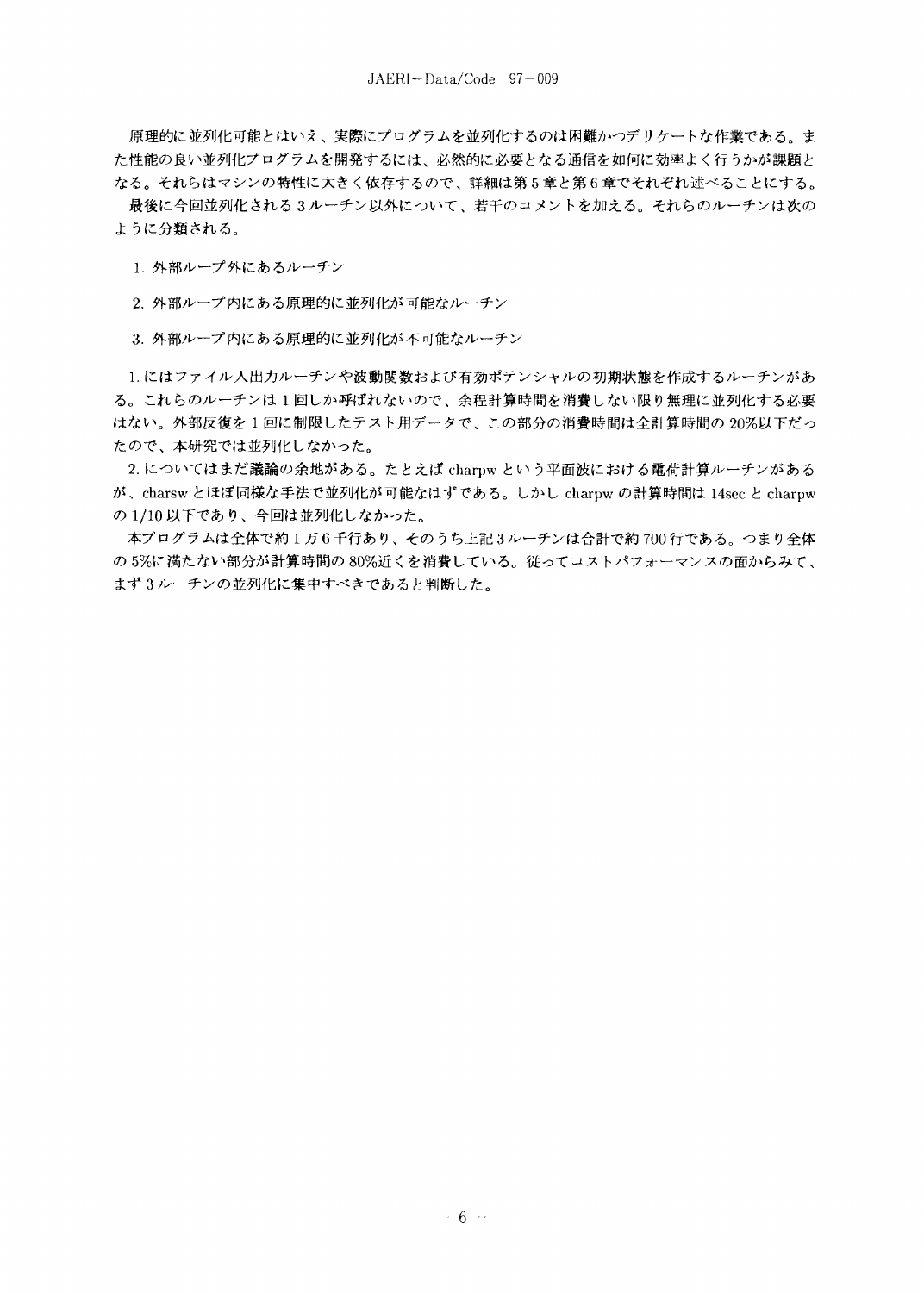### - SX-4 での並列化  $5<sup>1</sup>$

## 5.1 SX-4の特徴

SX-4には次のような特徴がある[3]。

- 当センターの SX-4は3ノード構成となっている。1ノードは2個の CPU と 512MB のメモリおよび 1GBのXMU(後述)からなる。
- 1 ノード内の並列化は共有メモリ型であり、ノード間の並列化は分散メモリ型である。
- ノード内は並列化指示行を用いるマイクロタスクもしくは SX 固有の並列化システムルーチンを用い るマクロタスクで並列化される。一方、ノード間にまたがる並列化には MPI を使用する。本研究で は比較的並列化が容易で性能のでやすいマイクロタスクによる並列化を試みる。
- マイクロタスクにおいて並列実行するのは、実際に並列化 DOループ等を含むルーチン単位。つまり、 charsw forcex orthon は並列実行 (冗長実行部も含む)するが、それ以外のルーチン (メインルーチン 等)は逐次実行(1CPUのみによる実行)する。(注意 冗長実行ではない!!)
- 変数は static 領域にとられる変数 (common 文や save 文に現れる変数 並列化ルーチンの仮引数の変 数)と stack 領域にとられる変数 (上記以外)に大別される。static 領域変数は並列プロセス数に関係 なく1個しかないが、stack領域変数は並列化プロセス数だけあり、プロセスごとに異なる値をとる。
- 並列実行部分でのファイル I/O は順番が保証されない。

#### $5.2$ 並列化方法

上記の特徴から以下のような作業を行った。

- SX-4には XMU(eXtended Memory Unit)と呼ばれる高速半導体ディスクが存在する。そのためプロ グラムを XMU 上で実行するようにした。その結果 CPU TIMEにはあまり変化がなかったが、経過 時間 (elapse time) が 812sec から 525sec と、287sec の高速化が図られた。
- オリジナルのプログラムでは作業領域を節約するため、作業用の変数を common でとっていた。しか しそれでは作業変数が static 領域にとられてしまい、各 CPU が1つしかない作業変数を勝手に書き 換えてしまう。そのため作業用変数はすべて dimension 文で書き換え、stack 領域にとるようにした。
- charsw で全エネルギーを計算するために、各プロセッサで得られたエネルギーの総和計算 (GLOBAL SUM)を計算する必要がある。そこで static 領域に新たな変数を確保し、各プロセスで得られたエネ ルギー値 (stack 変数)を static 変数に足し込むように変更した。
- オリジナルの charswの並列化ループ内にファイル出力用ルーチン top5pr があった。従ってそのまま 並列化すると出力順序が保証されず、結果ファイルが不正となる。そこで static 領域に出力用の配列 を確保し、一旦そこに格納した後、1CPUから出力するように変更した。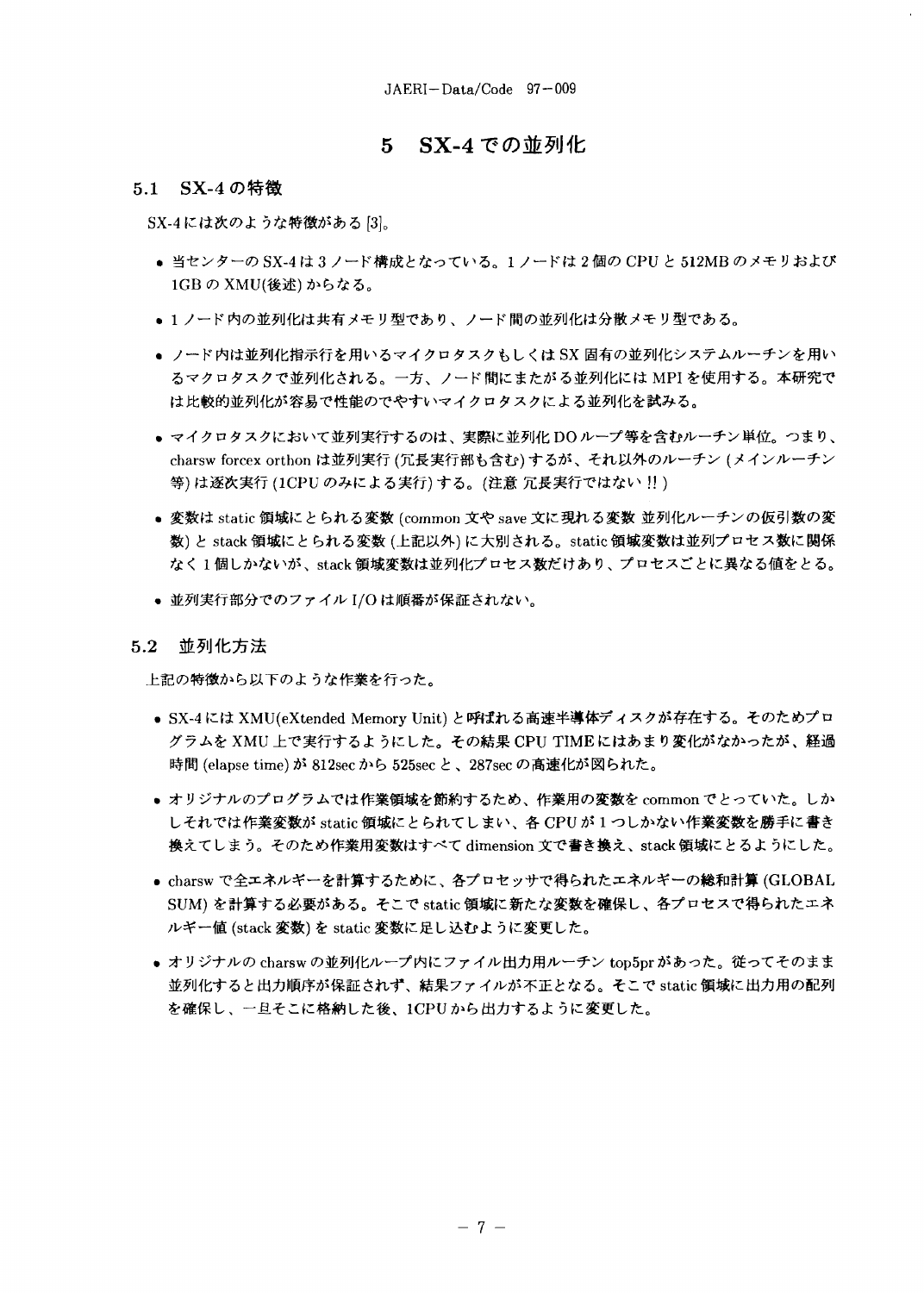```
(ff charsw)
  23 cGENKEN Modify
  24 c real*8 cmp(0:lup.ntype)
  25 common/gkcom3/cmp(0: lup,ntype,nemax,nkmax,nsp) ←ファイル出力用
  26 cGENKEN Modify static 変数
                     (中略)
  43 cGENKEN Modify
  44 c common/cworkl/ylink(nbase,lmmax),exkr(nbase,nsite),
  45 c & p(lmmax,nsite),q(lmmax,nsite),
  46 c & t(nrad,lmmax,nsite),u(nrad,lmmax,nsite),
  47 c & aln(nbase,0:lup.ntype,nsp),
  48 c & bin(nbase,0:lup.ntype,nsp),
  49 c & sjlnr(nbase,nrad.O:lup.mstype)
  50 dimension ylmk(nbase,lmmax), exkr(nbase,nsite), ← stack 領域
  51 & p(lmmax,nsite),q(lmmax,nsite),
  52 & t(nrad,lmmax,nsite),u(nrad,lmmax,nsite),
  53 & aln(nbase,0:lup.ntype,nsp),
  54 & bin(nbase,0:lup.ntype,nsp),
  55 & sjlnr(nbase,nrad,O:lup,mstype)
  56 c
  57 common/gkcom1/elcsum(0:lup,ntype,nsp) ← 総和計算用 static 変数
  58 cGENKEN Modify
                     (中略)
  75 *pdir serial → 本次実行するための指示行
  76 if(lprint.gt.O) then
  77 if(mod(loop,lprint).eq.O) then
  78 write(6, '('') == z = charsw')'79 & /'' top 5 components of wavefunctions''
  80 k /'' k sp band eps''')')
  81 endif
  82 endif
  83 *pdir endserial
  84 cGENKEN Modify
  85 *pdir pardo → 本列実行するための指示行
  86 do 20 k=l,nkpt
  87 call mkylmk(k.ylmk)
                     (中略)
 133 c if(lprint.gt.O) then
 134 c if(mod(loop,1print).eq.0) then
 135 c call top5pr(is, k, ie, eps(ie, k, is), cmp) ← ここで出力
 136 c endif
                                              すると順序が
                                              保証されない
 137 c endif
 138 endif
 139 30 continue
 140 20 continue
```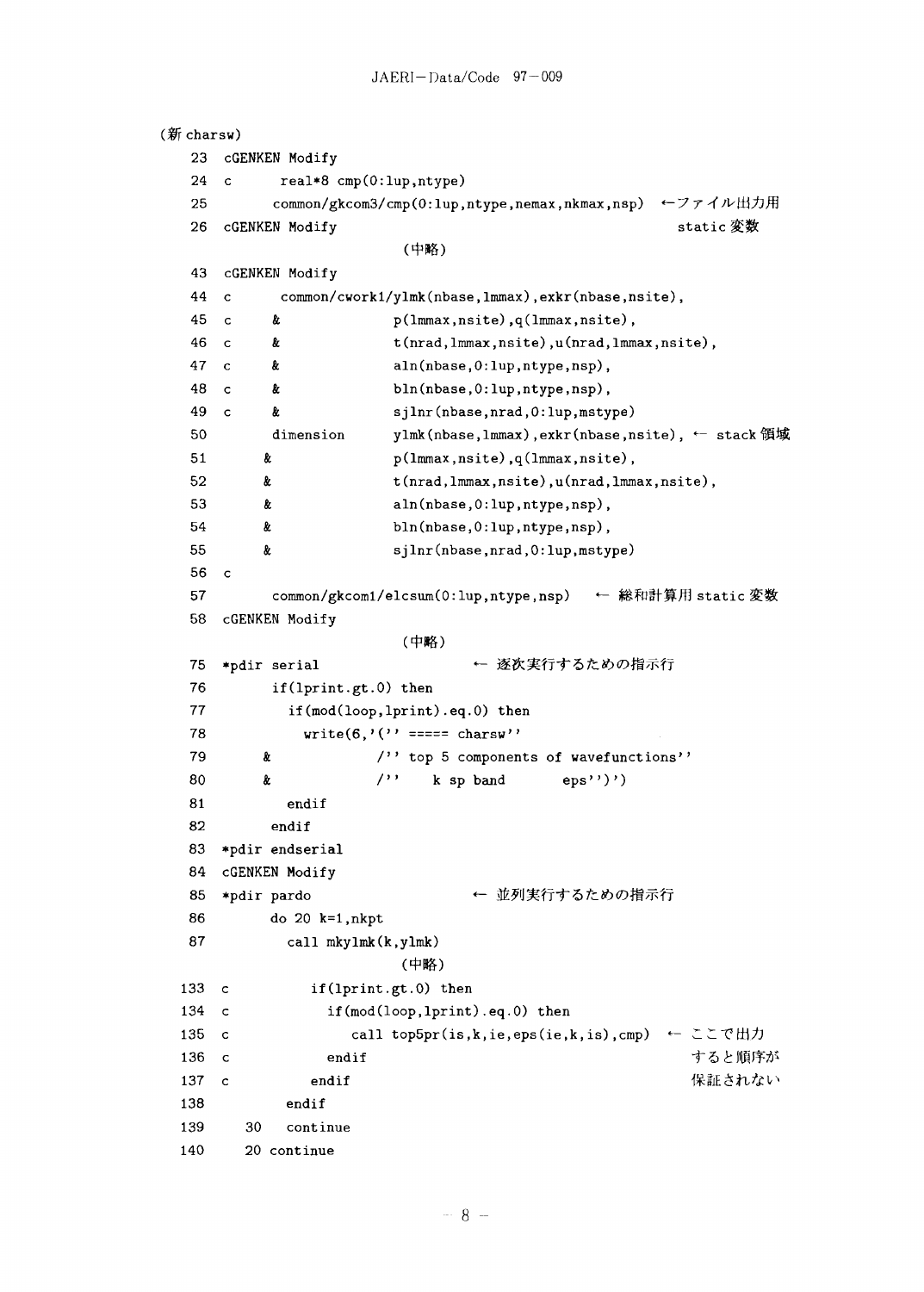141 c

```
142 cGENKEN Modify
   143 *pdir critical ← 排他的に実行するための指示行
   144 do kk=l,nsp # stack <D elc £: static ^M, elcsum I
                           総和をとる 排他的に行わないと結果不正
   145 do jj=l,ntype
                           になる
   146 do ii=0,lup
   147 elcsum(ii,jj,kk) =elcsum(ii,jj,kk) +elc(ii,jj,kk)148 enddo
   149 enddo
   150 enddo
   151 *pdir endcritical
   152 *pdir serial ← 逐次実行するための指示行 ファイル出力は 1PE から
   153 if (lprint.gt.O .and. mod(loop.lprint).eq.O) then <Dfyfr 0
   154 do 21 k=1, nkpt155 do 31 is=l,nspin
   156 do 32 ie=l,ne
   157 if(abs(wei(ie,k,is)).gt.l.d-12) then
   158 call top5pr(is,k,ie,eps(ie,k,is),
   159 \& cmp(0,1,ie,k,is))
   160 endif
   161 32 continue
   162 31 continue
   163 21 continue
   164 endif
                     (中略)
   187 cGENKEN Modify
   188 c call elecpr(nspin, elc)
   189 call elecpr(nspin,elcsum) ← 総和値は elcsumに入っている
   190 call chaspr(nspin,'ror ',ror)
   191 endif
   192 endif
   193 *pdir endserial ← 逐次実行の終了を指示する指示行
      (*pdir critical をいれないと、elcsumが正しい値にならない)
• forcex では各プロセス毎の変数の総和計算が必要なので、static 変数を新たに確保し、最後にプロセ
 ス間で総和をとるようにした。
 (新 forcex)
   83 common/gkcom2/fmsum(3,nsite),fm0sum(3,nsite) ← 総和計算を行う
                     (中略) fcho dia to the fc かの static 変数
   111 cGENKEN Modify
   112 do ita=1,nsite → static 変数の初期化
   113 fmsum (1, ita)=0.d0
   114 fmsum (2,ita)=0.d0
   115 fmsum (3,ita)=0.d0
```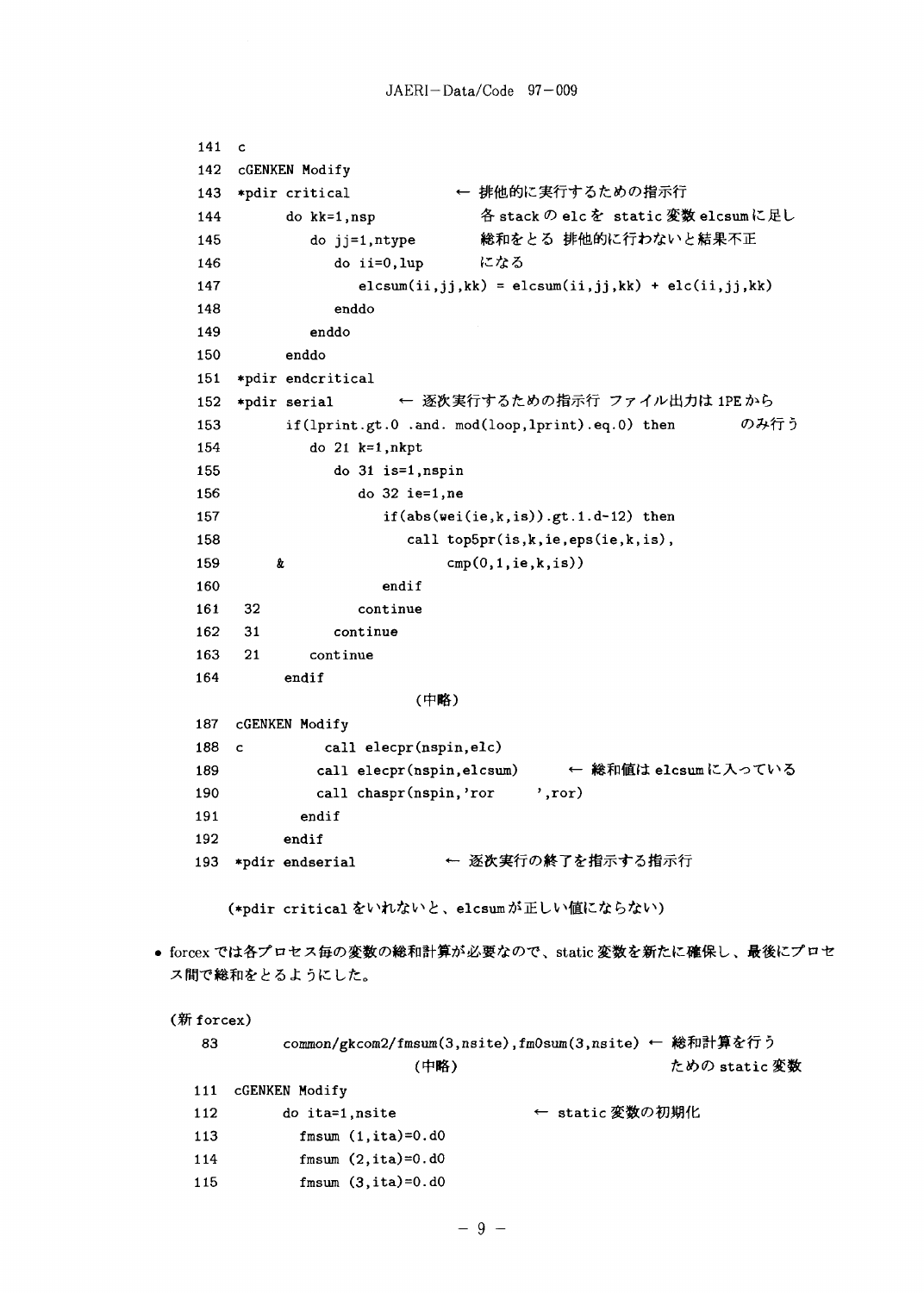```
116
           fm0sum(1,ita)=0.d0117
           fm0sum(2
,ita)=0
.dO
118
           fm0sum(3
,ita)=0
.dO
119
         enddo
120
*pdir pardo
121
    cGENKEN Modify
122
   c
                                    ← 並列化ループ
123 do 20 k=l,nkpt
                       (中略)
266 20 continue
277 cGENKEN Modify
278 *pdir_critical            ← 各プロセスの stack 変数を static
279 do ita=1, nats たしこむ
280 fmsum (l.ita) = fmsum (l,ita) + fm (l,
ita)
281 fmsum (2,ita) = fmsum (2,ita) + fm (2,
ita)
282 fmsum (3,ita) = fmsum (3,ita) + fm (3,
ita)
283 fm0sum(1,ita) = fm0sum(1,ita) + fm0(1,ita)
284 fm0sum(2,ita) = fm0sum(2,ita) + fm0(2),ita)
285 fm0sum(3,ita) = fm0sum(3,ita) + fm0(3,ita)
286 enddo
287 *pdir end critical
288 *pdir serial ← このルーチンの最後まで逐次実行
289 do ita=l,nats
290                fm (1,ita) = fmsum (1,ita)  ← 総和値を stack 変数にコ
291 fm (2, ita) = fmsum (2, ita)
```
#### 5.3 性能測定結果

当センターの SX-4 で性能測定を行った。結果は表2の通りであった。なお各ルーチンの clapse time 計 測には etime()システム関数を用い、占有状態で計測した。

|              | オリジナルの cpu time     | 2CPU 並列時の elapse time | 加速率      |
|--------------|---------------------|-----------------------|----------|
| <b>TOTAL</b> | 524.7 sec           | 327.8 sec             | $1.60\,$ |
| charsw       | 173.3 sec           | 87.8 sec              | 1.97     |
| forcex       | $166.0 \text{ sec}$ | 86.4 sec              | 1.92     |
| orthon       | 74.5 sec            | 38.1 sec              | 1.96     |

表 2: 時間コストおよび並列化効果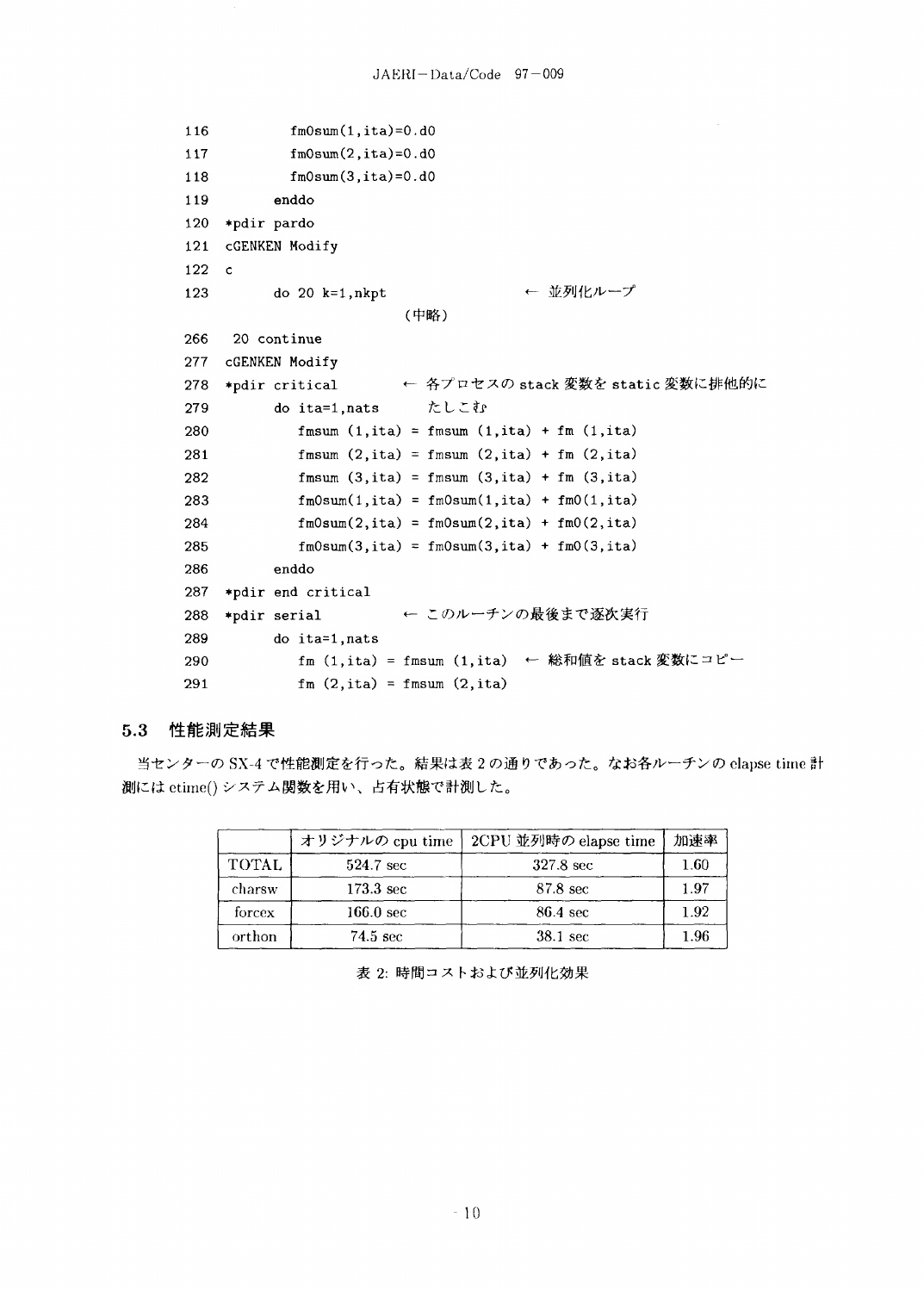### 5.4 考察

計測結果をみると、各ルーチンは 2CPU 並列時で1.9倍以上の加速率が得られている。また全体でも1.60 倍の加速率が得られている。第5章で述べたように、本プログラムの2並列の場合の理想加速率は1.65倍 なので、この数値は満足すべきものといえる。

本来ならばより多くの CPU を用いて並列化効果を系統的に調査すべきであろう。しかし当センターの SX-4 の構成はメモリを共有できる CPU 数は 1 ノード内の 2CPU のみである。他ノードの CPU を使用す るには MPI でプログラムを全面的に書き換える必要があり、その工数はマイクロタスクによる並列化の比 ではない。これらの理由によりこれ以上の並列化は、ここではあきらめざるをえない。

最後に自動並列化について一言記しておく。共有メモリ型並列化の大きなメリットの一つに自動並列化が 比較的容易にサポートできることがある。SX-4においてもマイクロタスクによる自動並列化がサポートさ れている。これは fopp(Fortran Optimizing PreProcessor) と呼ばれるプリプロセッサが do ループレベル の並列性を抽出し、マイクロタスクによる並列化プログラムを生成するものである。この機能によるとユー ザは並列化の概念や指示行についての知識無しで、容易に自分のプログラムを並列化できる。従ってユー ザの負担を軽減すると言う意味で非常に有力である。ただし自動並列化できるのは単純な do ループに限ら れ、ループ内でサブルーチンをコールしている場合は自動並列化できない。本研究で並列化されるループ 内には多数のサブルーチンコールがあったため、自動並列化は当初から断念せざるを得なかった。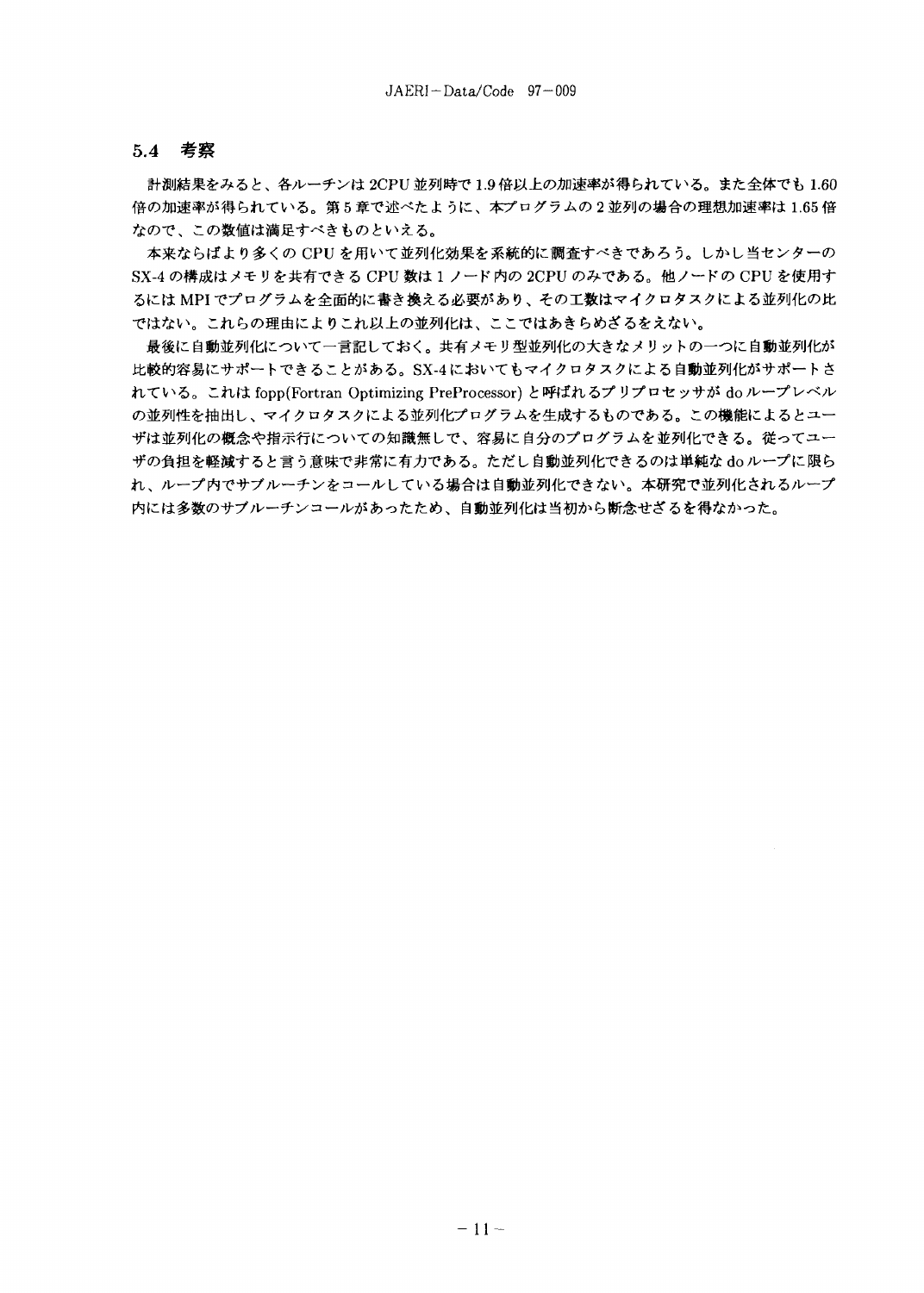## 6 VPP300 での並列化

### 6.1 VPP300の特徴

VPP300には次のような特徴がある[4]。

- 分散メモリ方式であり、各 PE(Processing Element) は 1 個の CPU と 512MB のメモリからなる。
- 並列プログラムは逐次実行部分(1PEで実行)、冗長実行部分(複数の PE で同一の内容を実行)、並列 実行部分(複数の PE で異なる内容を実行)に大別される。
- parallel region で囲まれた部分は冗長実行部分もしくは並列実行部分であり、それ以前の逐次実行部 分の変数は parallel region の最初で各 PE にコピーされる。
- ファイル出力は冗長実行部では 1PE の出力のみであり、並列実行部では全 PE から出力されるが順序 は保証されない。
- ファイル入力は冗長実行部では逐次プログラムと同様に動作し全 PEに反映される。一方並列実行部 分では各々のPEへの入力が有効だが、入力順序を保証するにはコーディングを工夫する必要がある。

### 6.2 UNIFY 手法

分散メモリ型の並列化の場合、各PEにどのように変数を割り当てるかが問題となる。データを分割して 各PEに受け持たせる方法は非常に大きなメモリを利用できる利点があるが、その反面プログラム全体を把 握しかつ大幅に書き換えなければならず、非常に困難である。…方 VPP300は 1PE に 512MB という比較 的大きなメモリを有しており、通常の場合、全データを 1PE 内に保有できる。そこで今回はデータ分割は せず、並列計算のみを行う並列化手法 (UNIFY 手法)[5] を採用した。これは並列実行直後に全 PE の配列の 中身を各 PE 間の総和計算 (GLOBAL SUM) により同一にし、その後は全 PE で同一の計算を冗長に実行 するという手法である。この手法のメリットは並列化によるプログラムの変更を局所化できることである。 いいかえれば並列化する部分以外のプログラムをみる必要がない。

UNIFY 手法を説明するために、次のような簡単なDOループを考える。

```
do i = 1,100a(i) = b(i) * c(i)enddo
```
これを VPP300 の指示行を用いて UNIFY 手法により並列化すると次のようになる。

```
do i = 1,100← 全 PE の配列 a を 0 クリア ... (1)
       a(i) = 0.0enddo
'xocl xocl spread do
                         - ← 並列実行のための指示行 - . . . (2)
    do i = 1,100a(i) = b(i)*c(i)enddo
                      ← 各 PE の a(i) の総和を計算し全 PE の a(i) に反映させる
!xocl end spread sum(a)
                             \ldots (3)
```
4PEの場合について図示すると次のようになる。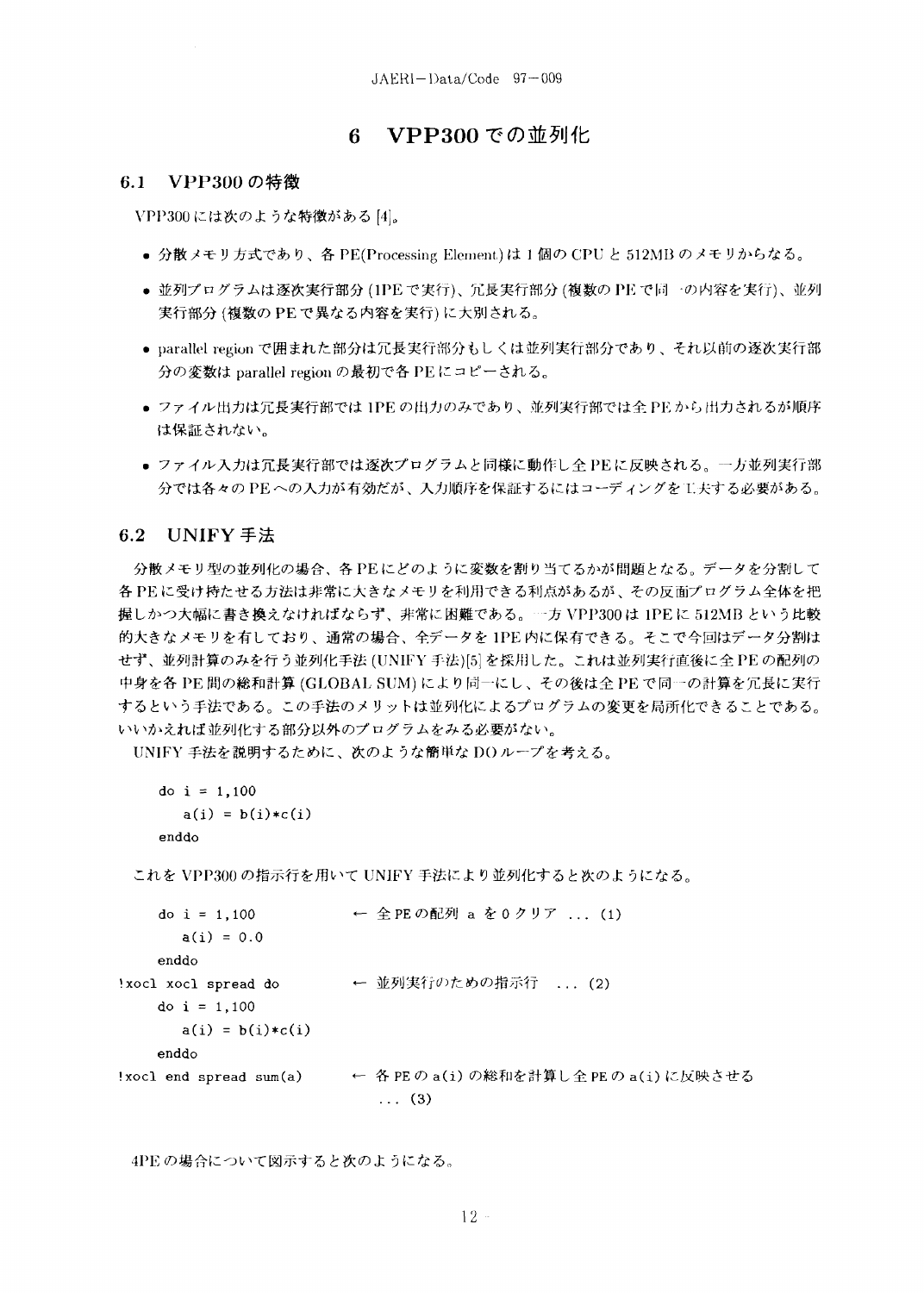![](_page_18_Figure_1.jpeg)

図 3: UNIFY 手法の実現方式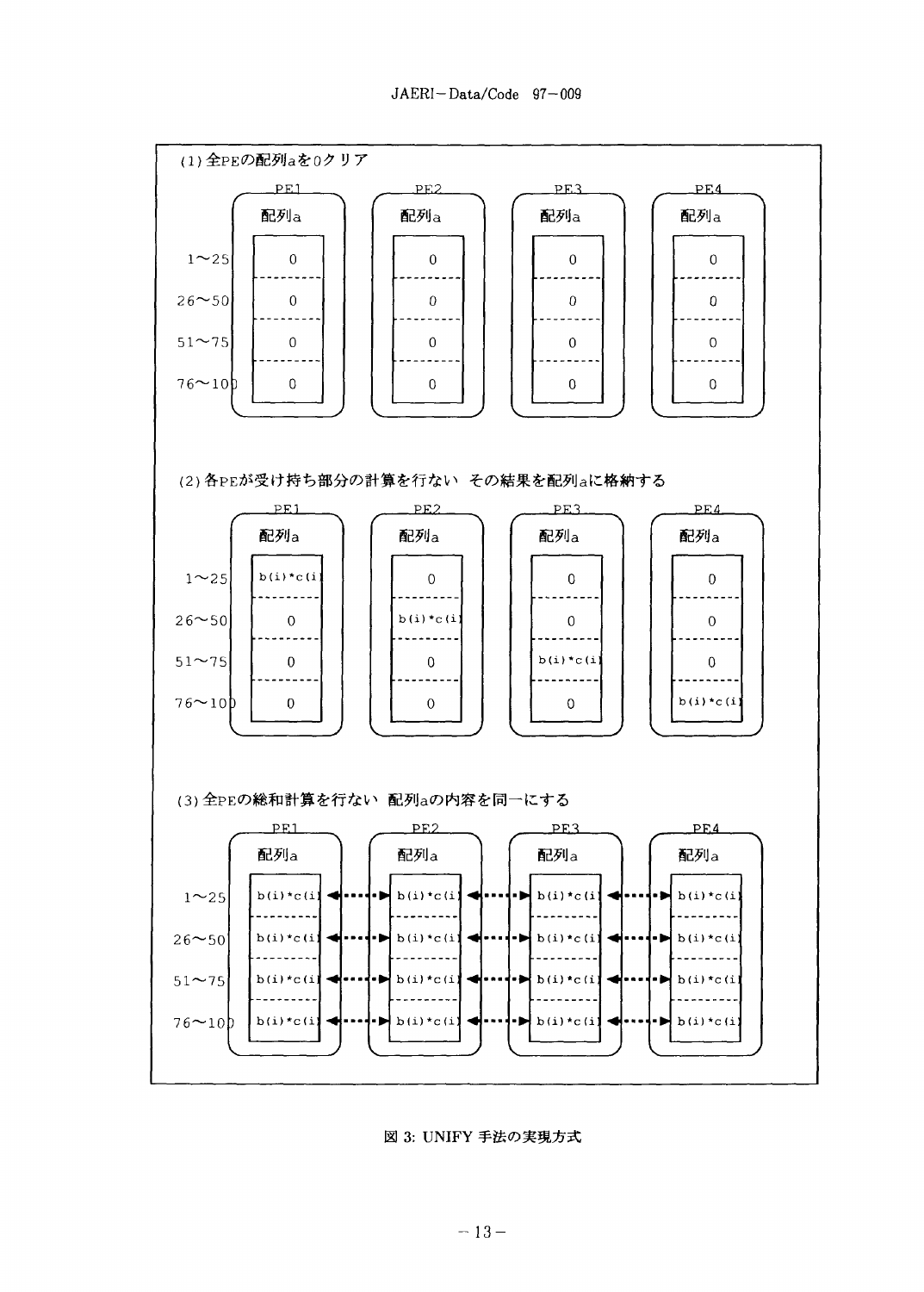#### **6.3** 並列化方法

上記の特徴から、以下のような作業を行った。

- 高コスト3ルーチンの do 20 k=1,nkpt に対し UNIFY 手法による並列化を行った。
- charswでは do 20 k=1,nkpt の内部に配列 cmp の出力ルーチン top5pr があった。従ってそのまま並 列化したのでは出力順序が保証されない。そこで配列 cmp を大きくした上でループ内では出力せず に配列に格納するだけとし、ループ外の冗長実行部分で出力するようにした。

```
(新 charsw)
  22 cGENKEN Modify
  23 c real*8 cmp(0:lup.ntype)
  24 real*8 cmp(0:lup,ntype,nemax,nkmax,nsp)
                    (中略)
  47 common/cprint/lprint,ngpr,incr,incr0
  48 cGENKEN Modify
  49 Ixocl subprocessor sp(:)
                    (中略)
  70 cGENKEN Modify ←大きくした配列をループ外で0クリア
  71 do mmm = 1, nsp
  72 do 111 = 1, nkmax73 do kkk = 1, nemax
  74 do jjj = l.ntype
  75 do iii = O.lup
  76 cmp(iii,jjj,kkk,111,mmm) = 0. d077 enddo
  78 enddo
  79 enddo
  80 enddo
  81 enddo
  82 !xocl spread do ←並列実行
  83 do 20 k=l,nkpt
  84 call mkylmk(k,ylmk)
  85 call mkexkr(k,exkr)
                    (中略)
 124 cGENKEN Modify
 125 c cmp(1,it)=cmp(1,it)/vol/natom(it)126 c elc(l,it,is)=elc(l,it,is)+(2.d0/nspin)*wei(ie,k,is)
 127 c \& *cmp(1,it)
 128 cmp(l,it,ie,k,is)=cmp(l,it,ie,k,is)/vol/natom(it)
 129 elc(l,it,is)=elc(l,it,is)+(2.dO/nspin)*wei(ie,k,is)
 130 & *cmp(1,it,ie,k,is)
 131 52 continue
 132 cGENKEN Modify ^WV^
 133 c if(lprint.gt.0) then
 134 c if(mod(loop,lprint).eq.0) then
```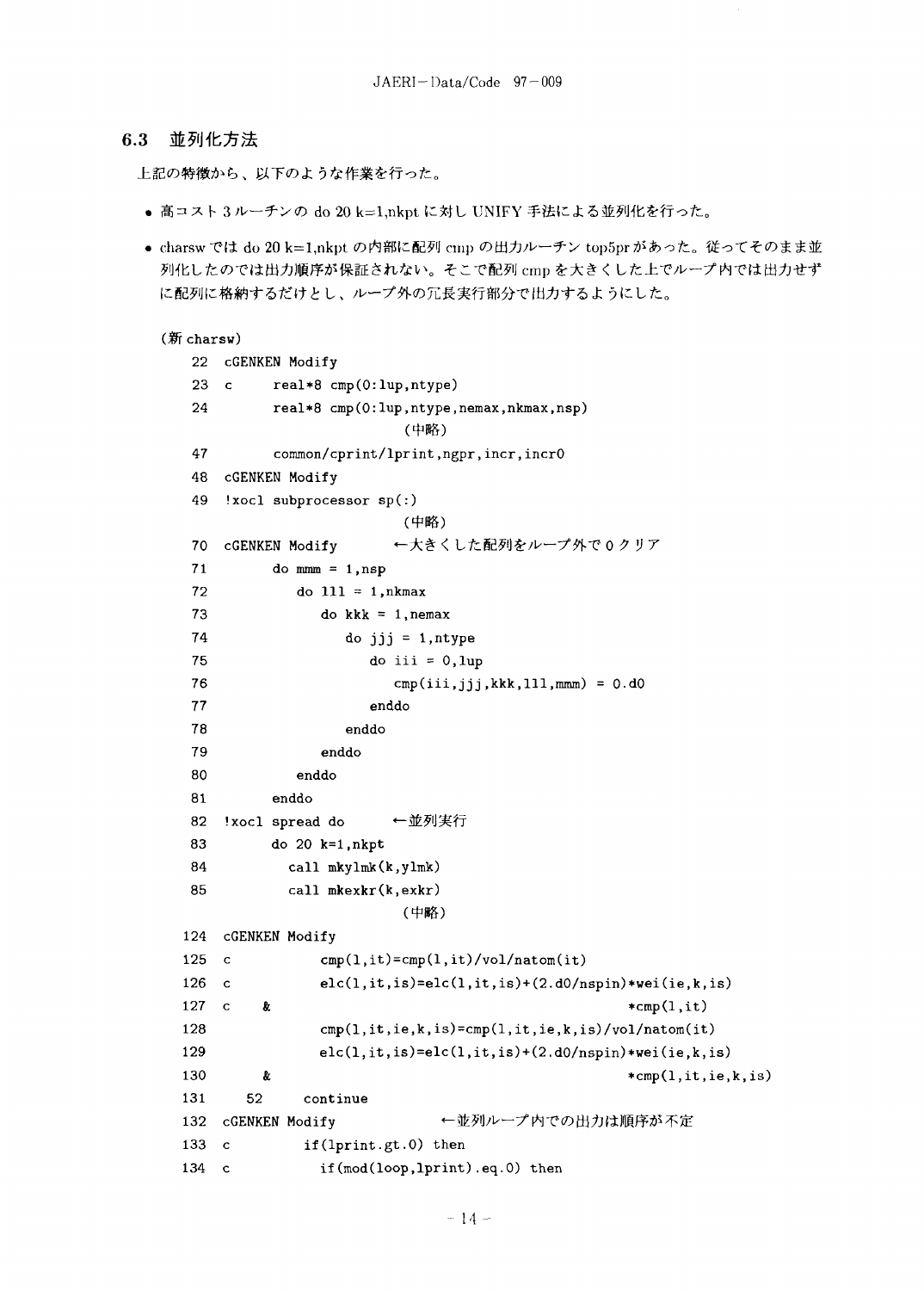```
135 c call top5pr(is,k,ie,eps(ie,k,is),cmp)
136 c endif
137 c endif
138 endif
139 30 continue
140 20 continue
141 !xocl end spread sum(elc),sum(ror),sum(cmp) ←各 PE で計算した値の総和
142 c
143 cGENKEN Modify ←ループ外の冗長実行部分で cmp をファイル出力
144 if(lprint.gt. 0 .and. mod(loop,lprint).eq.O) then
145 do 21 k=l,nkpt
146 do 31 is=l,nspin
147 do 32 ie=l,ne
148 if(abs(wei(ie,k,is)).gt.l.d-12) then
149 call top5pr(is,k,ie,eps(ie,k,is),
150 & cmp(0,1,ie,k,is))
151 endif
152 32 continue
153 31 continue
154 21 continue
155 endif
```
- orthon における do 20 k=1,nkpt では配列 cnn に対し schmidt の正規直交化を行っており、cnn の アップデート計算をしている。従って cnn を0クリアするわけにはいかない。そこで cnn を各 PE で 計算した後ワーク領域 cnntmp にコピーし、cnntmp に対して総和計算を行い、その結果を cnn に戻 すことにした。
- 上記以外のファイル出力は冗長実行部分にあったので、なんの変更も必要なかった。

```
(新 orthon)
```
 $\ddot{\phantom{a}}$ 

| 43 |             | cGENKEN Modify                             |       |
|----|-------------|--------------------------------------------|-------|
| 44 |             | $'xoc1$ subprocessor $sp(:)$               |       |
| 45 |             | complex*16 cnntmp(nbase,nkmax) ←総和計算用ワーク領域 |       |
| 46 | c           |                                            |       |
| 47 |             | $if(dt(logp).le.0.d0)$ return              |       |
| 48 | $\mathbf c$ |                                            |       |
| 49 |             | $tipi=8.d0*atan(1.d0)$                     |       |
| 50 |             | fpi=tpi+tpi                                |       |
| 51 |             | $vol = abs(deter3(brmt))$                  |       |
| 52 |             | $vi=1.d0/vol$                              |       |
| 53 | C           |                                            |       |
| 54 |             | <b>CGENKEN Modify</b>                      |       |
| 55 |             | !xocl spread do                            | ←並列計算 |
| 56 |             | do $20$ $k=1, nkpt$                        |       |
| 57 |             | call mkylmk(k,ylmk)                        |       |
| 58 |             | call mkexkr(k,exkr)                        |       |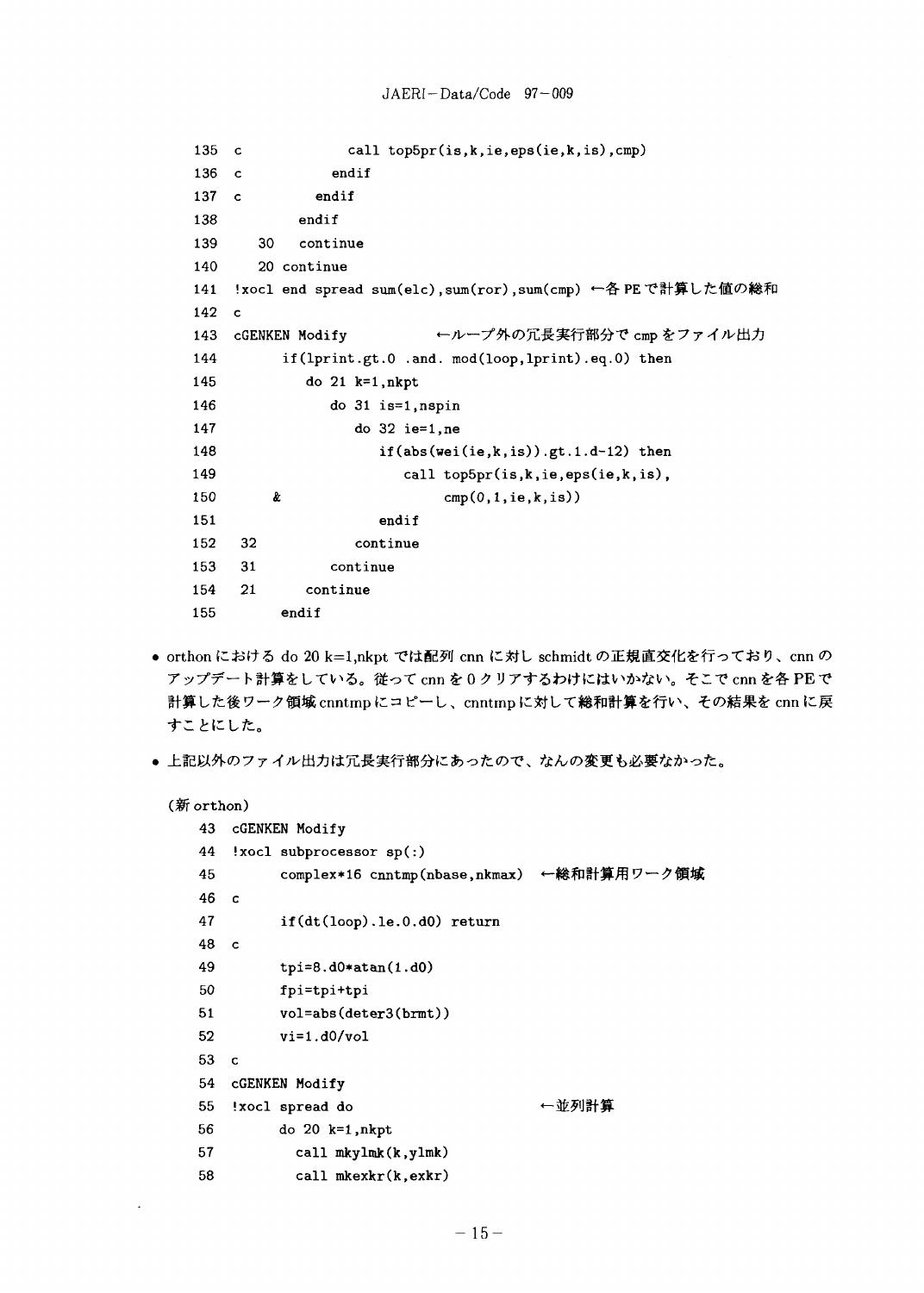```
59
              call mkabln(nspin,k,aln,bln)
 60
              call mkjln0(k,sjlnr)(中略)
        20 continue
132
133
     cGENKEN Modify
     !xocl end spread
134
           do ll=1, nsp
135
136
               do jj=1, nemax
137
                  do k=1, nkpt
138
                     do ii=1, nbase
139
                        \text{cnntmp}(ii, k) = 0. d0←ワーク領域の0クリア
140
                     enddo
141
                  enddo
142
     !xocl spread do
                                      ←計算した部分の cnn を cnntmpにコピー
                  do k = 1, nkpt143
144
                     do ii=1.nbase
145
                        \text{cnntmp}(ii, k) = \text{cnn}(ii, jj, k, 11)146
                     enddo
147
                  enddo
     !xocl end spread sum(cnntmp)
                                      ← cnntmp の総和計算
148
                  do k = 1, nkpt← cnntmpを cnnに戻す
149
150
                     do ii=1, nbase
                        cnn(ii, jj, k, 11) = cnntmp(ii, k)151
152
                     enddo
153
                  enddo
154
               enddo
           enddo
155
156
    \mathbf{c}157
           return
158
           end
```
### $6.4$ 性能測定結果

当センターの VPP300 で性能測定を行った。結果は表3及び図4の通りであった。なお各ルーチンの elapse time 計測には gettod() システム関数を用い、占有状態で計測した。本プログラムの並列化対象部分 は 78.7 % であり、(6) 式に従って理想加速率を算出している。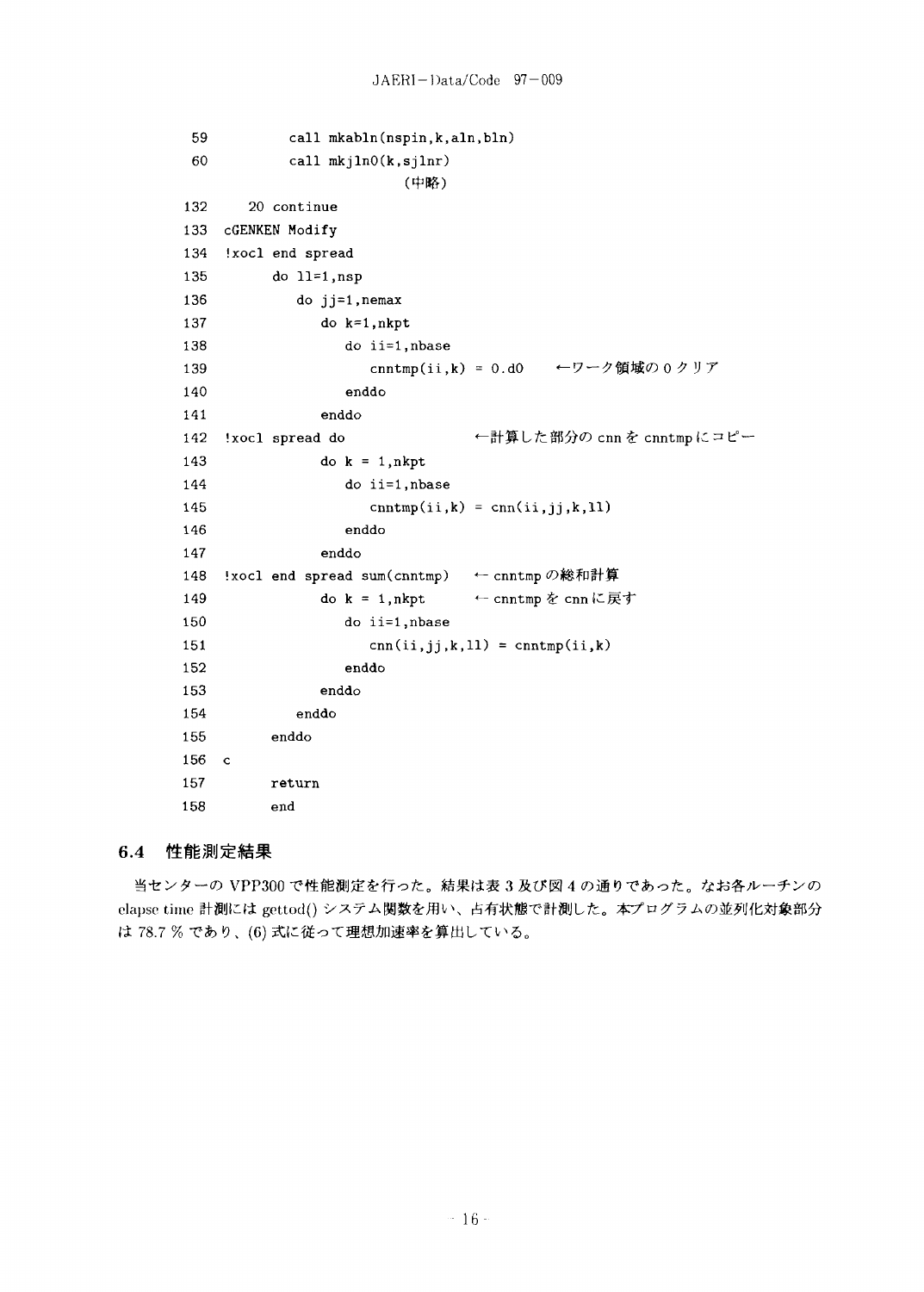|              | 1PE         | 4PE         | 8PE         | 12PE        |
|--------------|-------------|-------------|-------------|-------------|
| <b>TOTAL</b> | 512.3(1.00) | 244.4(2.10) | 200.8(2.55) | 183.1(2.80) |
| charsw       | 164.4(1.00) | 42.7(3.85)  | 24.1(6.82)  | 15.0(10.96) |
| forcex       | 191.3(1.00) | 45.4(4.21)  | 26.9(7.11)  | 16.0(11.96) |
| orthon       | 47.5(1.00)  | 12.4(3.83)  | 7.1(6.69)   | 4.4(10.80)  |

表 3: 時間コストおよび並列化効果 (テスト用データ) sec(ratio)

![](_page_22_Figure_3.jpeg)

図 4: PE 数と加速率の関係 (理想値と実測値)

今までの測定結果はテスト用入力データによるものであったが、実用入力データを用い外部反復を50回 にして計測を行った。その結果を以下に記す (表4及び図5参照)。このデータにおける並列化率は 87.1 % である。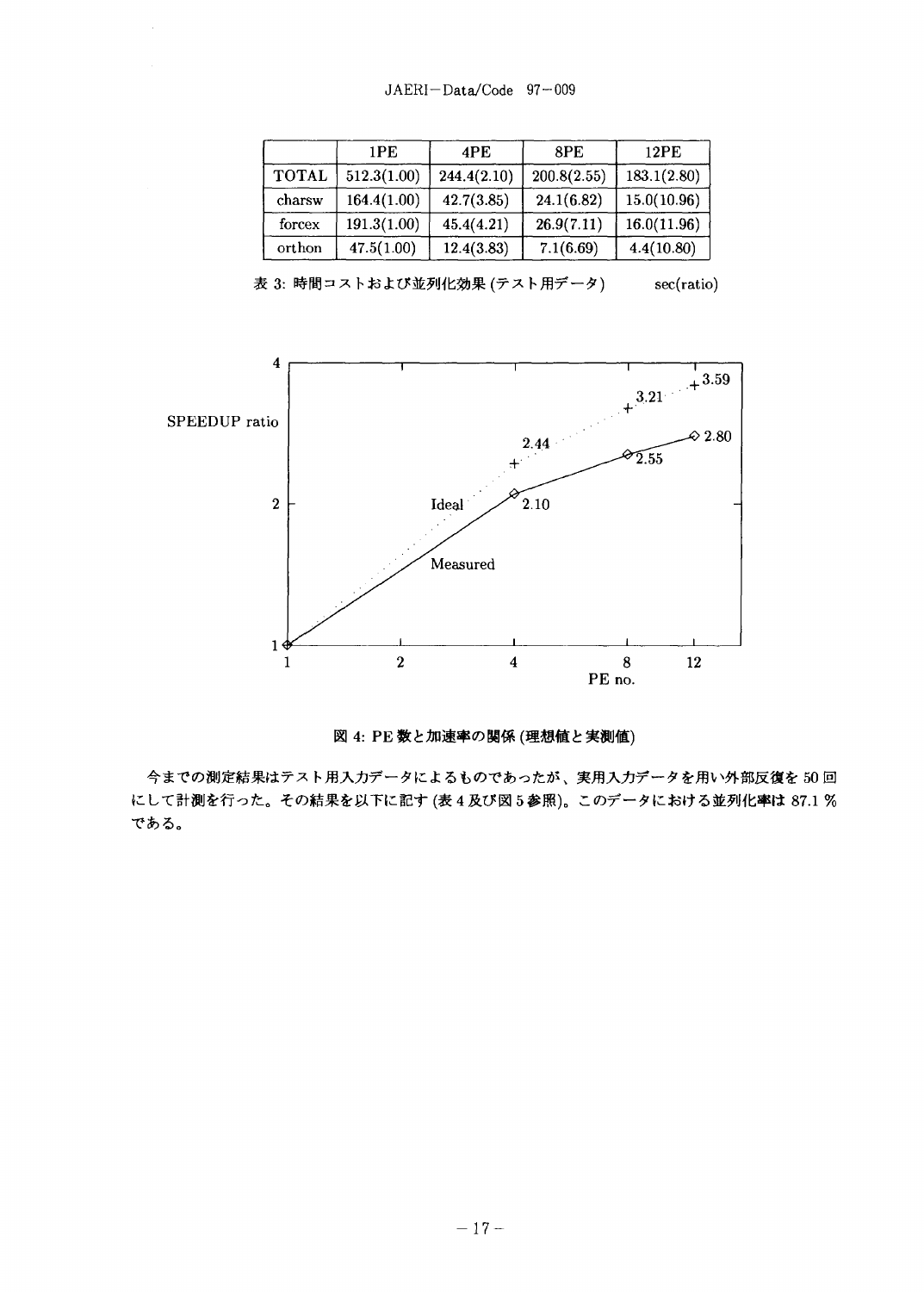|              | 1PE.        | 4PE        | 8PE        | 12PE       |
|--------------|-------------|------------|------------|------------|
| <b>TOTAL</b> | 23291(1.00) | 7943(2.93) | 5824(4.00) | 4686(4.97) |
| charsw       | 8259(1.00)  | 2107(3.92) | 1190(6.94) | 721(11.45) |
| forcex       | 9598(1.00)  | 2271(4.22) | 1347(7.13) | 800(12.00) |
| orthon       | 2438(1.00)  | 622(3.92)  | 356(6.85)  | 222(10.98) |

表 4: 時間コストおよび並列化効果 (実用データ) sec(ratio)

![](_page_23_Figure_3.jpeg)

図 5: PE 数と加速率の関係 (理想値と実測値)

#### **6.5** 考察

測定結果をみると実用データの場合は、理想的な加速率が得られているといえる。本プログラムが原理的 に並列性が高く、通信量が最小限に抑えられているためと考えられる。特に forcex は通信が極めて少ない ため、他の2ルーチンよりも良い性能が得られている。

一方テスト用データにおいては、測定値が理想値にほど遠い。最初に考えられる原因は通信コストであ る。VPP には MPA(Moving Performance Analyzer) と呼ばれる通信コスト調査ツールがサポートされて おり、容易に並列プログラム実行時に消費された通信時間を測定することができる。これを用いて通信時間 を測定したところ、ほとんど無視できる程度の時間であることが分かった。たとえば 4PE で通信パケット を送っている時間は、わずか0.43秒であった。従って上記性能低下は他に原因がある。

そこで全ルーチンの消費時間を測定し直した。その結果、writ18 というバイナリデータ出力ルーチンに おいて、非並列プログラムでは約25秒であったのが並列プログラムでは約50秒と、経過時間が倍増して いることが分かった。幸いこのルーチンは外部ループ外にあったので、この部分をパラレルリージョン外に 移して、再度測定しなおした。(表5及び図6参照)。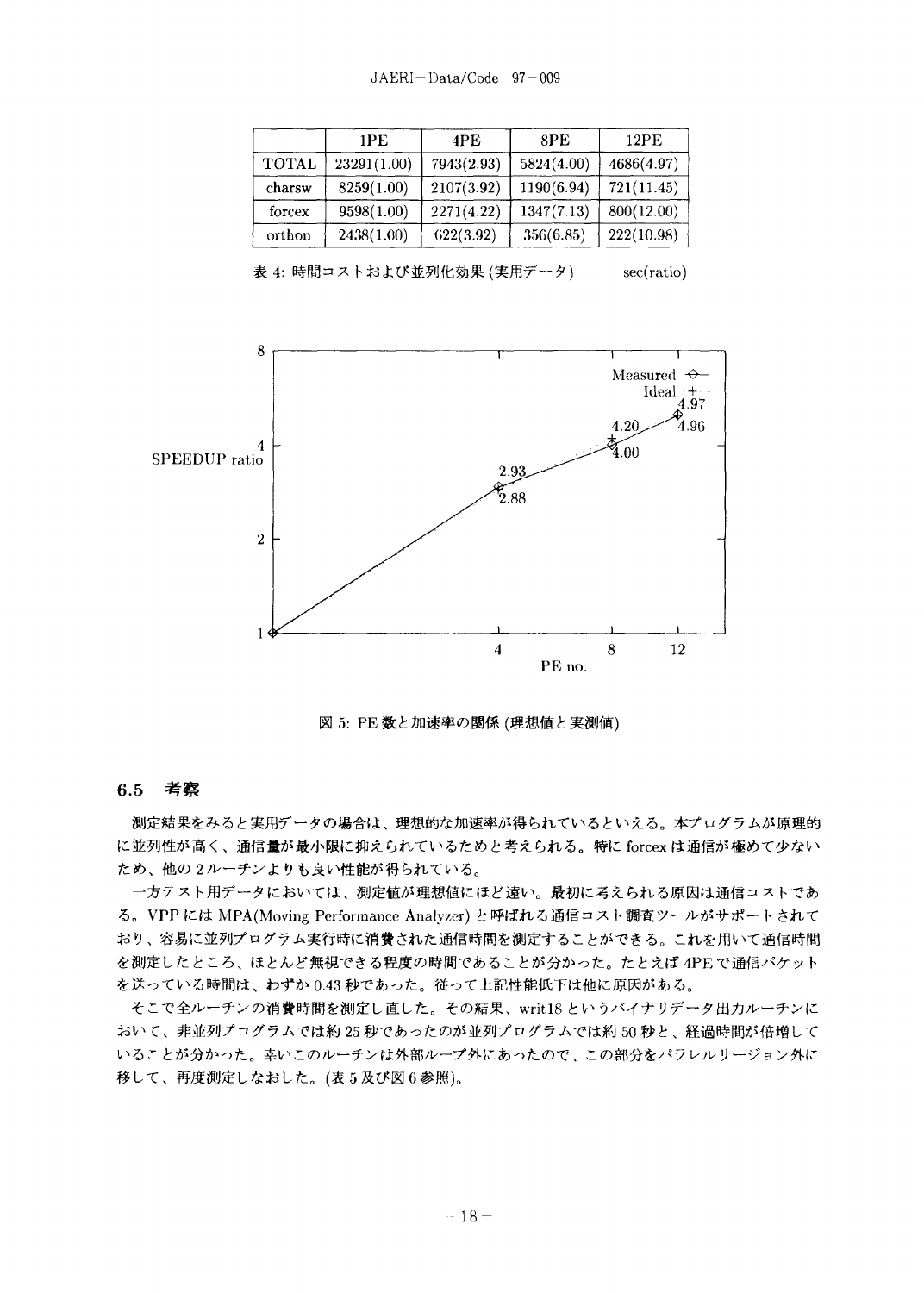|        | 1 PF.       | 4PE           | 8PE         | 12PE        |
|--------|-------------|---------------|-------------|-------------|
| TOTAL. | 512.3(1.00) | $223.5(2.29)$ | 178.3(2.87) | 159.5(3.21) |
| writ18 | 24.9(1.00)  | 28.8(0.86)    | 27.6(0.90)  | 27.4(0.91)  |

 $\boldsymbol{4}$  $+3.59$  $+^{3.21}$  $\square 3.21$ SPEEDUP ratio  $\overline{2.87}$  $\otimes$  2.80 2.44  $\mathcal{F}_{2.55}$  $\overline{2}$ Ideal 2.10 6  $\mathcal{X}_{\mathrm{er.}}$ Measured  $1<sup>1</sup>$  $\overline{2}$  $\overline{\mathbf{4}}$ 8 12  $\mathbf{1}$ PE no.

表 5: 時間コストおよび並列化効果 (改良版) sec(ratio)

図 6: PE 数と加速率の関係 (理想値と実測値)

上記の図およびグラフから、新ルーチンの加速率がかなり改善されてことがわかる。実は並列化作業の初 期の段階で、バイナリデータ入力ルーチンに関しても同様の問題が生じていた。その時はそのルーチンに 非常に時間がかかっていたので(非並列の場合の数十倍!!)問題点がすぐに明らかになり、早急に対策をと ることができた。一方 writ18に関しては、目立たない程度のオーバーヘッドだったため発見が遅れたとい える。

このように、パラレルリージョン内のファイル入出力は十分に注意すべきであることが分かる。理想的に はパラレルリージョン内では計算のみに専念し、ファイル入出力は行わないことが望ましい。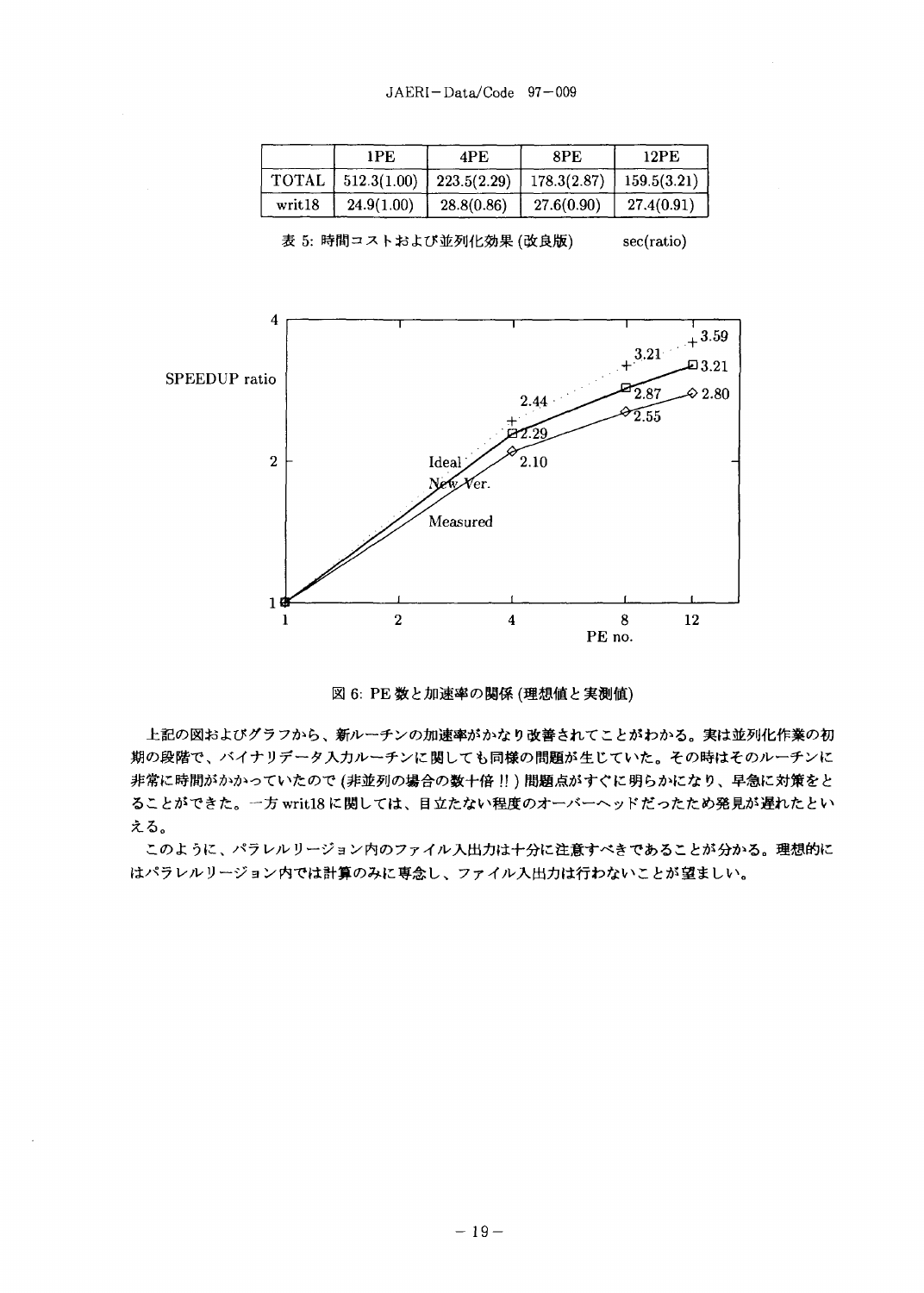### まとめ  $\overline{7}$

今回の並列化作業において SX-4 では現環境の制約で2並列でのみの実行となった。2並列での加速率は 1.60倍とほぼ妥当な値が得られたが、より CPU 数が多い場合どのような性能を示すかは未知である。いず れ機会をみて系統的な性能測定を試みたい。

一方、VPP300では 12PE 使用で最大 4.97 倍の加速率が得られた。これは並列化率を考えると理想的な 値といえる。また分散メモリ型の並列化に有力と思われる UNIFY 手法について説明した。本手法は並列化 における変更を局所化できるので、プログラム全体をみる必要がなく、プログラマの負担は大幅に軽減す る。反面、全PEが常に全部の配列を保持する必要があるため、分散メモリ型並列マシンの大きな長所であ る PE 数に比例したメモリ容量が有効に利用できない。従って今後の課題として、配列を各 PEに分割する ことにより、大規模計算を可能とする並列化コードの開発があげられる。

本報告では第一原理電子状態計算プログラムの共有メモリ型及び分散メモリ型マシン用の並列化につい て、やや細かいと思われることまで記述した。それは第1章でも述べたように、従来はあまり語られてこ なかった"泥臭い"ノウハウの蓄積と共有が、並列計算の普及に不可欠と信じるからである。本報告が並列 計算を志す研究者やプログラマに少しでも役立つことを祈念してやまない。

#### 謝 辞

日本原子力研究所 計算科学技術推進センター 並列処理支援技術開発グループ折居茂夫氏には VPP300 の並列化手法やツールの利用方法等の多岐にわたり、多くの助言を頂きました。この場を借りて感謝致し ます。

## 参考文献

- [1] T. OGUCHI and T. SASAKI, Density-Functional Molecular-Dynamics Method Progress of Theoretical Physics Supplement No. 103,93 (1991).
- [2] H. Krakauer, M. Posternak and A.J. Freeman, Phys. Rev. B 19 ,1706 (1979).
- [3] Super-UX FORTRAN90/SX プログラミングの手引き
- [4] UXP/V Fortran90/VPP 使用手引書
- [5] 折居茂夫, 大田敏郎 分子動力学コードの段階的並列化手法 JAERI-Data/Code 96-023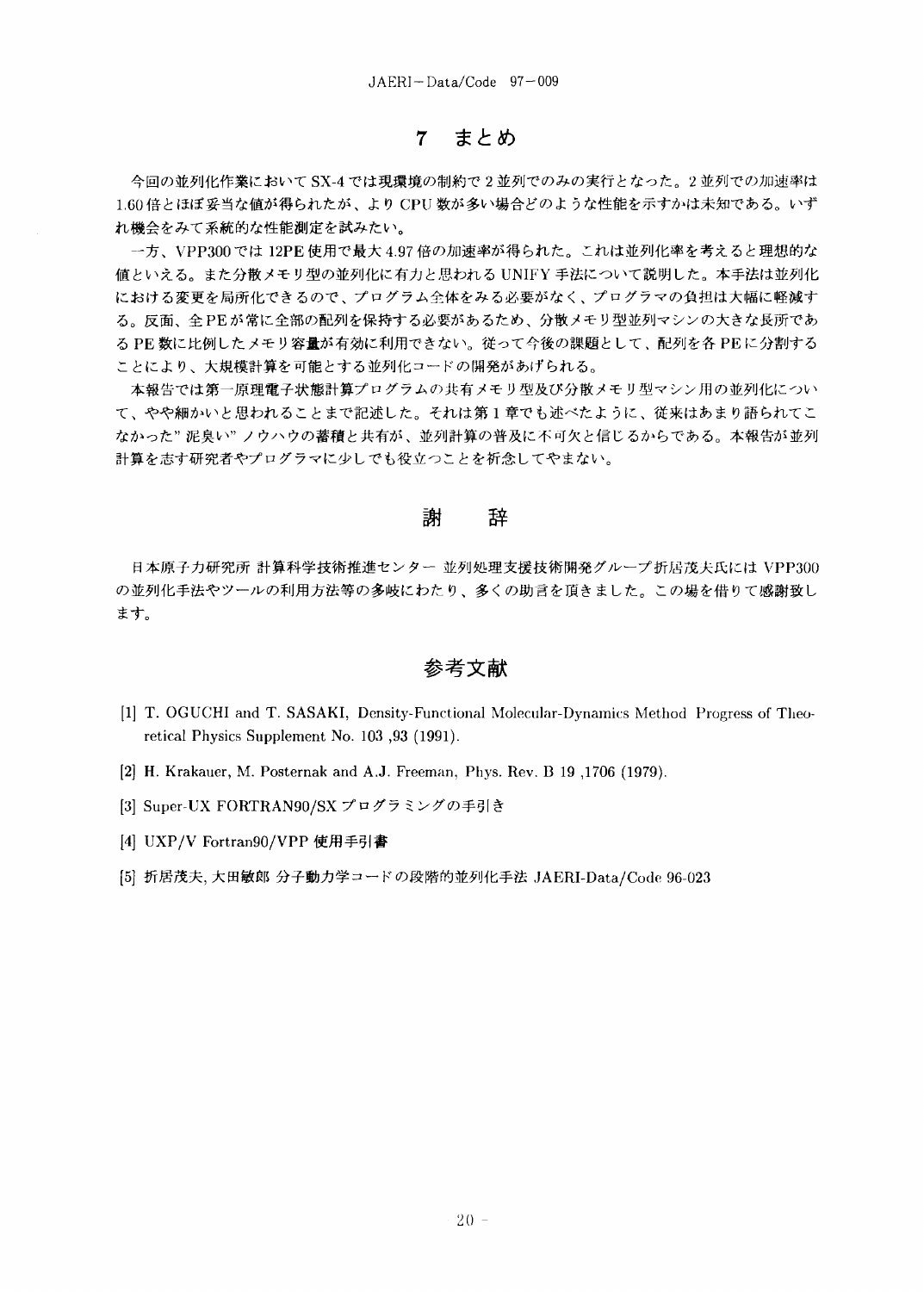```
付録
    オリジナルソース
```

```
(charsw)
     1 c ---- charsw
     2 c construction of charge density with spherical wave form<br>3 c - ror : spherical part of charge density from psi and
     3 c ror : spherical part of charge density from psi and \overline{p}si 4 c
     \begin{matrix} 4 & c \\ 5 & 5 \end{matrix}subroutine charsw(nspin, eps, wei, cnn, ror, loop)
     6 implicit real *8 (a-h, 0-z)
     7 parameter (nbase=1499)<br>8 parameter (nemax=50, nk
     8 parameter (nemax=50, nkmax=36)<br>9 parameter (ntype=4, nsite=7, ms
    9 parameter(ntype=4,nsite=7,mstype=2,nrad=401,nrad0=61)<br>10 parameter(nsp=1)
    10 parameter (nsp=1)<br>11 parameter (lup=2,
                 parameter (lup=2, lmmax=(lup+1)**2)12 parameter (c=274.O74dO)
    \begin{matrix} 13 & c \\ 14 \end{matrix}14 complex*16 cnn (nbase, nemax, nkmax, nsp)<br>15 real*8 eps (nemax, nkmax, nsp)
                 real*8 eps (nemax, nkmax, nsp)
    16 real*8 wei (nemax, nkmax, nsp)
   \frac{17}{18} c
                 real*8 ror (nrad, ntype, nsp)
   \begin{matrix} 19 & c \\ 20 & 1 \end{matrix}20 complex*16 ylmk, exkr, p, q, t, u
                 complex*16 phi1, phi2
   \begin{matrix} 22 & c \\ 23 & 22 \end{matrix}23 real*8 cmp(0: lup, ntype)<br>24 real*8 elc(0: lup, ntype,
                 real*8 elc (0:1up, ntype, nsp)
   \frac{25}{26} c
   26 common/cbasis/brmt(3,3)<br>27 common/ckpvec/ak(3,nkma
   27 common/ckpvec/ak(3, nkmax), wk(nkmax), nkpt<br>28 common/cpwind/indpw(3, nbase, nkmax)
   28 common/cpwind/indpw(3, nbase, nkmax)<br>29 common/csizes/now(nkmax), ne
   29 common/csizes/npw(nkmax), ne<br>30 common/catoms/zval(ntype), i
   30 common/catoms/zval(ntype),idmsh(ntype),natom(ntype),Imax,nttp<br>31 common/cradii/radmt(mstype),xstep(mstype),
   31 common/cradi i/radmt(mstype), xstep(mstype),
   32 & nrd(mstype),nrdO(mstype),mstp
   33 common/crdfun/pfun(nrad,0- lup, ntype, nsp),
   34 & qfun(nrad, OMup, ntype, nsp)
   35 common/crefun/pefun(nrad, 0:lup, ntype, nsp),
   36 & qefun (nrad, 0- lup, ntype, nsp)
   37 common/casfun/pf(0:lup, ntype,nsp), dpf(0:lup,ntype, nsp),
   38 8 pef (0: lup, ntype, nsp), dpef (0: lup, ntype, nsp),<br>39 8 penorm (0: lup, ntype, nsp), wronsk (0: lup, ntype,
   39 Senorm(0: lup, ntype, nsp), wronsk(0: lup, ntype, nsp)<br>40 - Common/cwork1/vlmk(phase, Immax), exkr(phase, nsite),
   40 comroon/cwork1/ylmk (nbase, Immax), exkr (nbase, nsi te),
   41 & p (Immax, nsite), q (Immax, nsite),<br>42 & t (nrad, Immax, nsite), u (nrad, Imm
   42 & t (nrad, Immax, nsite), u (nrad, Immax, nsite),<br>43 & aln (nbase, 0: lup, ntype, nsp),
   43 & aln(nbase, 0'lup, ntype, nsp),
   44 & bln (nbase, 0: lup, ntype, nsp),
   45 8 sjlnr(nbase, nrad, 0:1up, mstype)<br>46 common/cprint/lprint, ngpr, incr, incr0
                common/cprint/lprint.ngpr, incr, incrO
   \frac{47}{48} c
                48 vol=abs(deter3(brmt))
   49 fpi=16.d0*atan(1.d0)<br>50 Imm=(Imax+1)**2
   50 \text{Imm}=(\text{Im}x+1)**2<br>51 do 10 is=1. nsp
   51 do 10 is=1, nsp<br>52 do 10 it=1, nty
   52 do 10 it=1,ntype
   53 do 12 ir=1,nrad
   54 ror (ir, it, is) =0. dO
   55 12 continue
   56 do 14 l=0, lup
   57 elc(1, it, is) =0. d0<br>58 14 continue
   58 14 continue
   59 10 continue
                if (Iprint. gt. 0) then
   61 if (mod (loop, Iprint), eq. 0) then
   62 write(6,' (" ===== charsw"
   63 & /" top 5 components of wavefunctions''
```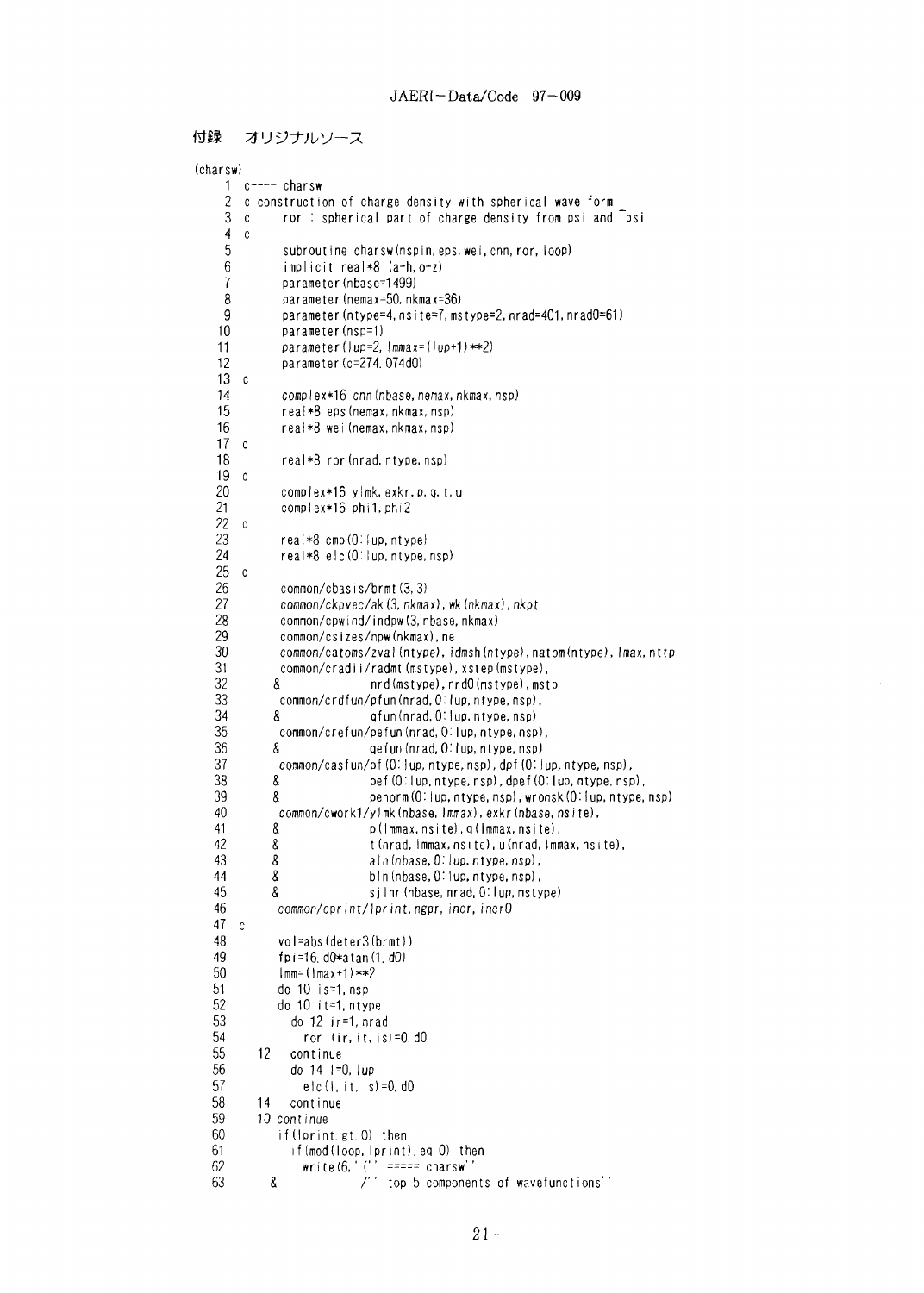| 64  |   | 8   |                                             |                          |  | k sp band | $eps'$ ; $)$                                                                                                           |
|-----|---|-----|---------------------------------------------|--------------------------|--|-----------|------------------------------------------------------------------------------------------------------------------------|
| 65  |   |     | endif                                       |                          |  |           |                                                                                                                        |
| 66  |   |     | endif                                       |                          |  |           |                                                                                                                        |
| 67  |   |     | do 20 k=1, nkpt                             |                          |  |           |                                                                                                                        |
| 68  |   |     | call mkylmk(k,ylmk)                         |                          |  |           |                                                                                                                        |
| 69  |   |     | call mkexkr(k,exkr)                         |                          |  |           |                                                                                                                        |
| 70  |   |     | call mkabln (nspin, k, aln, bln)            |                          |  |           |                                                                                                                        |
| 71  |   |     | call mkjIn1(k, sjInr)                       |                          |  |           |                                                                                                                        |
| 72  |   |     | do 30 is=1, nspin                           |                          |  |           |                                                                                                                        |
| 73  |   |     | do 30 ie=1, ne                              |                          |  |           |                                                                                                                        |
| 74  |   |     |                                             |                          |  |           |                                                                                                                        |
|     |   |     |                                             |                          |  |           | if(abs(wei(ie.k.is)).gt.1.d-12) then                                                                                   |
| 75  |   |     |                                             |                          |  |           | call mkpqt1(is,k,ie,cnn,ylmk,exkr,aln,bln,sjlnr,p,q,t)                                                                 |
| 76  |   |     | do 50 it=1,nttp                             |                          |  |           |                                                                                                                        |
| 77  |   |     | do 50 l=0, Imax                             |                          |  |           |                                                                                                                        |
| 78  |   |     |                                             | $cmp(1, it)=0, d0$       |  |           |                                                                                                                        |
| 79  |   | 50  | continue                                    |                          |  |           |                                                                                                                        |
| 80  |   |     | ita≕0                                       |                          |  |           |                                                                                                                        |
| 81  |   |     | do 60 it=1,nttp                             |                          |  |           |                                                                                                                        |
| 82  |   |     | do 60 ia=1, natom(it)                       |                          |  |           |                                                                                                                        |
| 83  |   |     | ita=ita+1                                   |                          |  |           |                                                                                                                        |
| 84  |   |     | im=idmsh(it)                                |                          |  |           |                                                                                                                        |
| 85  |   |     | $1m=0$                                      |                          |  |           |                                                                                                                        |
| 86  |   |     | do 62 $1=0$ , $1max$                        |                          |  |           |                                                                                                                        |
| 87  |   |     | do 62 $m=-1$ , I                            |                          |  |           |                                                                                                                        |
| 88  |   |     | $ m=1m+1$                                   |                          |  |           |                                                                                                                        |
| 89  |   |     |                                             | do $64$ ir=1, $nrd$ (im) |  |           |                                                                                                                        |
| 90  |   |     |                                             |                          |  |           | phi1= p(lm, ita)*pfun(ir, l, it, is)                                                                                   |
| 91  |   | 8   |                                             |                          |  |           | $+q$ (Im, ita) $*pefun$ (ir, I, it, is)                                                                                |
| 92  |   |     |                                             |                          |  |           | phi2= p(Im, ita)*qfun(ir, I, it, is)                                                                                   |
| 93  |   | 8   |                                             |                          |  |           | +q(lm,ita)*qefun(ir,l,it,is)                                                                                           |
| 94  |   |     |                                             |                          |  |           | ror(ir, it, is)=ror(ir, it, is)                                                                                        |
| 95  |   | 8   |                                             |                          |  |           | +wei(ie, k, is) * ((abs (phi1) ** 2+abs (phi2) ** 2)                                                                   |
| 96  |   | 8   |                                             |                          |  |           | $-abs(t(ir, 1m, 1ta))$ **2)                                                                                            |
| 97  |   | 64  | continue                                    |                          |  |           |                                                                                                                        |
| 98  |   |     |                                             |                          |  |           | cmp (1, it) = cmp (1, it) + abs (p( $ m$ , ita)) ** 2                                                                  |
| 99  |   | 8   |                                             |                          |  |           | $\pm$ abs $(q(1m, ita))$ **2*penorm $(1, i1, i5)$                                                                      |
| 100 |   | 62  | continue                                    |                          |  |           |                                                                                                                        |
| 101 |   | 60  | continue                                    |                          |  |           |                                                                                                                        |
| 102 |   |     | do 52 it=1, nttp                            |                          |  |           |                                                                                                                        |
| 103 |   |     | do 52 1=0, Imax                             |                          |  |           |                                                                                                                        |
| 104 |   |     |                                             |                          |  |           | $\mathsf{cmp}(\mathsf{l},\mathsf{it}) = \mathsf{cmp}(\mathsf{l},\mathsf{it})/\mathsf{vol}/\mathsf{matom}(\mathsf{it})$ |
| 105 |   |     |                                             |                          |  |           | elc(l, it, is)=elc(l, it, is) + (2, d0/nspin) *wei (ie, k, is)                                                         |
| 106 |   | 8   |                                             |                          |  |           | *cmp(l,it)                                                                                                             |
| 107 |   | 52  | continue                                    |                          |  |           |                                                                                                                        |
| 108 |   |     | if(lprint.gt.0) then                        |                          |  |           |                                                                                                                        |
| 109 |   |     |                                             |                          |  |           | if(mod(loop,lprint).eq.0) then                                                                                         |
| 110 |   |     |                                             |                          |  |           | call top5pr(is, k, ie, eps(ie, k, is), cmp)                                                                            |
| 111 |   |     | endif                                       |                          |  |           |                                                                                                                        |
| 112 |   |     | endif                                       |                          |  |           |                                                                                                                        |
| 113 |   |     | endif                                       |                          |  |           |                                                                                                                        |
| 114 |   | 30  | continue                                    |                          |  |           |                                                                                                                        |
| 115 |   |     | 20 continue                                 |                          |  |           |                                                                                                                        |
| 116 | C |     |                                             |                          |  |           |                                                                                                                        |
| 117 |   |     | $f = (2, d0/nspin) / vol / sqrt(fpi)$       |                          |  |           |                                                                                                                        |
| 118 |   |     | do 70 is=1, nspin                           |                          |  |           |                                                                                                                        |
| 119 |   |     | do $70$ it=1, nttp                          |                          |  |           |                                                                                                                        |
| 120 |   |     | do 72 ir=1, nrad                            |                          |  |           |                                                                                                                        |
| 121 |   |     |                                             |                          |  |           | $ror (ir, it, is) = for (ir, it, is) * f/natom (it)$                                                                   |
| 122 |   | 72. | continue                                    |                          |  |           |                                                                                                                        |
| 123 |   |     | 70 continue                                 |                          |  |           |                                                                                                                        |
| 124 |   |     | c make ror as charge and spin density array |                          |  |           |                                                                                                                        |
| 125 |   |     | if(nspin.eq.2) then                         |                          |  |           |                                                                                                                        |
| 126 |   |     | do $80$ it=1, $n$ ttp                       |                          |  |           |                                                                                                                        |
| 127 |   |     | do 82 ir=1,nrad                             |                          |  |           |                                                                                                                        |
| 128 |   |     |                                             |                          |  |           | char=ror(ir, it, 1)+ror(ir, it, $nspin$ )                                                                              |
| 129 |   |     |                                             |                          |  |           | spin=ror(ir, it, 1)-ror(ir, it, nspin)                                                                                 |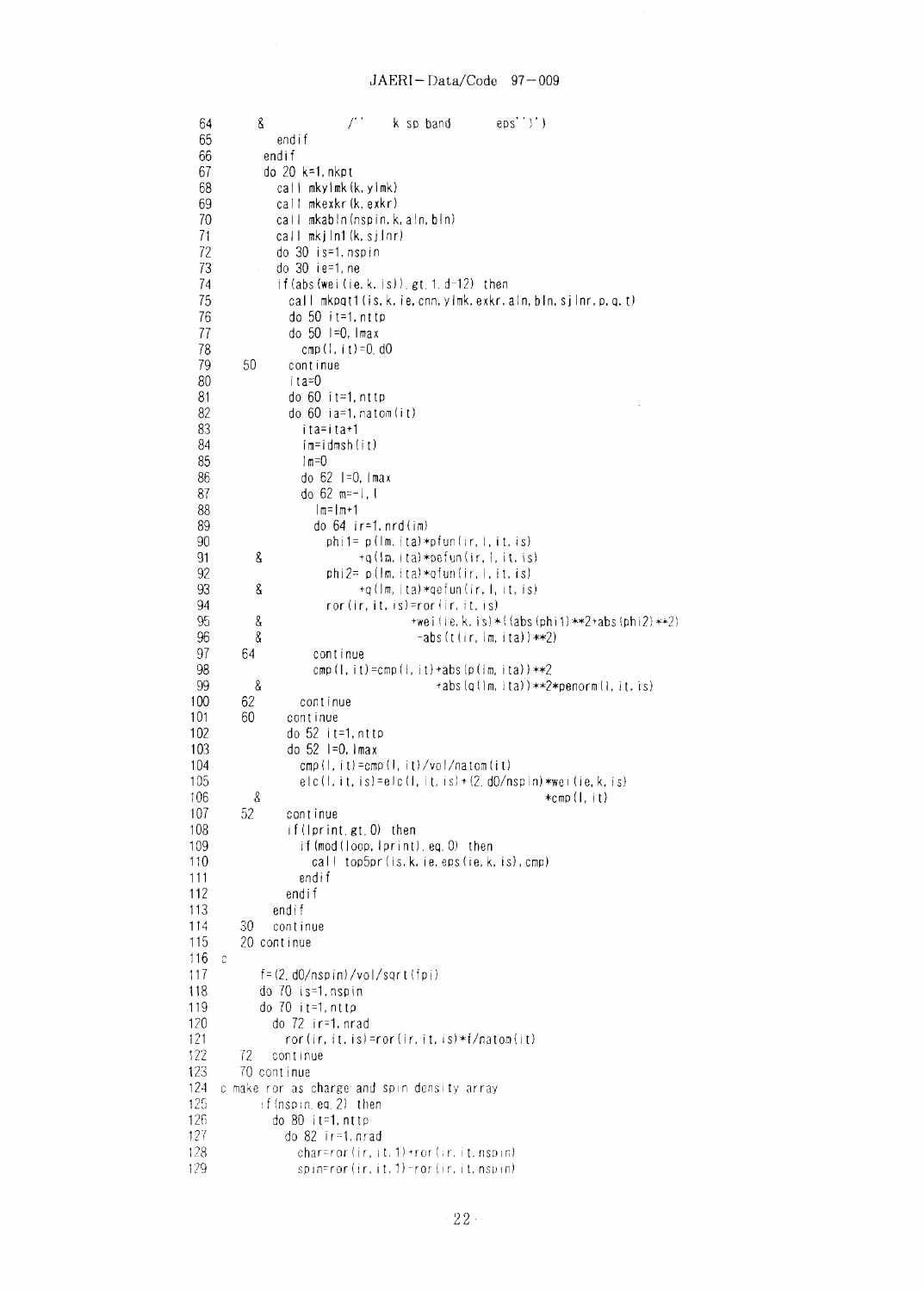```
130 ror(ir, it, 1 )=char<br>131 ror(ir, it, nspin)=spin
    131 ror(ir, it. nspin)=spin<br>132 82 continue
   132 82 continue
   133 80 continue
                   endif
    135 c
   136 if(lprint.gt.0) then<br>137 if(mod(loop.lprint)
   137 if (mod (loop, Iprint). eq. 0) then<br>138 call elecor (nspin, elc)
   138 call elecpr (nspin, elc)<br>139 call chaspr (nspin, 'ror
   139 call chaspr (nspin,' ror ', ror )<br>140 endif
   140 endif
   141 endif
                  return
   143 end
(forcex)
      1 c --- forcex
      \begin{matrix} 2 & c \\ 3 & 2 \end{matrix}3 subroutine forcex (nspin, wei, cnn, vcg, vtg, vtr0, rpa, fcn, foa, eps, loop)<br>4 implicit real*8 (a-h, o-z)
      4 implicit real*8 (a-h,o-z)
      5 parameter (nbase=1499)<br>6 parameter (nemax=50, nk
      6 parameter (nemax=50, nkmax=36)<br>7 parameter (ntype=4, nsite=7, ms
      7 parameter (ntype=4, nsite=7, mstype=2, nrad=401, nradO=61)<br>8 parameter (nsp=1)
      8 parameter(nsp=1)<br>9 parameter(lup=2,
    9 parameter (lup=2, lmmax=(lup+1)**2)<br>10 parameter (ng1max=7)
    10 parameter (ng1max=7)<br>11 parameter (ng2max=7)
    11 parameter (ng2max=7)<br>12 parameter (ng3max=61
    12 parameter(ng3max=61)<br>13 parameter(nbaseg=139
                  parameter(nbaseg=13999)
    14 parameter (nstars=3999)<br>15 complex*16 cnn (nbase, n
    15 complex*16 cnn(nbase,nemax,nkmax,nsp)
    16 complex*16 fcn (nbase, nemax, nkmax, nsp)<br>17 complex*16 vcg (nbaseg)
    17 complex*16 vcg(nbaseg)<br>18 complex*16 vtg(nbaseg,
    18 complex*16 vtg(nbaseg, nsp)<br>19 complex*16 rpa(nbaseg, nsit
    19 complex*16 rpa(nbaseg, nsite)<br>20 real*8 wei(nemax, nkmax, nsp)
    20 real*8 wei (nemax, nkmax, nsp)
    21 real*8 eps(nemax,nkmax,nsp)<br>22 real*8 foa(3,nsite)
         22 real*8 foa(3, nsite)
    \frac{23}{24}24 complex*16 smm (nemax, nemax)<br>25 complex*16 hmm (nemax, nemax)<br>26 complex*16 zmm (nemax, nemax)<br>27 complex*16 smt (nbase)
                  complex*16 hmm(nemax, nemax)
                  complex*16 zmm (nemax, nemax)
    27 compIex*16 smt (nbase)
    28 complex*16 hmt (nbase)
    29 complex*16 samt (nbase,nsite), hamt(nbase, nsite)
    30 complex*16 samt0(nbase, nsite), hamt0(nbase, nsite)<br>31 complex*16 ss(nbase)
    31 compIex*16 ss (nbase)
    32 complex*16 ylmk, exkr.p, q, t, u
         complex*16 aan, ban, wt, wu, sexp, hexp, cmt, cmt0, phagv
    34 35
    35 real*8 hr((nemax*(nemax+1))/2)
    36 real*8 hi ((nemax*(nemax+1))/2)<br>37 real*8 or ((nemax*(nemax+1))/2)
    37 real*8 or((nemax*(nemax+1))/2)<br>38 real*8 oi((nemax*(nemax+1))/2)
    38 real*8 oi ((nemax*(nemax+1))/2)<br>39 real*8 zr(nemax, nemax)
    39 real*8 zr (nemax, nemax)<br>40 real*8 zi (nemax, nemax)
    40 real*8 zi (nemax, nemax)<br>41 real*8 work (nemax, 5)
                  real*8 work(nemax, 5)
    \frac{42}{43} c
    43 real*8 vtr0 (nrad0, ntype, nsp)<br>44 real*8 rcmt (3, 3)
    44 real*8 rcmt(3,3)
                  real*8 fog(3, nsite), fom(3, nsite), fom0(3, nsite)
    46 real*8 fm(3, nsite), fmO(3, nsite)
    \frac{47}{48} c
                  common/cbasis/brmt(3,3)
```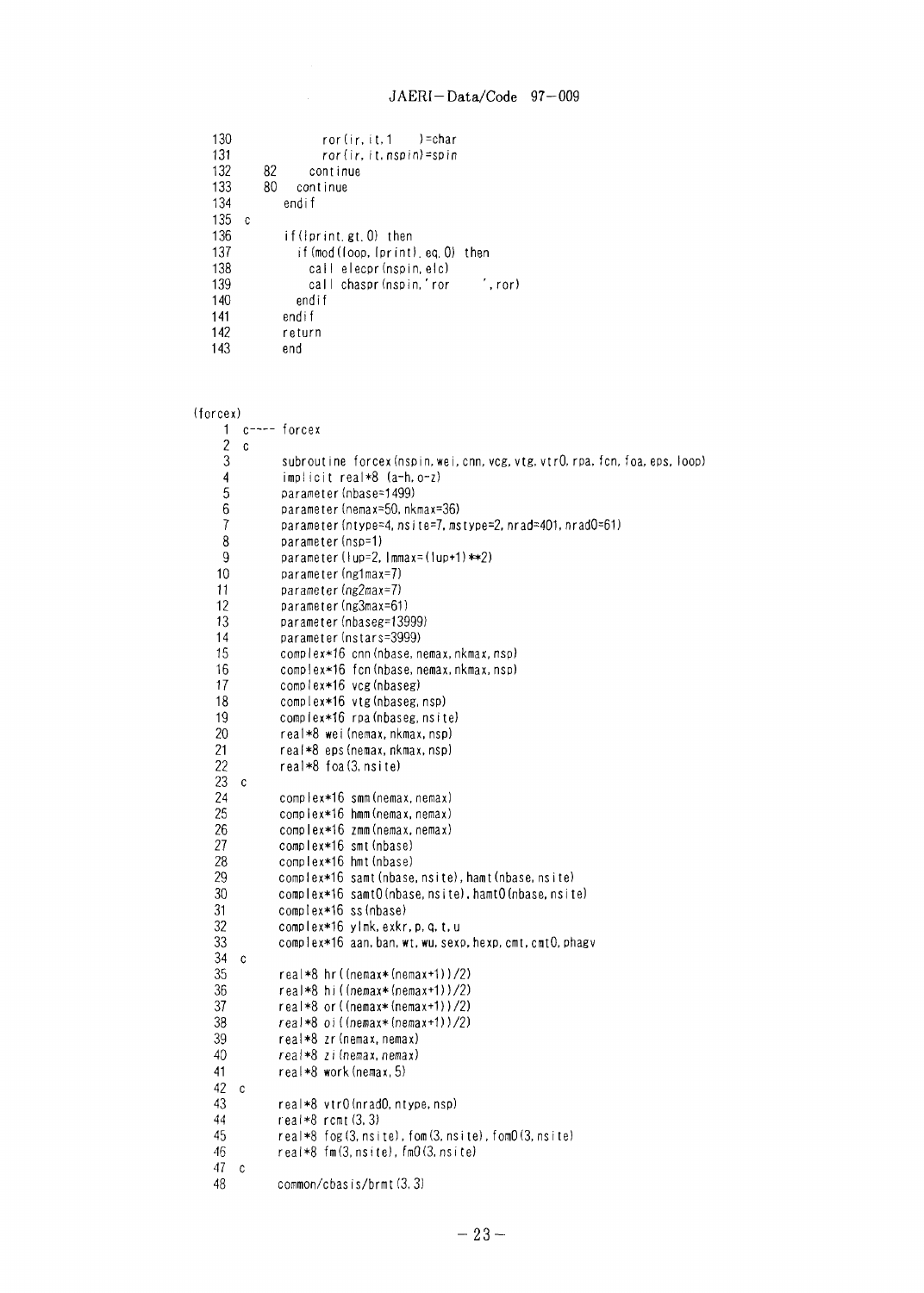```
49
               common/cspace/drot (3,3,48), taurot (3,48), invrot (48), nsym
  50
               common/cspatr/trmt(3, 3, 48)
  51
               common/csptau/itarot(48, nsi te)
  52
              common/cpwgvt/phagv(nbaseg), Imngv(3, nbaseg), ngv
  53
             common/cpwsta/gv2(nstars),<br>& lstgv(-ng1ma
  54
             8 Istgv(-ng1max:ng1max, -ng2max:ng2max, -ng3max:ng3max),<br>8 Iingv(2. nstars), Igvrot(48. nstars), nst
  55
                                8 Iingv(2,nstars), Igvrot(48,nstars),nst
  56
              common/ckpvec/ak(3, nkmax), wk(nkmax), nkpt
  57
              common/cpwi nd/indpw (3, nbase, nkmax)
  58
              common/cs i zes/npw(nkmax), ne
  59
              common/catoms/zval(ntype), idmsh(ntype),natom(ntype), Imax, nttp
  60
             common/cradii/radmt(mstype), xstep(mstype),<br>8 mrd(mstype).nrd(lmstype).nst
                                8 nrd(mstype), nrdO(mstype), mstp
  61
  62
              common/cradwe/rval(nrad, mstype), rwei (nrad, mstype)
              common/cradwO/rvalO(nradO, mstype), rweiO(nradO, mstype)
  63
              common/csites/tau(3,nsite),nats
  64
  65
             common/casfun/pf (0:lup,ntype. nsp), dpf(0:lup, ntype, nsp),
  66
             8 pef (0: lup, ntype, nsp), dpef (0: lup, ntype, nsp), 8<br>8 penorm (0: lup, ntype, nsp), wronsk (0: lup, ntype,
  67
                                penorm(0: lup, ntype, nsp), wronsk(0: lup, ntype, nsp)
  68
              common/catome/ezr (0: lup, ntype, nsp)
  69
              common/cdiago/ldiag
  70
             common/cwork1/ylmk(nbase, lmmax), exkr(nbase, nsite),<br>& p(lmmax, nsite), q(lmmax, nsite),
  71
             8 p(Immax, nsite), q(Immax, nsite),<br>8 t(nrad, Immax, nsite), u(nrad, Imm
             8 t (nrad, Immax, nsite), u(nrad, Immax, nsite),<br>8 aln (nbase, Ollup, ntype, nsp),
  72
  73
             8 aln(nbase, 0: lup, ntype, nsp),<br>8 bln(nbase, 0: lup, ntype, nsp),
  74
                               b In (nbase, 0: lup, ntype, nsp),
  75
             8 silnr (nbase, nrad, 0. lup, mstype)
  76
              common/cprint/lprint,ngpr,incr,incr0
  77
      \mathbf{c}78
              tpi=8. dO*atan(1.dO)
  79
              fpi=tpi+tpi
  80
              sfp=sqrt (fpi)
 81
              vol=abs(deter3(brmt))
 82
              v i=1. dO/vol
 83
              is=1
              call repvec(rcmt)
 85
                                            call swatch(51, 1, ' force0')
 86call forceO(vcg.rpa.fog)
 87<br>88
                                            call swatch(51, 2, 'forceO')
              do 10 i ta=1,ns ite
 89
                fom (1, i(a) = 0, d0)90
                 fom (2, ita)=O. dO
 91
                fom (3, ita)=O. dO
 92
                fom0(1, i \tan) = 0. d093
                fomO(2, ita)=O. dO
 94
                fom0(3, i \tan) = 0.dO
 95
                fm (1, ita)=O. dO
 96
                fm (2, ita)=O. dO
 97
                 fm (3, ita)=0.dO
 98
                 ta)=O. dO
fmO(1,
 99
                 ta)=O. dO
fmO(2,
100
                 rmo (3, fta) = O. do
101
          10 continue
102
     \mathbb{C}103
             do 20 k=1.nkpt
104
                                           call swatch(52, 1, 'mkyImk ')
105
                call mkyImk(k,yImk)
106
                                           call swatch (52, 2, 'mky Imk ')<br>call swatch (53, 1, 'mkexkr ')
107
                                            call swatch(53, 1, 'mkexkr
108
                call mkexkr (k. exkr)
109
                                            call swatch (53,2,' mkexkr ')
110
                                            calI swatch (54.1,'mkabln ')
111
                call mkabln (nspin, k, aln, bln)
112
                                           call swatch (54,2,' mkabln ')
113
                                           call swatch (55, 1, 'mkj lnr'')call mkj ln0(k, s) Inr)
114
```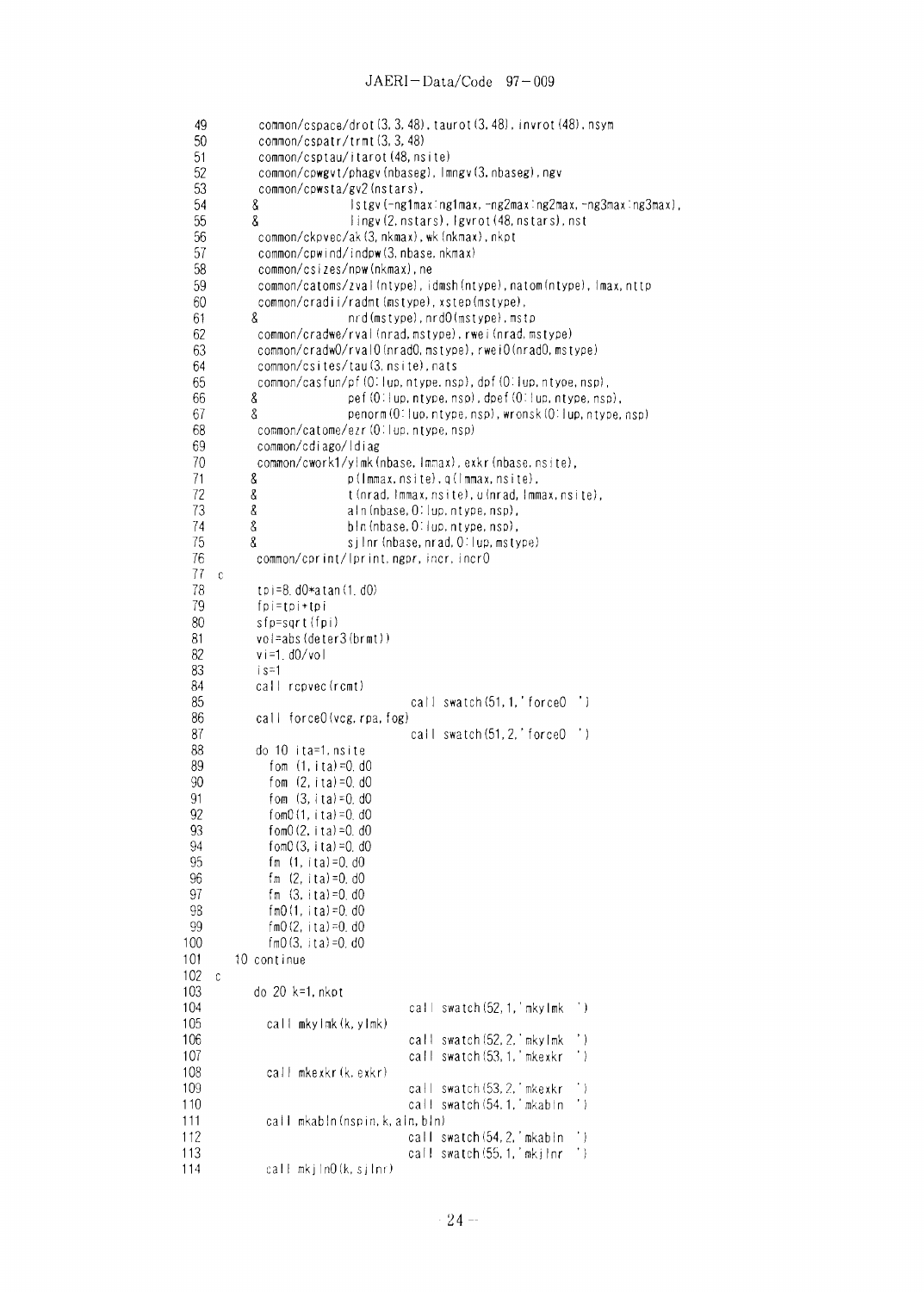|            |    | call swatch $(55, 2, 'mkjlnr ' )$                                                                     |
|------------|----|-------------------------------------------------------------------------------------------------------|
| 115<br>116 |    | do 21 is=1.nspin                                                                                      |
| 117        |    | do 22 ie=1, ne                                                                                        |
| 118        |    | weit= $(2, d0/nspin)$ *wei $(ie, k, is)$                                                              |
| 119        |    | call swatch $(56, 1, 'mat000)$<br>$\cdot$ )                                                           |
| 120        |    | call mat000(is, k, ie, cnn, vtg, smt, hmt)                                                            |
| 121        |    | $^{\prime}$ )<br>call swatch (56, 2, 'mat000                                                          |
| 122        |    | call swatch (57, 1, 'mkpqtu<br>۰)                                                                     |
| 123        |    | call mkpqtulis, k, ie, cnn, ylmk, exkr, aln, bln, sjlnr, vtr0,                                        |
| 124        | 8  | p, q, t, u)                                                                                           |
| 125        |    | call swatch (57, 2, 'mkpqtu<br>۰)                                                                     |
| 126        |    | $^{\prime}$ )<br>call swatch $(58, 1, 7)$ do 30                                                       |
| 127        |    | do 30 ita=1, nats                                                                                     |
| 128        |    | do 30 ipw=1, nbase                                                                                    |
| 129        |    | samt (ipw.ita)=0.d0                                                                                   |
| 130        |    | $samt0$ (ipw, ita) = 0, dO                                                                            |
| 131        |    | hamt (ipw, ita) = 0. $d0$                                                                             |
| 132        |    | hamt0(ipw, ita)=0, d0                                                                                 |
| 133        | 30 | continue                                                                                              |
| 134        |    | call swatch $(58, 2, 1)$ do 30<br>$^{\prime}$ )                                                       |
| 135        |    | call swatch (59, 1, ' do 40<br>$^{\prime}$ )                                                          |
| 136        |    | ita=0                                                                                                 |
| 137        |    | do 40 it=1, nttp                                                                                      |
| 138<br>139 |    | do 40 ia=1, natom(it)<br>ita=ita+1                                                                    |
| 140        |    | im=idmsh(it)                                                                                          |
| 141        |    | $Im=0$                                                                                                |
| 142        |    | do $42$ $\pm 0$ , $\frac{1}{2}$                                                                       |
| 143        |    | do $42$ m=-1, 1                                                                                       |
| 144        |    | im=im+1                                                                                               |
| 145        |    | $do$ 44 $ipw=1, npw(k)$                                                                               |
| 146        |    | $aan=conjg(ylmk(ipw,lm))*exkr(ipw,ita)*aln(ipw, l, it, is)$                                           |
| 147        |    | ban=conjg(ylmk(ipw, lm))*exkr(ipw, ita)*bln(ipw, l, it, is)                                           |
| 148        |    | samt (ipw, ita)=samt (ipw, ita)                                                                       |
| 149        | 8  | +conjg(aan)*p(lm,ita)                                                                                 |
| 150        | 8  | +conjg(ban)*q(lm,ita)*penorm(l,it,is)                                                                 |
| 151        |    | hamt(ipw, ita)=hamt(ipw, ita)                                                                         |
| 152        | 8  | $+$ conjg(aan) $*$ p( $\mathsf{Im}, \mathsf{ita}$ ) $*$ ezr( $\mathsf{I}, \mathsf{it}, \mathsf{is}$ ) |
| 153        | 8  | +conjg(aan)*q(lm,ita)                                                                                 |
| 154        | 8  | $+$ conjg(ban) $*$ q(lm, ita) $*$ ezr(l, it, is)                                                      |
| 155        | 8  | *penorm(1, it, is)                                                                                    |
| 156        | 44 | continue                                                                                              |
| 157        |    | do 46 ipw=1, npw(k)                                                                                   |
| 158        |    | ss(ipw)=ylmk(ipw, lm)*conjg(exkr(ipw, ita))                                                           |
| 159        | 46 | continue<br>do $48$ ir=1, $nrdO(i\text{m})$                                                           |
| 160<br>161 |    | $wt=t$ (ir, $\{\overline{m}, i$ ta) *rwei $0$ (ir, im)                                                |
| 162        |    | $wu=u(ir, Im, ita)*rwei0(ir, im)$                                                                     |
| 163        |    | $do$ 49 ipw=1, npw $(k)$                                                                              |
| 164        |    | samtO(ipw, ita)=samtO(ipw, ita)                                                                       |
| 165        | 8  | +ss(ipw)*sj{nr(ipw, ir, 1, im)*wt                                                                     |
| 166        |    | hamtO(ipw, ita)=hamtO(ipw, ita)                                                                       |
| 167        | 8  | $+$ ss(ipw) $*$ sj $\ln r$ (ipw, ir, $\ln r$ ) $*$ wu                                                 |
| 168        | 49 | continue                                                                                              |
| 169        | 48 | continue                                                                                              |
| 170        | 42 | continue                                                                                              |
| 171        | 40 | continue                                                                                              |
| 172        |    | call swatch (59, 2, 'do 40<br>$^{\prime}$ )                                                           |
| 173        |    | $\cdot$ )<br>call swatch (60, 1, 'do 60                                                               |
| 174        |    | do 60 ita=1, nats                                                                                     |
| 175        |    | do $62$ ipw=1, $npw(k)$                                                                               |
| 176        |    | samt (ipw,ita)=samt (ipw,ita)*fpi*vi                                                                  |
| 177        |    | hamt (ipw,ita)=hamt (ipw,ita)*fpi*vi                                                                  |
| 178        |    | samtO(ipw,ita)=samtO(ipw,ita)*fpi*vi                                                                  |
| 179        |    | hamtO(ipw.ita)=hamtO(ipw.ita)*fpi*vi                                                                  |
| 180        | 62 | continue                                                                                              |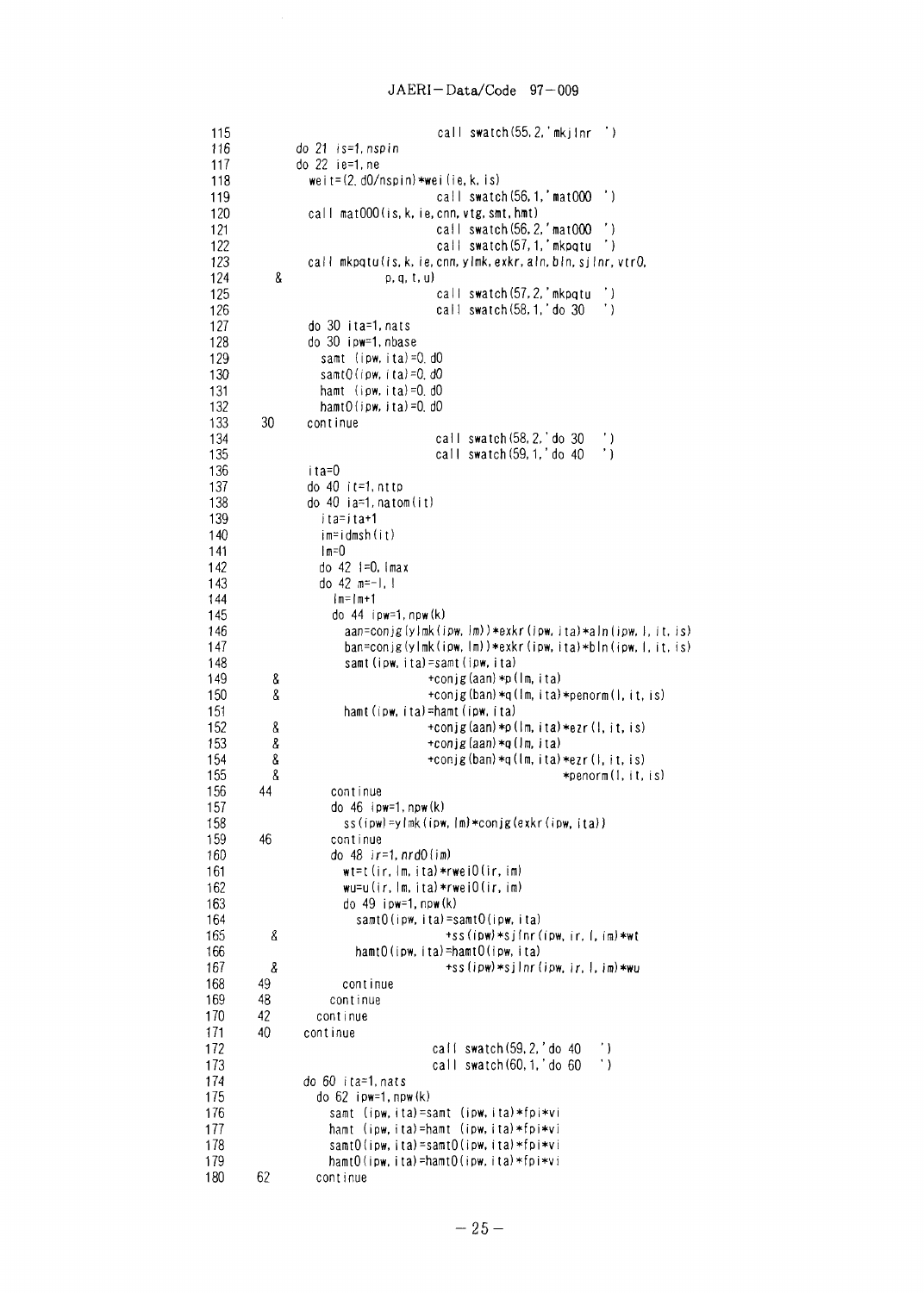$\sim$   $\sim$ 

| 181        | 60    | continue                                                                       |
|------------|-------|--------------------------------------------------------------------------------|
| 182        |       | ۰)<br>call swatch (60, 2, 'do 60                                               |
| 183        |       | $^\prime$ )<br>call swatch(61, 1,'do 70                                        |
| 184        |       | do 70 ita=1,nats                                                               |
| 185        |       | do $70$ ipw=1, npw $(k)$                                                       |
| 186        |       | smt(ipw)=smt(ipw)+samt(ipw,ita)-samt0(ipw,ita)                                 |
| 187        |       | $h$ mt(ipw)= $h$ mt(ipw)+ $h$ amt(ipw, ita)- $h$ amt $0$ (ipw, ita)            |
| 188        | 70    | continue                                                                       |
| 189        |       | $^{\prime}$ )<br>call swatch (61, 2, ' do 70                                   |
| 190        |       | $^{\prime}$ )<br>call swatch (62, 1, ' do 76                                   |
| 191        |       | do 76 je=1,ne                                                                  |
| 192        |       | smm (je, ie) =0. d0                                                            |
| 193        |       | hmm(je, ie)=0. d0                                                              |
| 194        |       | do 78 ipw=1,npw(k)                                                             |
| 195<br>196 | 8     | smm (je, ie)=smm (je, ie)                                                      |
| 197        |       | +conjg(cnn(ipw,je,k,is))*smt(ipw)<br>hmm (je, ie) = hmm (je, ie)               |
| 198        | 8     | $+$ conjg(cnn(ipw, je, k, is)) $*$ hmt(ipw)                                    |
| 199        | 78    | continue                                                                       |
| 200        | 76    | continue                                                                       |
| 201        |       | hexp=hmm(ie,ie)                                                                |
| 202        |       | sexp=smm(ie, ie)                                                               |
| 203        |       | eps(ie, k, is)=hexp/sexp                                                       |
| 204        | ccccc | $write (6, ' (2i5, 4d15, 5)') k, ie, ham(ie, ie), sam(ie, ie)$                 |
| 205        |       | call swatch (62, 2, ' do 76<br>$^{\prime}$ )                                   |
| 206        |       | call swatch (63, 1, ' do 80<br>$^{\prime}$ )                                   |
| 207        |       | do 80 ipw=1, $npw(k)$                                                          |
| 208        |       | $fcn(ipw, ie, k, is) = -hmt(ipw) +eps(ie, k, is) *smt(ipw)$                    |
| 209        | 80    | continue                                                                       |
| 210        |       | call swatch (63, 2, ' do 80<br>۰)                                              |
| 211        |       | $^{\prime}$ )<br>call swatch (64, 1, 'do 82                                    |
| 212        |       | do 82 ita=1, nats                                                              |
| 213        |       | do 84 ipw=1, npw(k)                                                            |
| 214        |       | $l = indpw(1, ipw, k)$                                                         |
| 215        |       | m=indpw(2,ipw,k)                                                               |
| 216<br>217 |       | n=indpw(3,ipw,k)                                                               |
| 218        |       | igv=Istgv(I,m,n)<br>cmt =dimag(conjg(cnn(ipw,ie,k,is))                         |
| 219        | 8     | *(hamt (ipw,ita)-samt (ipw,ita)*eps(ie,k,is)))                                 |
| 220        |       | cmt0=dimag(conjg(cnn(ipw, ie, k, is))                                          |
| 221        | g     | *(hamtO(ipw,ita)-samtO(ipw,ita)*eps(ie,k,is)))                                 |
| 222        |       | fm (1,ita)=fm (1,ita)-2.d0*weit*cmt *                                          |
| 223        |       | fm $(2, ita) = fm$ $(2, ita) -2$ d0*weit*cmt *m                                |
| 224        |       | fm (3,ita)=fm (3,ita)-2.d0*weit*cmt *n                                         |
| 225        |       | fm0(1, ita)=fm0(1, ita)-2. $d0$ *weit*cmt0*l                                   |
| 226        |       | $\text{fmO}(2, i \text{ta}) = \text{fmO}(2, i \text{ta}) - 2$ . d0*weit*cmt0*m |
| 227        |       | $fm0(3, i \nta) = fm0(3, i \nta) -2, d0*we it*cnt0*n$                          |
| 228        | 84    | continue                                                                       |
| 229        | 82    | continue                                                                       |
| 230        |       | call swatch (64, 2, do 82<br>$^{\prime}$ )                                     |
| 231        | 22    | continue                                                                       |
| 232        | ccc   | call cmatpr('hmm<br>, hmm, 1)                                                  |
| 233        | ccc   | call ematpr ('smm<br>, $s$ mm, $1)$                                            |
| 234        |       | c diagonalize and rotate cnn                                                   |
| 235        |       | if(Idiag.gt.O) then                                                            |
| 236        |       | if(mod(loop,idiag).eq.0) then                                                  |
| 237<br>238 |       | $i$ i = 0                                                                      |
| 239        |       | do 26 ie=1,ne<br>do 26 je=1, ie                                                |
| 240        |       | ij≈ij+1                                                                        |
| 241        |       | hr(ij)=0.5d0*(dreal(hmm(ie,je))+dreal(hmm(je,ie)))                             |
| 242        |       | hi(ij)=0.5d0*(dimag(hmm(ie,je))-dimag(hmm(je,ie)))                             |
| 243        |       | or $(i)$ =0. 5d0 $*($ dreal (smm(ie, je))+dreal (smm(je, ie)))                 |
| 244        |       | oi(ij)=0.5d0*(dimag(smm(ie.je))-dimag(smm(je,ie)))                             |
| 245        | 26    | continue                                                                       |
| 246        |       | call diagon(nemax.ne,ne,hr,hi,or,oi,                                           |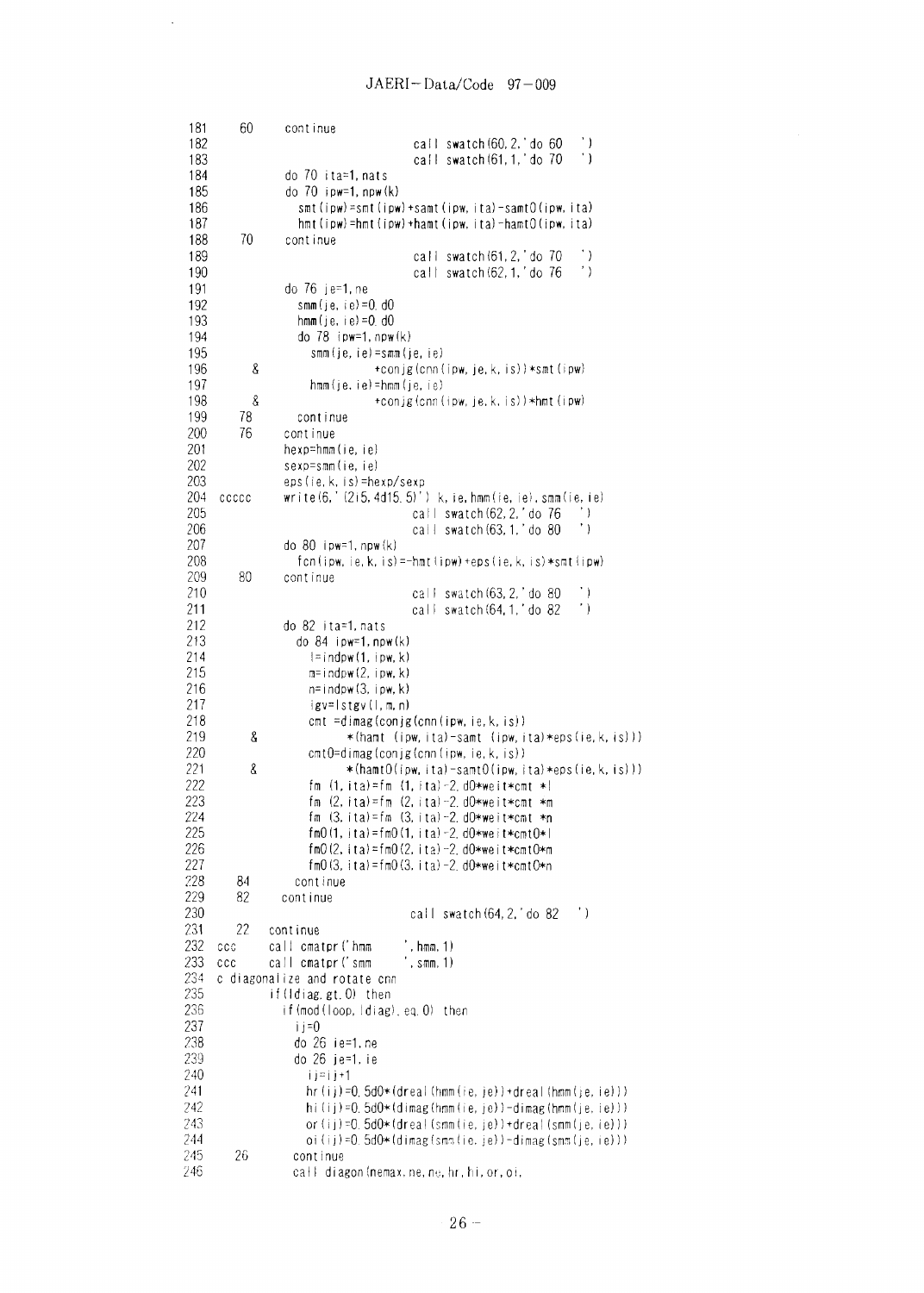```
eps (1, k, is), zr, zi. work)
 247
             \delta248
                       do 28 ie=1, ne
 249
                       do 28 je=1, ne
 250
                         zmm(ie, je) = dcmpl x (zr(ie, je), zi(ie, je))251
           28
                       continue
 252
                      call rotele (is, k, cnn, fcn, zmm)
 253
                    endif
 254
                 endif
 255
           21 continue
 256
           20 continue
 257
       c make the atomic forces into those in the cartesian units
 258
               do 90 ita=1, nats
 259
                 f1=f_m (1, ita)
 260
                 f2=f_m (2, ita)
 261
                 f3=f_m (3, ita)
 262
                  fm (1, ita) = rcmt(1, 1) * f1 + rcmt(1, 2) * f2 + rcmt(1, 3) * f3fm (2, ita) = rcmt(2, 1) * f1 + rcmt(2, 2) * f2 + rcmt(2, 3) * f3263
 264
                 fm (3, i(a) = rcmt(3, 1) * f1 + rcmt(3, 2) * f2 + rcmt(3, 3) * f390 continue
 265
 266
               do 92 ita=1, nats
 267
                 f1 = fm0(1, ita)268
                 f2 = fm0(2, ita)269
                 f3=fm0(3, ita)270
                 \text{fm0}(1, \text{ita}) = \text{rcm}(1, 1) * \text{f1} + \text{rcm}(1, 2) * \text{f2} + \text{rcm}(1, 3) * \text{f3}271
                 fm0(2, i(a)=rcmt(2, 1)*f1+rcmt(2, 2)*f2+rcmt(2, 3)*f3
                 \text{fm0}(3, \text{ ita}) = \text{rcm}(3, 1) * \text{f1} + \text{rcm}(3, 2) * \text{f2} + \text{rcm}(3, 3) * \text{f3}272
273
           92 continue
274
      c symmetry consideration
275
              do 86 ita=1, nats
276
                 do 88 ks=1, nsym
277
                   ksi=invrot(ks)
278
                    jta=itarot (ks, ita)
279
                    fom (1, ita) = fom (1, ita) + drot(1, 1, ksi) * fm (1, ita)280
                                                 +drot (1, 2, ksi)*fm (2, jta)
             \boldsymbol{\mathsf{R}}281
             8
                                                 +drot (1, 3, ksi) *fm (3, ita)
282
                   fom (2, ita) = fom (2, ita) + drot(2, 1, ksi) * fm (1, ita)+drot (2, 2, ksi)*fm (2, jta)
283
             8
284
             8
                                                 +drot (2, 3, ksi)*fm (3, jta)
285
                   fom (3, i(a) = fom (3, i(a) + drot (3, 1, k s) *fm (1, j(a))286
             8
                                                 +drot (3, 2, ksi)*fm (2, jta)287
                                                 +drot (3, 3, ksi) * fm (3, jta)8
288
                   fom0(1, i(a) = fom0(1, i(a) + drot (1, 1, ksi) * fm0(1, i(a))289
             \&+drot (1, 2, k s i) * fm(2, j ta)290
                                                 +drot (1, 3, ksi) *fm0 (3, jta)
            8
291
                   fom0 (2, ita) = fom0 (2, ita) + drot (2, 1, ksi) * fm0 (1, jta)
292
            \boldsymbol{\delta}+drot (2, 2, ksi) *fm(2, j)ta)
293
                                                 +drot (2, 3, ksi) *fm0 (3, jta)
            8
294
                   fom0 (3, ita) = fom0 (3, ita) + drot (3, 1, ksi) *fm0 (1, jta)
295
            \boldsymbol{\delta}+drot (3, 2, k s i) * fm(2, i t a)296
            8
                                                 +drot (3, 3, ksi) *fm0 (3, jta)
297
          88
                continue
298
                 fom (1, ita) = fom (1, ita)/nsym
299
                 fom (2, ita) = fom (2, ita)/nsym
300
                 fom (3. i t a) = fom (3. i t a)/nsym
301
                 fom0(1. i ta) = fom0(1. i ta) /nsym
302
                 fom0(2, ita) =fom0(2, ita)/nsym
303
                fom0(3, i t a) = fom0(3, i t a)/nsym
304
          86 continue
305
     c add all atomic forces to make the total forces
306
              do 94 ita=1, nats
307
                 foa (1, ita) =fog (1, ita) +fom (1, ita) -fom0 (1, ita)
                 foa (2, ita) = fog (2, ita) + fom (2, ita) - fom 0 (2, ita)
308
309
                foa(3, ita) = f \circ g(3, ita) + f \circ g(3, ita) - f \circ g(3, ita)310
          94 continue
311 c312
              if(lprint.gt.0) then
```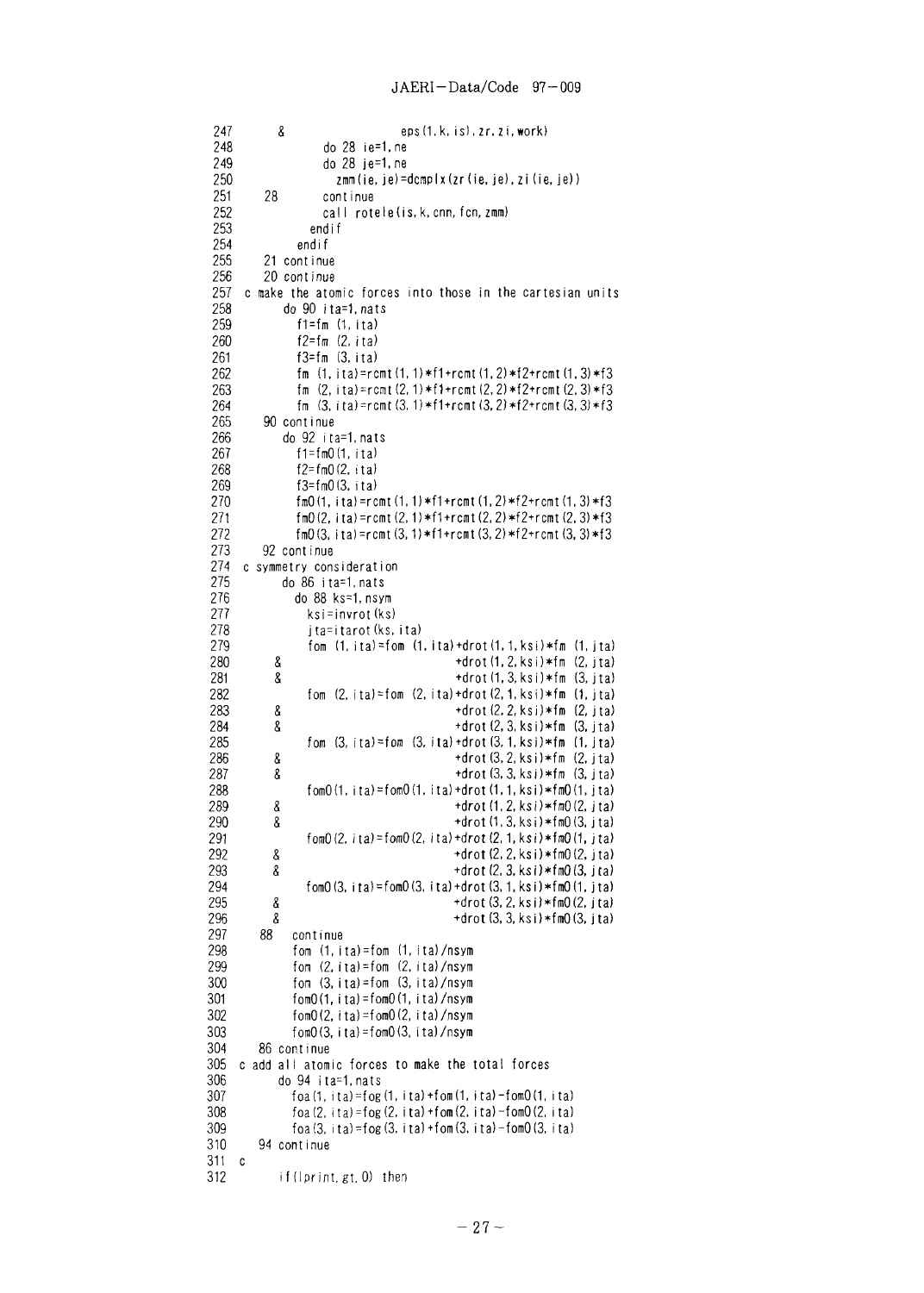| 313 | if(mod(loop.lprint).eq.0) then                                                       |
|-----|--------------------------------------------------------------------------------------|
| 314 | call forepr(foa, fog, fom, fom0)                                                     |
| 315 | endif                                                                                |
| 316 | endif                                                                                |
| 317 | call writ24(foa.fog.fom.fom0)                                                        |
| 318 | c make the total atomic forces into those in lattice vector units                    |
| 319 | do 96 ita=1.nats                                                                     |
| 320 | $f x = f$ oa (1. ita)                                                                |
| 321 | $f$ y= $f$ oa $(2, i \tau a)$                                                        |
| 322 | $f_7 = f_0 a$ (3. ita)                                                               |
| 323 | foa (1, ita)=(rcmt (1, 1)*fx+rcmt (2, 1)*fy+rcmt (3, 1)*fz)/tpi                      |
| 324 | foa (2. ita) = (rcmt (1. 2) * f x + r cmt (2. 2) * f y + r cmt (3. 2) * f z) / t p i |
| 325 | foa (3. ita) = (remt (1. 3) * f x + remt (2. 3) * f y + remt (3. 3) * f z) / tpi     |
| 326 | 96 continue                                                                          |
| 327 | C                                                                                    |
| 328 | return                                                                               |
| 329 | end                                                                                  |

```
(orthon)
```

```
1 c ---- or thon
 \frac{2}{3} c
  3 subroutine orthon(nspin, cnn, loop)<br>4 implicit real*8 (a-h, o=2)4 impl icit real*8 (a-h,o-z)
 5 parameter (nbase=1499)<br>6 parameter (nemax=50, nk
  6 parameter (nemax=50, nkmax=36)<br>7 parameter (ntvoe=4, nsite=7, ms
 7 parameter(ntype=4,nsi te=7,mstype=2,nrad=401, nradO=61)
 8 parameter (nsp=1)<br>9 parameter (lup=2,
9 parameter(Iup=2, Immax=(Iup+1)**2)<br>10 parameter(nIoop=500)
              10 parameter (nloop=500)
\frac{11}{12} c
              complex*16 cnn (nbase, nemax, nkmax, nsp)
\frac{13}{14} c
              complex*16 smm(nemax,nemax)
15 complex*16 smt(nbase)<br>16 complex*16 samt(nbase)
16 complex*16 samt (nbase, nsite)<br>17 complex*16 samt0(nbase, nsite
17 complex*16 samt0(nbase,nsite)<br>18 complex*16 ss(nbase)
              complex*16 ss (nbase)
19 complex*16 ylmk, exkr, p, q, t, u<br>20 complex*16 aan, ban, wt
              complex*16 aan, ban, wt
\frac{21}{22} c
    real*8 rcmt (3, 3)<br>c
23<br>24
              common/cbasis/brmt(3,3)
25 common/ckpvec/ak(3, nkmax), wk (nkmax), nkpt<br>26 common/csizes/npw(nkmax), ne
26 common/csizes/npw(nkmax), ne
27 common/cdelta/dt (nloop),dta (nloop),mode<br>28 common/catoms/zval(ntype),idmsh(ntype),i
28 common/catoms/zval(ntype),idmsh(ntype),natom(ntype),imax,nttp<br>29 common/cradii/radmt(mstype),xstep(mstype),
29 common/cradi i/radmt (mstype), xstep (mstype),
30 & nrd(mstype),nrdO(mstype), mstp
31 common/cradw0/rval0(nrad0, mstype), rwei0(nrad0, mstype)<br>32 common/casfun/pf(0:lup, ntype, nsp), dpf(0:lup, ntype, nsp
32 common/casfun/pf(0-lup, ntype,nsp), dpf(0:1 up,ntype,nsp),
33 8 pef (0: lup, ntype, nsp), dpef (0: lup, ntype, nsp), 34 8 9 penorm (0: lup, ntype, nsp), wronsk (0: lup, ntype,
34 & penorm(0: lup, ntype, nsp), wronsk(0: lup, ntype, nsp)
35 common/catome/ezr(0:lup,ntype, nsp)
36 common/cwork1/ylmk (nbase, immax), exkr (nbase, nsite),<br>37 8 common/cwork1/ylmkax, nsite), q(lmmax, nsite),
37 & p(lmmax.nsite), q(lmmax,nsite),
38 & t (nrad, Immax, nsite), u(nrad, Immax, nsite),<br>39 & aln (nbase, O: lup, ntype, nsp),
39 & alm(nbase, 0: lup. ntype, nsp),<br>40 & bin(nbase, 0: lup. ntype, nsp),
40 & bin(nbase, 0: lup, ntype, nsp),<br>41 & silnr(nbase, nrad, 0: lup, msty
41 & sjlnr(nbase, nrad, 0: lup, mstype)<br>42 common/corint/lorint.ngpr.incr.incr0
             common/cprint/lprint,ngpr, incr, incrO
43 c
44 if (dt (loop), le. 0. dO) return
45 c
```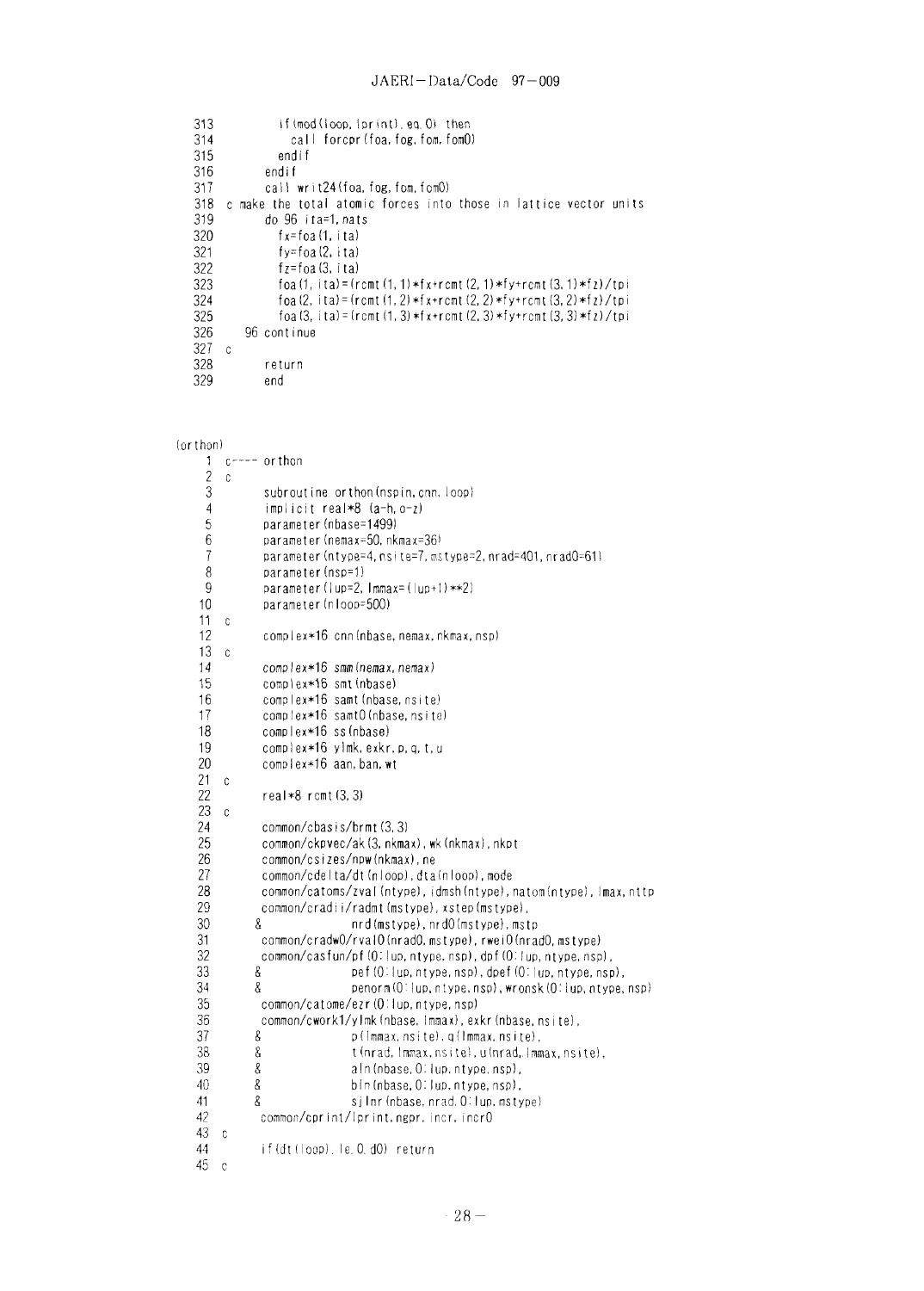| 46<br>47             |   |          | tpi=8.d0*atan(1.d0)<br>fpi=tpi+tpi                                                      |
|----------------------|---|----------|-----------------------------------------------------------------------------------------|
| 48<br>49             |   |          | vol=abs(deter3(brmt))<br>vi=1.d0/vol                                                    |
| 50<br>51<br>52<br>53 | C |          | do 20 k=1, nkpt<br>call mkylmk(k,ylmk)<br>call mkexkr(k.exkr)                           |
| 54<br>55             |   |          | call mkabin (nspin, k, aln, bin)<br>call mkjInO(k,sjInr)                                |
| 56                   |   |          | do 21 is=1.nspin                                                                        |
| 57<br>58             |   |          | do 22 ie=1, ne<br>call mkpqtO(is, k, ie, cnn, ylmk, exkr, aln, bln, sjlnr, p, q, t)     |
| 59                   |   |          | do 30 ita=1.nsite                                                                       |
| 60<br>61             |   |          | do 30 ipw=1, nbase<br>samt (ipw, ita)=0.d0                                              |
| 62                   |   |          | samt $0$ (ipw, ita)= $0$ .d $0$                                                         |
| 63                   |   | 30       | cont inue                                                                               |
| 64<br>65             |   |          | ita=0<br>do $40$ it=1, nttp                                                             |
| 66                   |   |          | do 40 ia=1, natom(it)                                                                   |
| 67                   |   |          | ita=ita+1                                                                               |
| 68<br>69             |   |          | im=idmsh(it)<br>$Im=0$                                                                  |
| 70                   |   |          | do 42 l=0,lmax                                                                          |
| 71                   |   |          | do $42$ m=-1, 1                                                                         |
| 72<br>73             |   |          | $ m=1m+1$                                                                               |
| 74                   |   |          | do $44$ ipw=1, npw $(k)$<br>$aan=conjg(ylmk(ipw,lm))*exkr(ipw,ita)*aln(ipw, l, it, is)$ |
| 75                   |   |          | ban=conjg(ylmk(ipw,lm))*exkr(ipw,ita)*bln(ipw,l,it,is)                                  |
| 76                   |   |          | samt (ipw, ita)=samt (ipw, ita)                                                         |
| 77<br>78             |   | 8<br>8   | +conjg(aan)*p(lm, ita)<br>+conjg $(ban)*q(Im, ita)*penorm(1, it, is)$                   |
| 79                   |   | 44       | continue                                                                                |
| 80                   |   |          | do 50 ipw=1, npw(k)                                                                     |
| 81<br>82             |   | 50       | ss(ipw)=ylmk(ipw,lm)*conjg(exkr(ipw,ita))<br>continue                                   |
| 83                   |   |          | do 52 ir=1,nrd0(im)                                                                     |
| 84                   |   |          | $wt=t$ (ir, $lm$ , ita)*rwei $0$ (ir, im)                                               |
| 85<br>86             |   |          | do $54$ ipw=1, npw $(k)$<br>samtO(ipw, ita)=samtO(ipw, ita)                             |
| 87                   |   | 8        | +ss(ipw)*sjlnr(ipw, ir, l, im)*wt                                                       |
| 88                   |   | 54       | continue                                                                                |
| 89                   |   | 52       | continue                                                                                |
| 90<br>91             |   | 42<br>40 | continue<br>continue                                                                    |
| 92                   |   |          | ita=0                                                                                   |
| 93                   |   |          | do 60 it=1,nttp                                                                         |
| 94<br>95             |   |          | do 60 ia=1, natom(it)<br>ita=ita+1                                                      |
| 96                   |   |          | do 62 ipw=1, npw(k)                                                                     |
| 97                   |   |          | samt (ipw.ita)=samt (ipw.ita)*fpi*vi                                                    |
| 98<br>99             |   | 62       | samtO(ipw, ita)=samtO(ipw, ita)*fpi*vi<br>continue                                      |
| 100                  |   | 60       | cont inue                                                                               |
| 101                  |   |          | do $70$ ipw=1, npw $(k)$                                                                |
| 102                  |   |          | smt(ipw)=cnn(ipw,ie,k,is)                                                               |
| 103<br>104           |   | 70       | continue<br>ita=0                                                                       |
| 105                  |   |          | do 72 it=1,nttp                                                                         |
| 106                  |   |          | do 72 ia=1,natom(it)                                                                    |
| 107<br>108           |   |          | ita=ita+1<br>do 72 ipw=1, npw(k)                                                        |
| 109                  |   |          | smt(ipw)=smt(ipw)+samt(ipw,ita)-samt0(ipw,ita)                                          |
| 110                  |   | 72       | continue                                                                                |
| 111                  |   |          | do 76 je=1, ne                                                                          |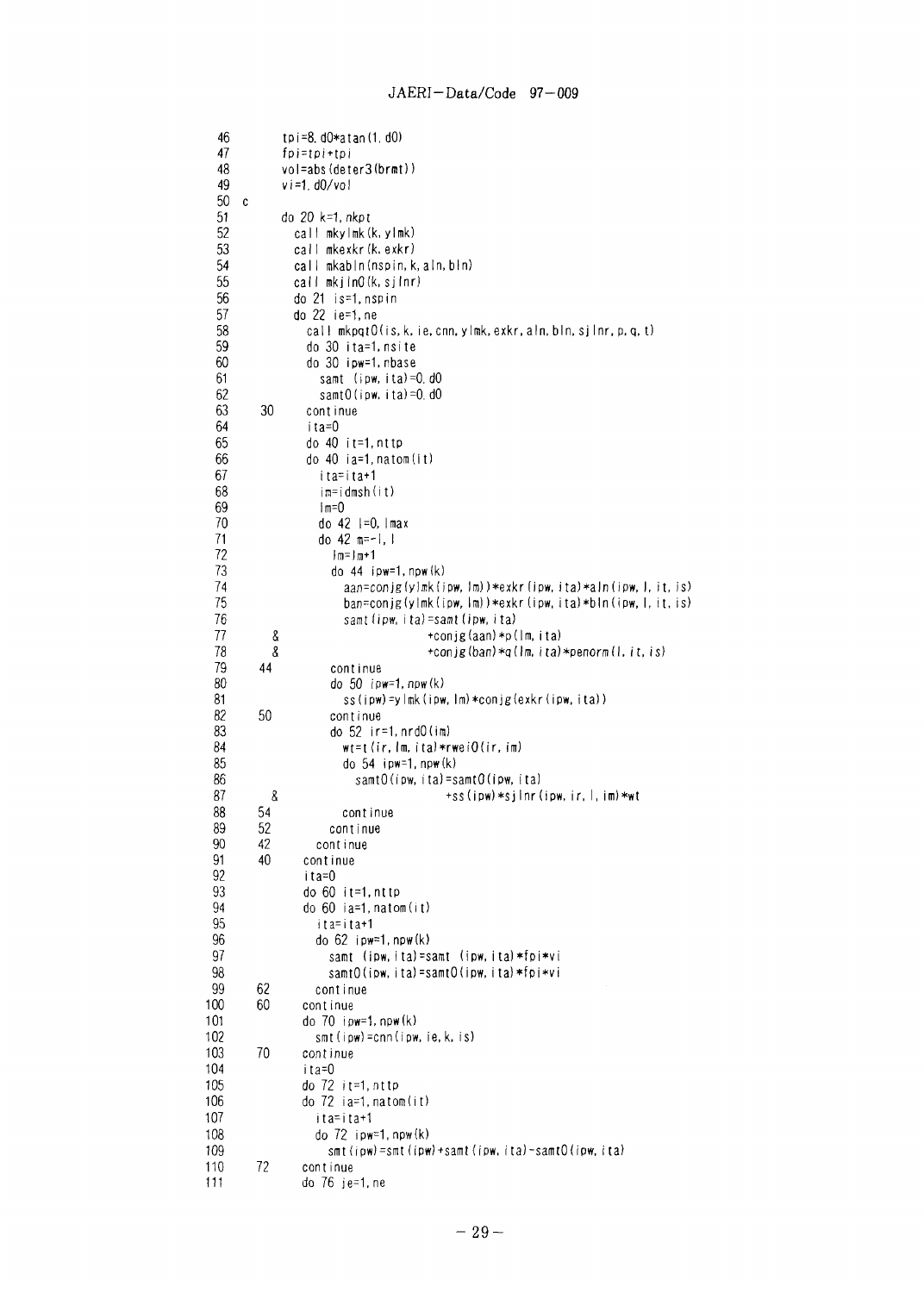## JAERI-Data/Code 97-009

| 112 |              | smim (ie, ie) = 0, d0                                       |
|-----|--------------|-------------------------------------------------------------|
| 113 |              | do $78$ ipw=1, $npw(k)$                                     |
| 114 |              | smm(je, ie)=smm(je, ie)+conjg(cnn(ipw, je, k, is))*smt(ipw) |
| 115 |              | 78<br>continue                                              |
| 116 |              | 76<br>continue                                              |
| 117 |              | 22<br>continue                                              |
| 118 | C            |                                                             |
| 119 | C            | if $(lprint, gt, 0)$ then                                   |
| 120 | C            | if(mod(loop,lprint).eq.0) then                              |
| 121 | $\mathbf c$  | call cmatpr ('smm<br>∴ smm, 1)                              |
| 122 | $\mathbf{C}$ | endif                                                       |
| 123 | C.           | endif                                                       |
| 124 | $\mathbf c$  |                                                             |
| 125 |              | call schmit (is. k. cnn. smm)                               |
| 126 |              | 21<br>continue                                              |
| 127 | C            |                                                             |
| 128 |              | 20 continue                                                 |
| 129 |              | return                                                      |
| 130 |              | end                                                         |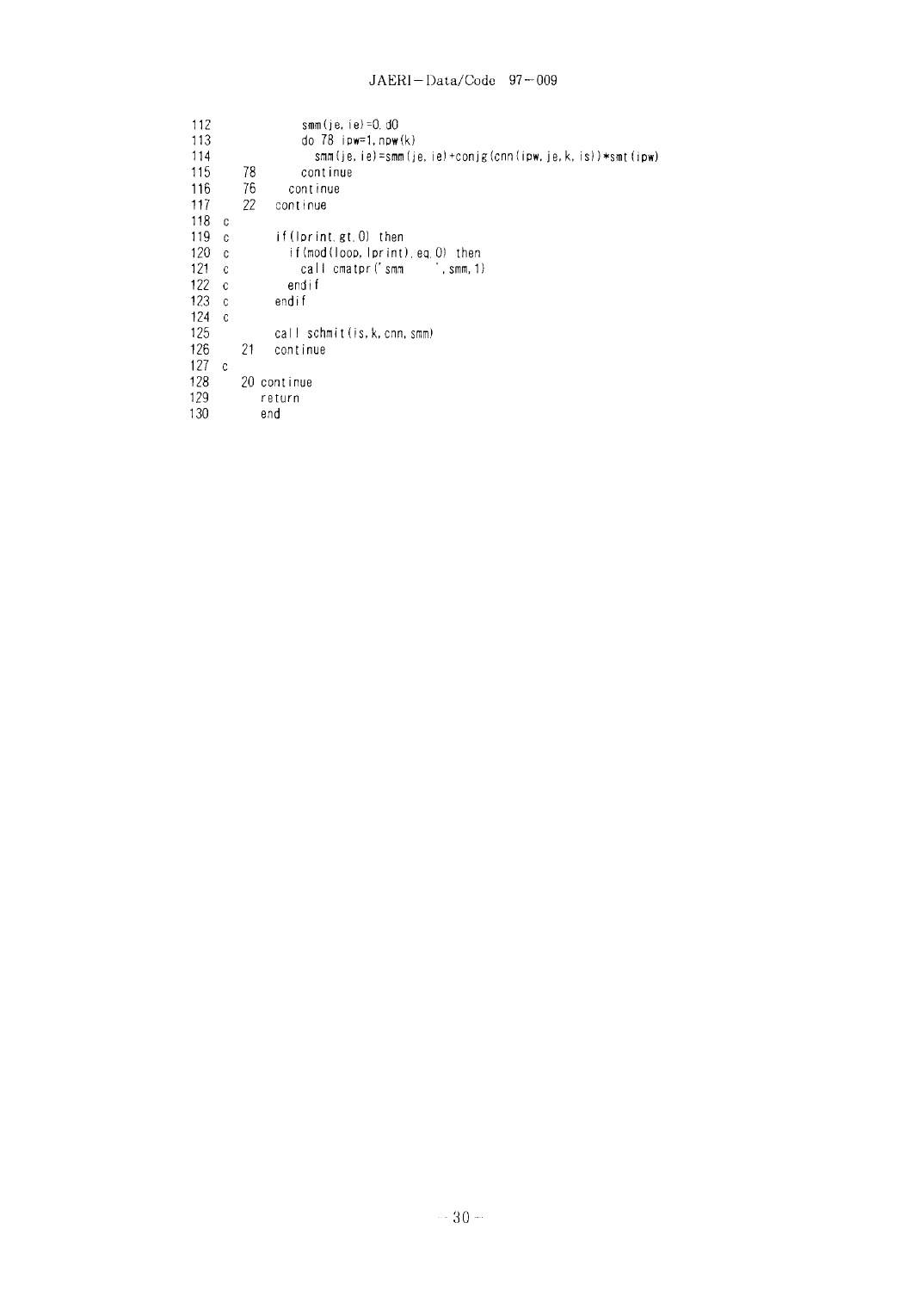# 国際単位系 (SI) と換算表

表 1 SI 基本単位および補助単位

| 鰿         |     | 你<br>名                       | 냨<br>åΰ |
|-----------|-----|------------------------------|---------|
| Ŀ         | ð   | к<br>ル                       | m       |
| 啠         | 量   | グラム                          | kg      |
| 時         | 間   | Þŀ                           | s       |
| 電         | 斻   |                              | A       |
| 熱力学温度     |     | ビ<br>ヶ<br>ン<br>ル             | K       |
| 物<br>質    | 量   | £<br>ル                       | mol     |
| 光         | 度   | ラ<br>ヵ<br>テ<br>ン             | cd      |
| Ψ.<br>thi | 角   | 42<br>÷<br>$\checkmark$<br>7 | rad     |
| 体<br>Ϋ́.  | fi, | テラジアン                        | sr      |

## 表3 固有の名称をもつ SI 組立単位

| 量                                                            | 栋<br>Ŷ,                            | 記号 | 他のSI単位<br>による表現                                         |
|--------------------------------------------------------------|------------------------------------|----|---------------------------------------------------------|
| 周<br>数<br>废                                                  | ッ<br>ル                             | Hz | $s^{-1}$                                                |
| 力                                                            | ン<br>$\mathsf{F}$                  | N  | $\mathbf{m} \cdot \mathbf{k} \mathbf{g} / \mathbf{s}^2$ |
| 応<br>Æ.<br>力<br>力                                            | バ<br>カ<br>ル<br>ス                   | Pa | $N/m^2$                                                 |
| エネルギー,仕事,熱量                                                  | ジ<br>ル<br>$\overline{a}$           | J  | N-m                                                     |
| 東<br>放<br>射<br>Ε.<br>楽                                       | ĥ<br>7<br>÷,                       | W  | J/s                                                     |
| 電<br>荷<br>電気<br>量                                            | ン<br>ク<br>$\Box$                   | С  | A s                                                     |
| 電圧,<br>起花力<br>電位,                                            | ボ<br>ŀ<br>ル                        | V  | W/A                                                     |
| 静<br>電<br>容<br>量                                             | K<br>ラ<br>フ                        | F  | C/V                                                     |
| 抗<br>電<br>抵<br>気                                             | オ<br>厶                             | Ω  | V/A                                                     |
| <b>X</b><br>ダ<br>タ<br>Þ<br>ク                                 | ジ<br>ス<br>×<br>ン                   | S  | A/V                                                     |
| 束<br>硷                                                       | バ<br>ゥ<br>x                        | Wb | $V \cdot s$                                             |
| 度<br>磁<br>束<br>審                                             | ラ<br>$\tilde{\tau}$<br>ス           | T  | Wb/m <sup>2</sup>                                       |
| $\overline{\mathcal{L}}$<br>ダ<br>ス<br>7<br>$\checkmark$<br>ク | IJ<br>$\overline{\phantom{0}}$     | Н  | Wb/A                                                    |
| 度<br>温<br>ス<br>ウ<br>セ<br>ル                                   | セルシウス度                             | °C |                                                         |
| 東<br>光                                                       | $\overline{\phantom{a}}$<br>ル<br>× | lm | $cd\cdot sr$                                            |
| 度<br>照                                                       | ス<br>ク<br>ル                        | lχ | $\mathsf{Im}/\mathsf{m}^2$                              |
| 能<br>射<br>放                                                  | ル<br>ク<br>$\scriptstyle\sim$       | Bq | $\mathbf{s}^{-1}$                                       |
| 量<br>線<br>吸<br>収                                             | ゲ<br>1<br>v                        | Gy | J/kg                                                    |
| Ч,<br>靛<br>線<br>帻                                            | ベル<br>$\mathbf{F}$<br>シ            | Sv | J/kg                                                    |

| - SIと併用される単位<br>表 2 |  |  |  |
|---------------------|--|--|--|
|---------------------|--|--|--|

| 你<br>名     | 記<br>硻       |
|------------|--------------|
| 時, 日<br>分. | min, h,<br>₫ |
| 度,分,秒      |              |
| ットル<br>I)  | - L          |
|            | t.           |
| 電 子ボルト     | eV           |
| 原子質量単位     | u            |

 $1 \text{ eV} = 1.60218 \times 10^{-19} \text{ J}$ 1 u =  $1.66054 \times 10^{-27}$  kg

| 表 4 | SIと共に暫定的に |
|-----|-----------|
|     | 維持される単位   |
|     |           |

|   | η            | 你        |    | åΕ             | Ŧ,  |
|---|--------------|----------|----|----------------|-----|
|   |              | オングストローム |    | $\bullet$<br>А |     |
| バ |              |          |    | b              |     |
| バ |              |          | ル  | bar            |     |
| ガ |              |          | ル  | Gal            |     |
| # | $\mathbf{a}$ | I)       |    | Ci             |     |
| D | ン            | ゲ<br>۲   |    | R              |     |
| ラ |              |          | К  | rad            |     |
| Þ |              |          | Ŀ. |                | rem |

 $1 \text{ Å} = 0.1 \text{ nm} = 10^{-10} \text{ m}$ 1 b = 100 fm<sup>2</sup> = 10<sup>-28</sup> m<sup>2</sup> 1 bar = 0.1 MPa =  $10^5$  Pa 1 Gal=1 cm/s<sup>2</sup> =  $10^{-2}$  m/s<sup>2</sup>  $1 \text{ Ci} = 3.7 \times 10^{10} \text{Bg}$  $1 R = 2.58 \times 10^{-4} C/kg$ 1 rad = 1 cGy =  $10^{-2}$  Gy 1 rem =  $1 \text{ cSv} = 10^{-2} \text{ Sv}$ 

### 表5 SI接頭語

| 倍数              | 接頭語                              | 8<br>រំប       |
|-----------------|----------------------------------|----------------|
| $10^{18}$       | ク<br>++<br>I.                    | E              |
| $10^{15}$       | タ<br>ぺ                           | P              |
| $10^{+2}$       | $\overline{2}$<br>$\tilde{\tau}$ | Τ              |
| 10 <sup>9</sup> | $^\ast$<br>ガ                     | G              |
| 10 <sup>6</sup> | x<br>ガ                           | М              |
| 10 <sup>3</sup> | $\ddagger$<br>$\Box$             | k              |
| 10 <sup>2</sup> | ŀ<br>$\hat{\phantom{0}}$<br>7    | h              |
| 10 <sup>1</sup> | $\tilde{\mathcal{T}}$<br>カ       | da             |
| $10^{-1}$       | デ<br>ż                           | d              |
| $10^{-2}$       | ŧ<br>千                           | $\ddot{\rm c}$ |
| $10^{-3}$       | $\ddot{\xi}$<br>I)               | m              |
| $\cdot$ 6<br>10 | Ω<br>マイク                         | $\mu$          |
| $10^{-9}$       | ナ                                | n              |
| $10^{-12}$      | Ę<br>Þ                           | p              |
| $10^{-15}$      | フェム<br>$\mathsf{F}$              | f              |
| 18<br>$10^{-}$  | 7<br>ŀ                           | a              |

 $(iE)$ 

- 1. 表 1 5は「国際単位系」第5版, 国際 度量衡局 1985年刊行による。ただし、1 eV および1uの値は CODATAの1986年推奨 値によった。
- 2. 表4には海里、ノット、アール、ヘクタ ールも含まれているが日常の単位なのでこ こでは省略した。
- 3. barは、JISでは流体の圧力を表わす場 合に限り表2のカテゴリーに分類されてい  $5^{\circ}$
- 4. EC閣僚理事会指令では bar, barn およ び「血圧の単位」mmHg を表2のカテゴリ ーに入れている。

| 力 | $N( = 10s dyn)$ | kgf      | lbf      |
|---|-----------------|----------|----------|
|   |                 | 0.101972 | 0.224809 |
|   | 9 80665         |          | 2.20462  |
|   | 4.44822         | 0.453592 |          |

| 欙 | Ħ.                       | ĸ                        |                          |                         |                          |
|---|--------------------------|--------------------------|--------------------------|-------------------------|--------------------------|
|   | $H$ : $MPa (= 10 bar)$   | kgf/cm <sup>2</sup>      | atm                      | mmHg(Torr)              | $lbf/in^2(psi)$          |
|   |                          | 10.1972                  | 9.86923                  | $7.50062 \times 10^{3}$ | 145.038                  |
| 力 | 0.0980665                |                          | 0.967841                 | 735.559                 | 14.2233                  |
|   | 0.101325                 | 1.03323                  |                          | 760                     | 14.6959                  |
|   | $1.33322 \times 10^{-4}$ | $1.35951 \times 10^{-3}$ | $1.31579 \times 10^{-3}$ |                         | $1.93368 \times 10^{-2}$ |
|   | $6.89476 \times 10^{-3}$ | $7.03070 \times 10^{-2}$ | $6.80460 \times 10^{-7}$ | 51.7149                 |                          |

| $\mathbf{r}$ | $J( = 10^{7} \text{ erg})$ | kgf•m                     | $kW \cdot h$              | cal(計量法)。                 | Btu                              | $ft \cdot hf$             | eV                       | $1$ cal = 4.18605 $J$ (計量法)         |
|--------------|----------------------------|---------------------------|---------------------------|---------------------------|----------------------------------|---------------------------|--------------------------|-------------------------------------|
| ル<br>¥.      |                            | 0.101972                  | $2.77778 \times 10^{-7}$  | 0.238889                  | $9.47813 \times 10^{-4}$         | 0.737562                  | $6.24150 \times 10^{18}$ | (熱化学)<br>$-4.184$ J                 |
|              | 9.80665                    |                           | $2.72407 \times 10^{-6}$  | 2.34270                   | 9.29487 $\times$ 10 <sup>3</sup> | 7.23301                   | $6.12082 \times 10^{19}$ | $= 4.1855 \text{ J}$ (15 °C)        |
| 仕            | $3.6 \times 10^{6}$        | $3.67098 \times 10^{3}$   |                           | $8.59999 \times 10^{3}$   | 3412.13                          | $2.65522 \times 10^6$     | $2.24694 \times 10^{25}$ | = 4.1868 J (国際蒸気表)                  |
| Ŵ            | 4.18605                    | 0.426858                  | $1.16279 \times 10^{-6}$  |                           | $3.96759 \times 10^{-3}$         | 3.08747                   | $2.61272 \times 10^{19}$ | 化事率<br>1 PS(仏馬力)                    |
| 熱量           | 1055.06                    | 107.586                   | $2.93072 \times 10^{-4}$  | 252.042                   |                                  | 778.172                   | $6.58515 \times 10^{21}$ | $= 75 \text{ kgf} \cdot \text{m/s}$ |
|              | 1.35582                    | 0.138255                  | $3.76616 \times 10^{-7}$  | 0.323890                  | $1.28506 \times 10^{-3}$         |                           | $8.46233 \times 10^{18}$ | $= 735.499 W$                       |
|              | $1.60218 \times 10^{-19}$  | $1.63377 \times 10^{-26}$ | $4.45050 \times 10^{-26}$ | $3.82743 \times 10^{-20}$ | $ 1.51857 \times 10^{-22} $      | $1.18171 \times 10^{-19}$ |                          |                                     |

| 放 | Ba                   |                           | 吸<br>.   | Gν   | rad | 閼       | C/kg                  |      | 線        | $\sim$<br>۵v | rem |
|---|----------------------|---------------------------|----------|------|-----|---------|-----------------------|------|----------|--------------|-----|
| 射 |                      | $2.70270 \times 10^{-11}$ | 14.<br>缐 |      | 100 | 射性<br>線 |                       | 3876 | 星<br>AR. |              | 100 |
| 能 | $3.7 \times 10^{10}$ |                           | п.       | 0.01 |     | И       | $2.58 \times 10^{-4}$ |      | 積        | $_{0.0}$     |     |